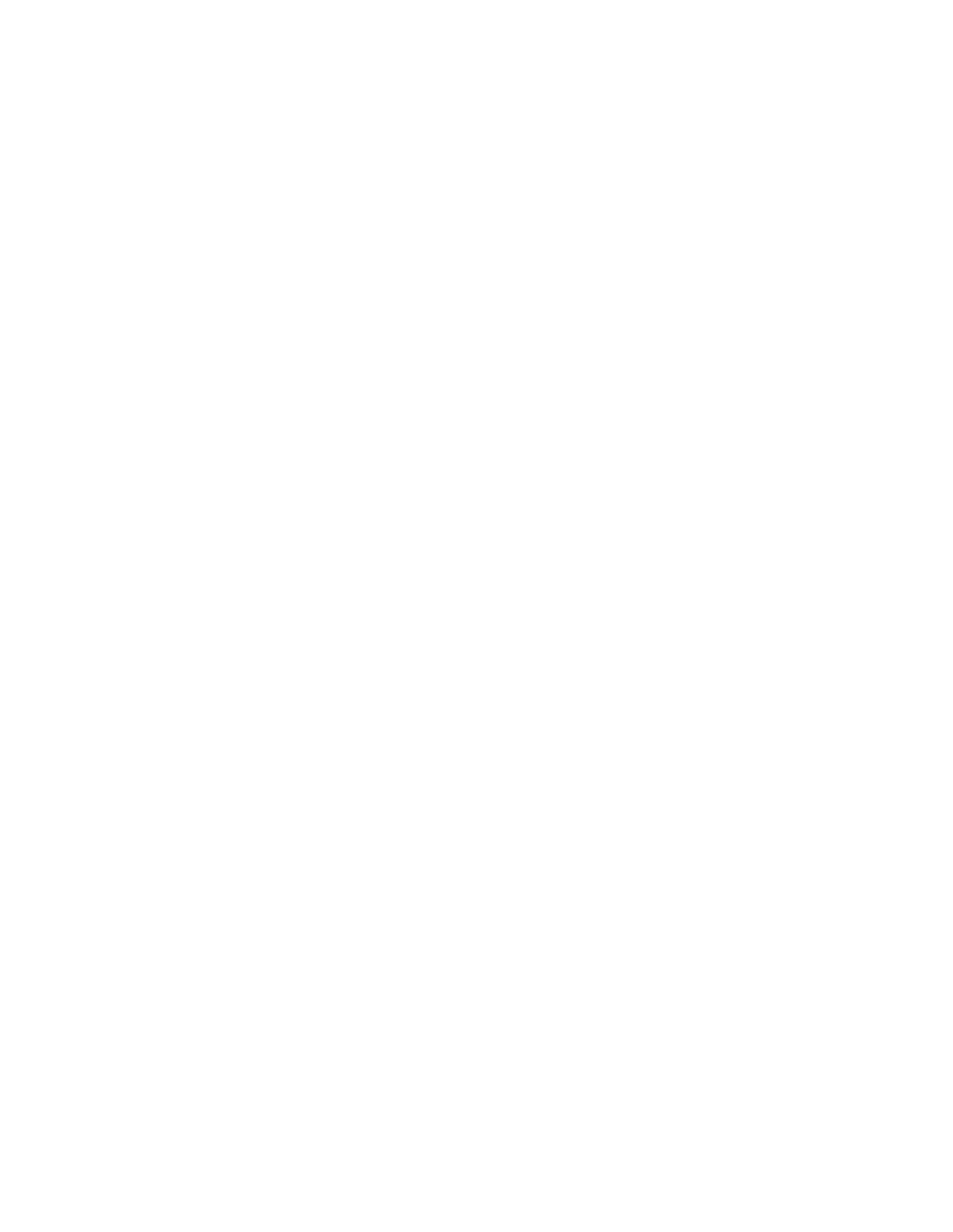# CERTIFICATE OF COVERAGE

Unum Life Insurance Company of America (referred to as Unum) welcomes you as a client.

This is your certificate of coverage as long as you are eligible for coverage and you become insured. You will want to read it carefully and keep it in a safe place.

Unum has written your certificate of coverage in plain English. However, a few terms and provisions are written as required by insurance law. If you have any questions about any of the terms and provisions, please consult Unum's claims paying office. Unum will assist you in any way to help you understand your benefits.

If the terms and provisions of the certificate of coverage (issued to you) are different from the Summary of Benefits (issued to the Employer), the Summary of Benefits will govern. The Summary of Benefits may be changed in whole or in part. Only an officer or registrar of Unum can approve a change. The approval must be in writing and endorsed on or attached to the Summary of Benefits. Any other person, including an agent, may not change the Summary of Benefits or waive any part of it.

The Summary of Benefits is delivered in and is governed by the laws of the governing jurisdiction and to the extent applicable by the Employee Retirement Income Security Act of 1974 (ERISA) and any amendments.

For purposes of effective dates and ending dates under the group Summary of Benefits, all days begin at 12:01 a.m. and end at 12:00 midnight at the Employer's address.

> Unum Life Insurance Company of America 2211 Congress Street Portland, Maine 04122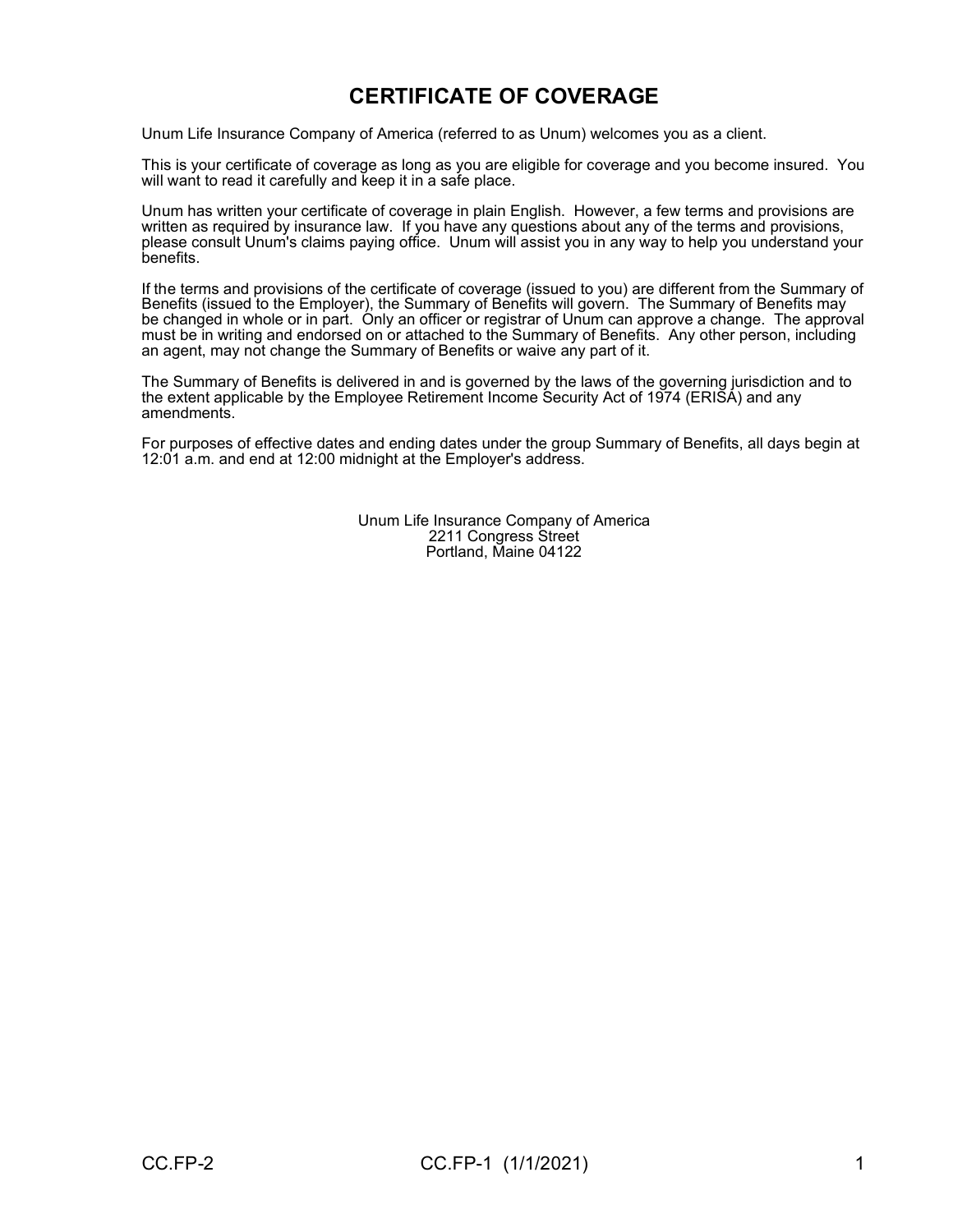## **TABLE OF CONTENTS**

|                                                              | .B@G-AD&D-1 |
|--------------------------------------------------------------|-------------|
| ACCIDENTAL DEATH AND DISMEMBERMENT INSURANCE PLAN B@G-AD&D-1 |             |
|                                                              |             |
|                                                              |             |
|                                                              |             |
|                                                              |             |
|                                                              |             |
|                                                              |             |
|                                                              |             |
|                                                              |             |
|                                                              |             |
|                                                              |             |
|                                                              |             |
|                                                              |             |
|                                                              |             |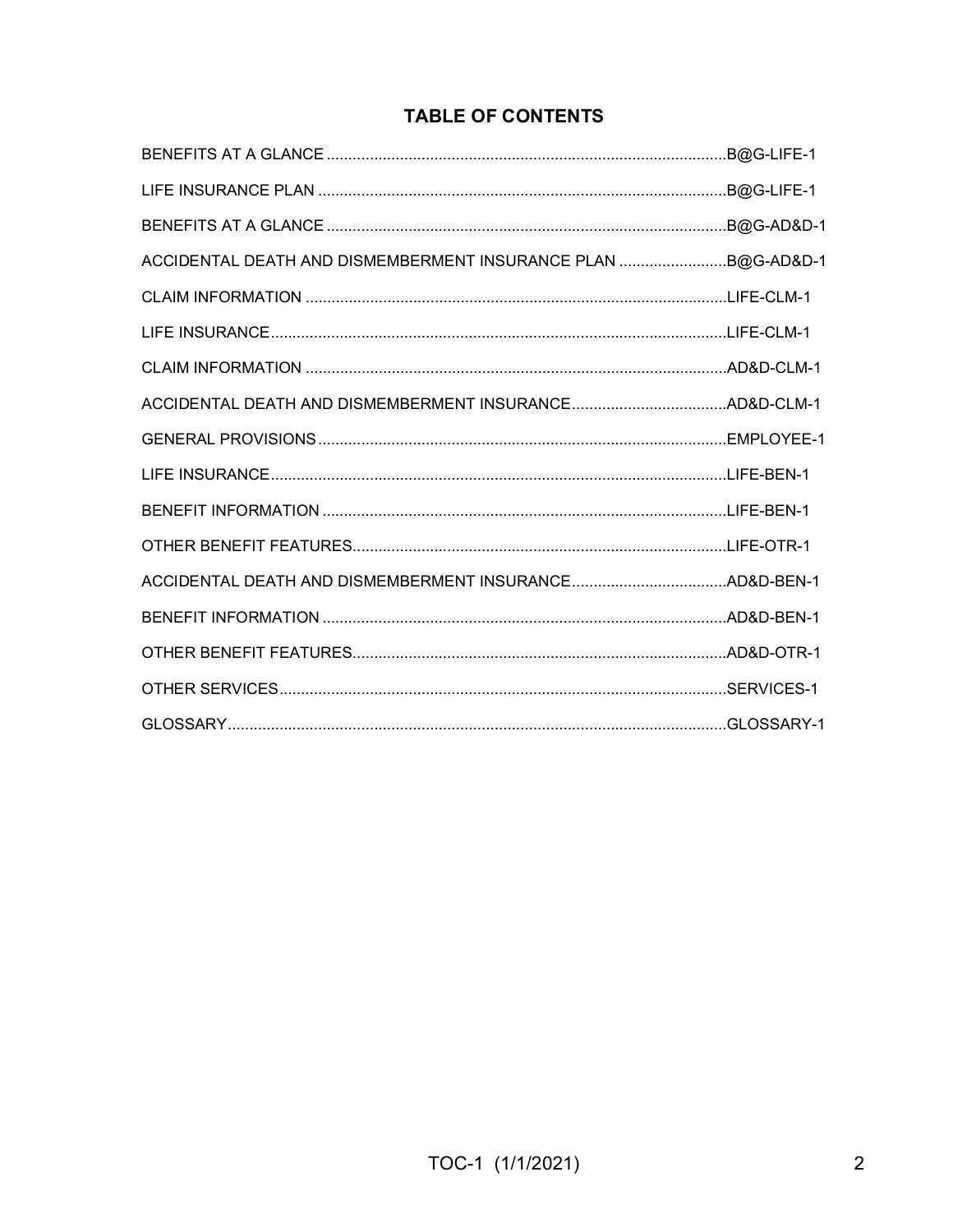## BENEFITS AT A GLANCE

#### LIFE INSURANCE PLAN

This life insurance plan provides financial protection for your beneficiary(ies) by paying a benefit in the event of your death. The amount your beneficiary(ies) receive(s) is based on the amount of coverage in effect just prior to the date of your death according to the terms and provisions of the plan. You also have the opportunity to have coverage for your dependents.

#### **EMPLOYER'S ORIGINAL PLAN<br>EFFECTIVE DATE:** January 1, 2021 **EFFECTIVE DATE:**

#### PLAN YEAR:

January 1, 2021 to January 1, 2022 and each following January 1 to January 1

#### **IDENTIFICATION**<br>NUMBER: NUMBER: 837217 021

#### ELIGIBLE GROUP(S):

All employees not eligible in another group in active employment in the United States with the **Employer** 

#### MINIMUM HOURS REQUIREMENT:

Employees must be working at least 10 hours per week.

#### WAITING PERIOD:

For employees in an eligible group on or before January 1, 2021: First of the month following 2 months of continuous active employment

For employees entering an eligible group after January 1, 2021: First of the month following 2 months of continuous active employment

#### WHO PAYS FOR THE COVERAGE:

#### For You:

If you elect Additional Benefit Options:

You and your Employer must make contributions for your coverage.

If you do not elect Additional Benefit Options:

Your Employer must make contributions for your coverage.

#### For Your Dependents:

You must make contributions for coverage for your dependents.

#### ELIMINATION PERIOD:

Premium Waiver: 9 months

Disability-based benefits begin the day after Unum approves your claim and the elimination period is completed.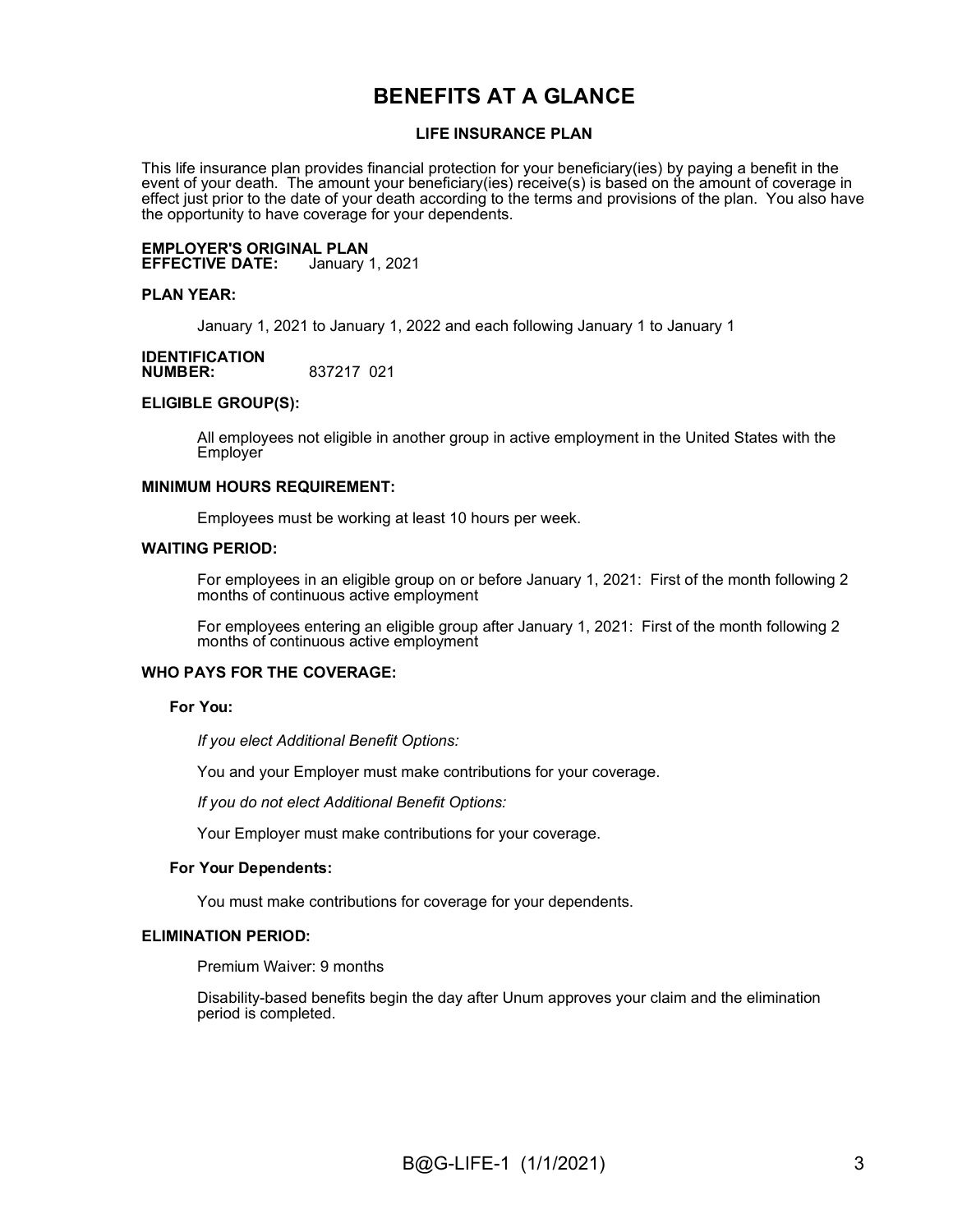#### LIFE INSURANCE BENEFIT:

#### AMOUNT OF LIFE INSURANCE FOR YOU

#### BASIC BENEFIT

1 x annual earnings, rounded to the next higher multiple of \$1,000, if not already an exact multiple thereof, to a maximum of \$300,000

#### ADDITIONAL BENEFIT OPTIONS:

#### Option A

1 x annual earnings, rounded to the next higher multiple of \$1,000, if not already an exact multiple thereof, to a maximum of \$500,000

#### Option B

2 x annual earnings, rounded to the next higher multiple of \$1,000, if not already an exact multiple thereof, to a maximum of \$500,000

AMOUNT OF LIFE INSURANCE AVAILABLE IF YOU BECOME INSURED AT CERTAIN AGES OR HAVE REACHED CERTAIN AGES WHILE INSURED

On the plan anniversary following the date you have reached age 65, but not age 70, your amount of life insurance will be:

- 92% of the amount of life insurance you had prior to age 65; or
- 92% of the amount of life insurance shown above if you become insured on or after age 65 but before age 70.

There will be no further increases in your amount of life insurance.

On the plan anniversary following the date you have reached age 70, but not age 75, your amount of life insurance will be:

- 45% of the amount of life insurance you had prior to your first reduction; or
- 45% of the amount of life insurance shown above if you become insured on or after age 70 but before age 75.

There will be no further increases in your amount of life insurance.

On the plan anniversary following the date you have reached age 75 or more, your amount of life insurance will be:

- 30% of the amount of life insurance you had prior to your first reduction; or
- 30% of the amount of life insurance shown above if you become insured on or after age 75.

There will be no further increases in your amount of life insurance.

#### AMOUNT OF LIFE INSURANCE FOR YOUR DEPENDENTS

#### Spouse:

\$10,000

#### Children:

| Live birth to 14 days: | \$10,000 |
|------------------------|----------|
| 14 days to 6 months:   | \$10,000 |
| 6 months to age 26:    | \$10,000 |

THE AMOUNT OF LIFE INSURANCE FOR A DEPENDENT WILL NOT BE MORE THAN 100% OF YOUR AMOUNT OF LIFE INSURANCE.

#### SOME LOSSES MAY NOT BE COVERED UNDER THIS PLAN.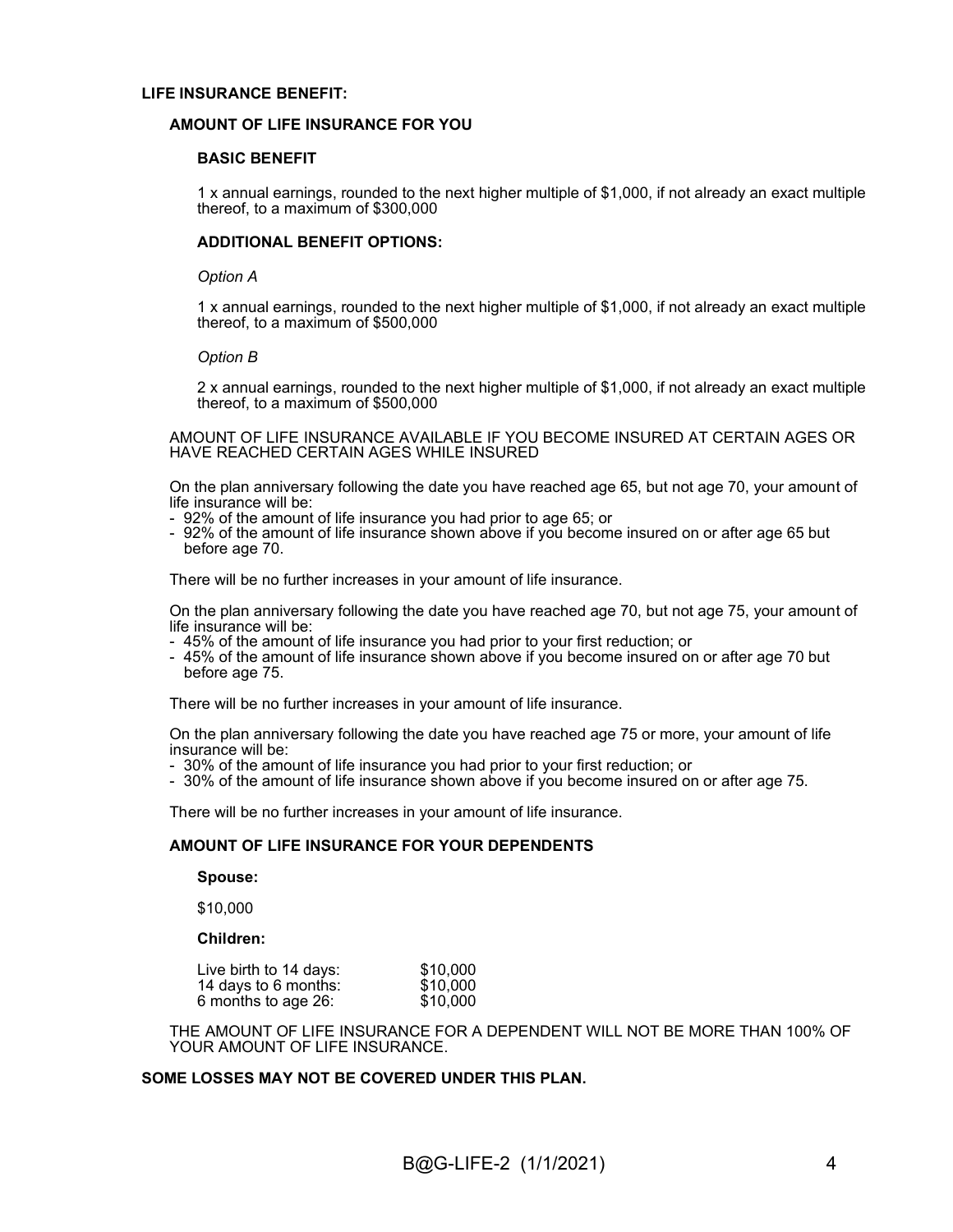#### OTHER FEATURES:

- Accelerated Benefit
- Conversion
- Continuity of Coverage

**Portability** 

Work Life Assistance Program

NOTE: Portability under this plan is available to an insured spouse in the event of divorce from an insured employee, subject to all terms and conditions otherwise applicable to ported spouse coverage.

The above items are only highlights of this plan. For a full description of your coverage, continue reading your certificate of coverage section. The plan includes enrollment, risk management and other support services related to your Employer's Benefit Program.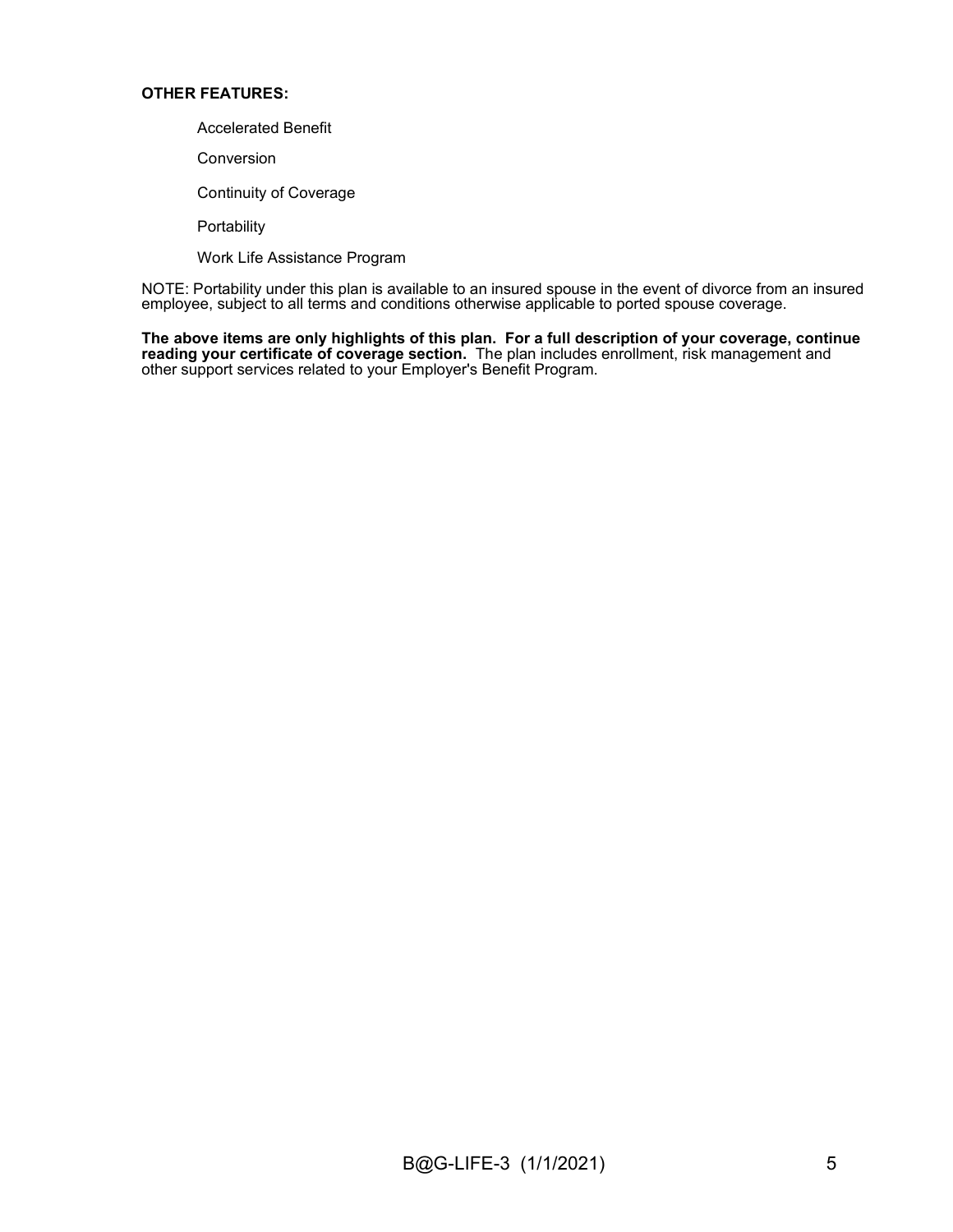## BENEFITS AT A GLANCE

#### ACCIDENTAL DEATH AND DISMEMBERMENT INSURANCE PLAN

This accidental death and dismemberment insurance plan provides financial protection for your beneficiary(ies) by paying a benefit in the event of your death or for you in the event of any other covered loss. The amount you or your beneficiary(ies) receive(s) is based on the amount of coverage in effect just prior to the date of your death or any other covered loss according to the terms and provisions of the plan.

**EMPLOYER'S ORIGINAL PLAN<br>EFFECTIVE DATE:** January 1, 2021 **EFFECTIVE DATE:** 

#### PLAN YEAR:

January 1, 2021 to January 1, 2022 and each following January 1 to January 1

#### **IDENTIFICATION**<br>NUMBER: NUMBER: 837217 021

#### ELIGIBLE GROUP(S):

All employees not eligible in another group in active employment in the United States with the **Employer** 

#### MINIMUM HOURS REQUIREMENT:

Employees must be working at least 10 hours per week.

#### WAITING PERIOD:

For employees in an eligible group on or before January 1, 2021: First of the month following 2 months of continuous active employment

For employees entering an eligible group after January 1, 2021: First of the month following 2 months of continuous active employment

#### WHO PAYS FOR THE COVERAGE:

#### Basic Benefit:

Your Employer pays the cost of your coverage.

#### ACCIDENTAL DEATH AND DISMEMBERMENT BENEFIT:

#### AMOUNT OF ACCIDENTAL DEATH AND DISMEMBERMENT (AD&D) INSURANCE FOR YOU (FULL AMOUNT)

#### BASIC BENEFIT

1 x annual earnings, rounded to the next higher multiple of \$1,000, if not already an exact multiple thereof, to a maximum of \$300,000

AMOUNT OF ACCIDENTAL DEATH AND DISMEMBERMENT INSURANCE AVAILABLE IF YOU BECOME INSURED AT CERTAIN AGES OR HAVE REACHED CERTAIN AGES WHILE INSURED

On the plan anniversary following the date you have reached age 65, but not age 70, your amount of AD&D insurance will be:

- 92% of the amount of AD&D insurance you had prior to age 65; or
- 92% of the amount of AD&D insurance shown above if you become insured on or after age 65 but before age 70.

There will be no further increases in your amount of AD&D insurance.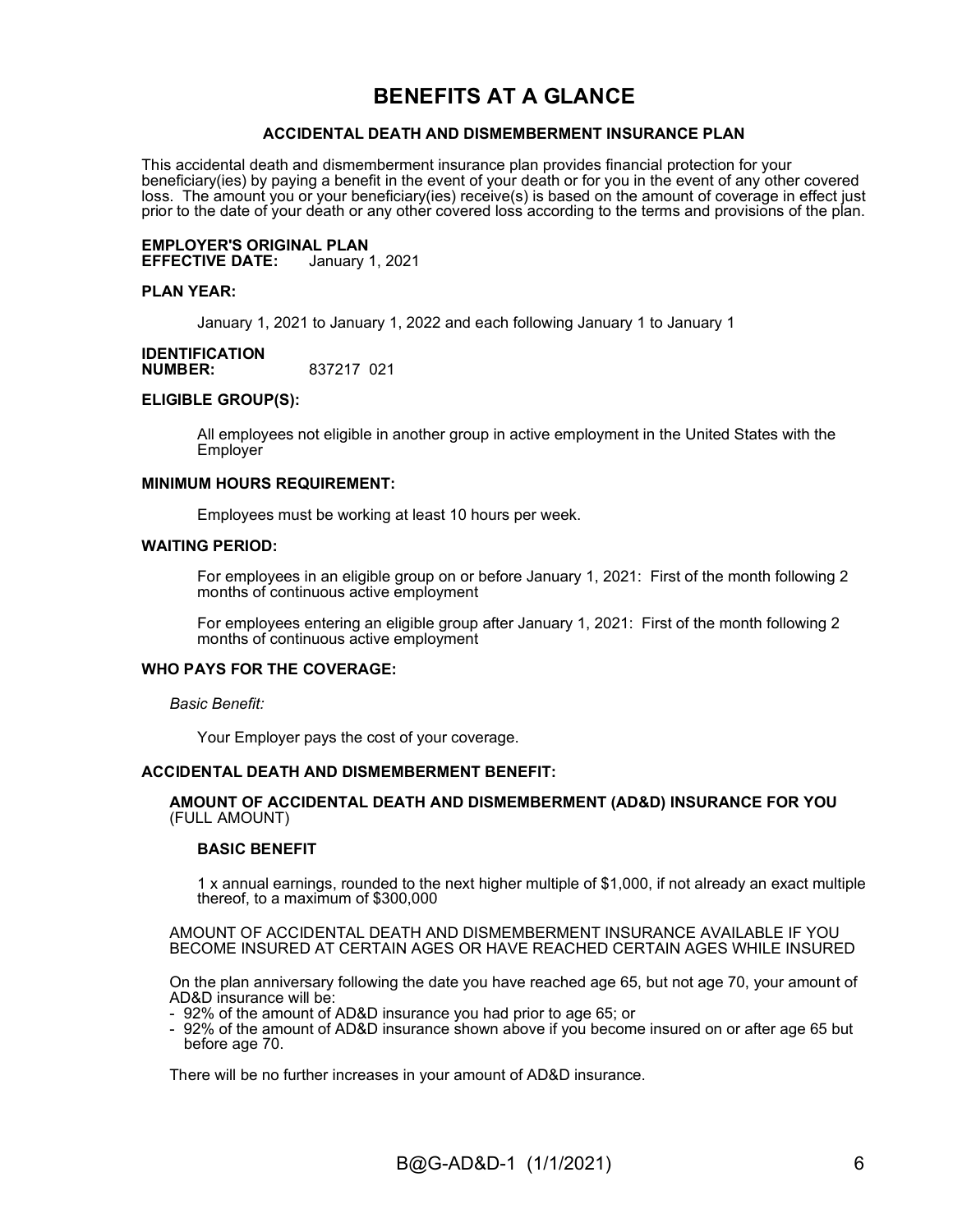On the plan anniversary following the date you have reached age 70, but not age 75, your amount of AD&D insurance will be:

- 45% of the amount of AD&D insurance you had prior to your first reduction; or
- 45% of the amount of AD&D insurance shown above if you become insured on or after age 70 but before age 75.

There will be no further increases in your amount of AD&D insurance.

On the plan anniversary following the date you have reached age 75 or more, your amount of AD&D insurance will be:

- 30% of the amount of AD&D insurance you had prior to your first reduction; or
- 30% of the amount of AD&D insurance shown above if you become insured on or after age 75.

There will be no further increases in your amount of AD&D insurance.

#### REPATRIATION BENEFIT FOR YOU

Maximum Benefit Amount:

Up to \$5,000

The Repatriation Benefit is separate from any accidental death and dismemberment benefit which may be payable. To receive the Repatriation Benefit, your accidental death benefit must be paid first.

#### SEATBELT(S) AND AIR BAG BENEFIT FOR YOU

Benefit Amount:

- Seatbelt(s): 10% of the Full Amount of your accidental death and dismemberment insurance benefit.
- Air Bag: 5% of the Full Amount of your accidental death and dismemberment insurance benefit.

Maximum Benefit Payment:

Seatbelt(s): \$25,000

Air bag: \$5,000

The Seatbelt(s) and Air Bag Benefit is separate from any accidental death and dismemberment benefit which may be payable. To receive the Seatbelt(s) and Air Bag Benefit, your accidental death benefit must be paid first.

#### EDUCATION BENEFIT

Each Qualified Child

Benefit Amount per Academic Year for which a Qualified Child is enrolled:

6% of the Full Amount of the employee's accidental death and dismemberment insurance to a maximum of \$6,000.

Maximum Benefit Payments:

4 per lifetime

Maximum Benefit Amount:

\$24,000

Maximum Benefit Period:

6 years from the date the first benefit payment has been made.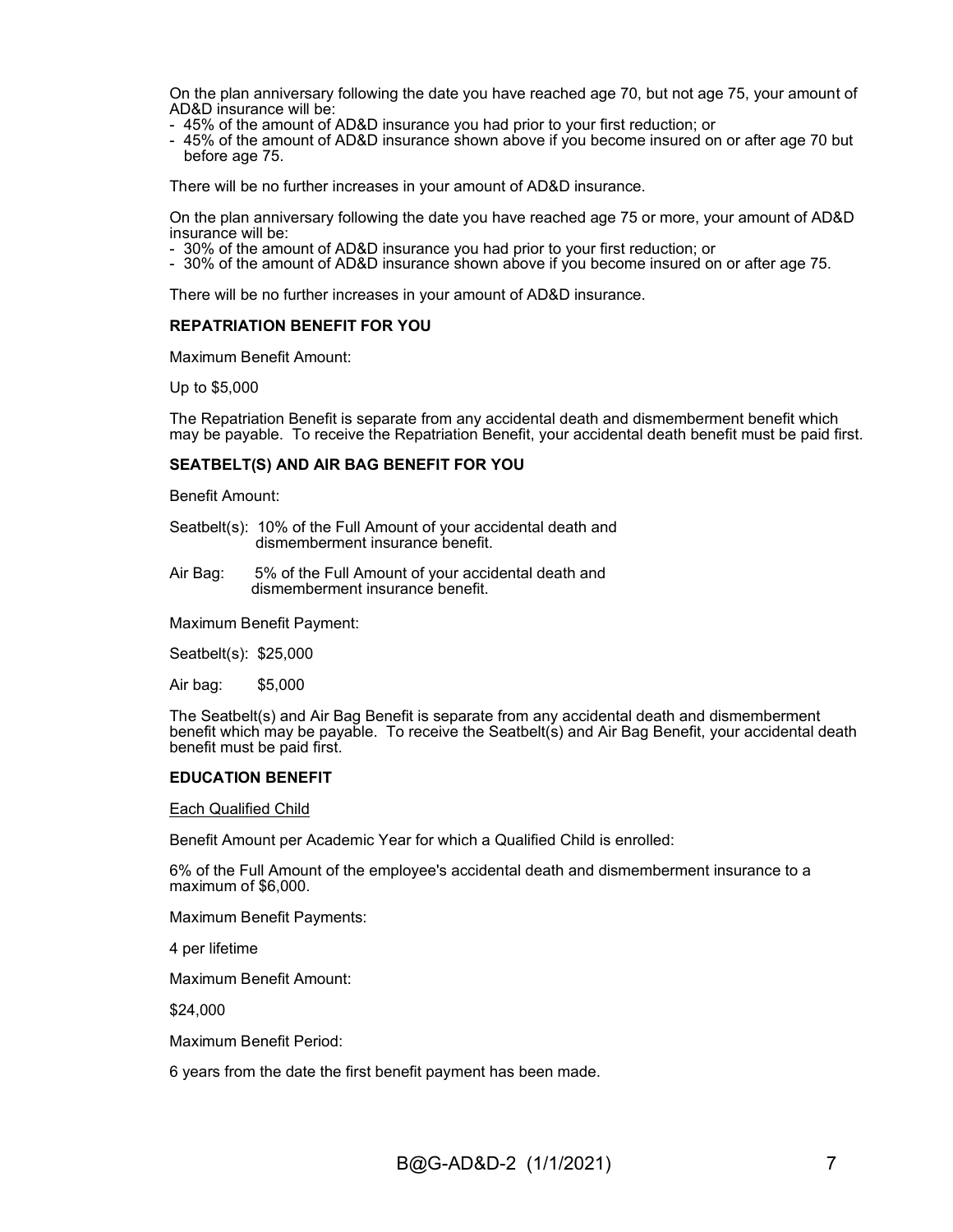The Education Benefit is separate from any accidental death and dismemberment benefit which may be payable. In order for your Qualified Child to receive the Education Benefit, your accidental death benefit must be paid first.

#### SPOUSE TRAINING BENEFIT

Maximum Benefit Amount:

The lesser of:

- 5% of your Full Amount; or
- $-$  \$5,000

The Spouse Training Benefit is separate from any accidental death and dismemberment benefit which may be payable. In order to receive the Spouse Training Benefit, your accidental death benefit must be paid first.

#### COMMON CARRIER BENEFIT

Maximum Benefit: The Full Amount

The Common Carrier Benefit is separate from any accidental death and dismemberment benefit which may be payable. To receive the Common Carrier benefit your accidental death benefit must be paid first.

#### EXPOSURE AND DISAPPEARANCE BENEFIT FOR YOU

Maximum Benefit Amount: The Full Amount

#### CHILD CARE BENEFIT

Each Qualified Child

Annual Benefit Amount:

Birth through age 13

The lesser of:

- 5% of the Full Amount of your or your spouse's accidental death and dismemberment insurance; or
- \$3,000

Maximum Benefit Amount:

\$12,000

Maximum Benefit Period:

4 consecutive years

If, at the time of your or your spouse's death, you have no Qualified Child eligible for the Child Care Benefit, we will pay 5% of the Full Amount to a maximum benefit of \$2,000 to you, your spouse, your beneficiary or your or your spouse's authorized representative.

The Child Care Benefit is separate from any accidental death and dismemberment benefit which may be payable. In order for your Qualified Child to receive the Child Care Benefit, your or your spouse's accidental death benefit must be paid first.

This benefit will only be paid once per accident, even if you and your spouse suffers an injury in the same accident

#### SOME LOSSES MAY NOT BE COVERED UNDER THIS PLAN.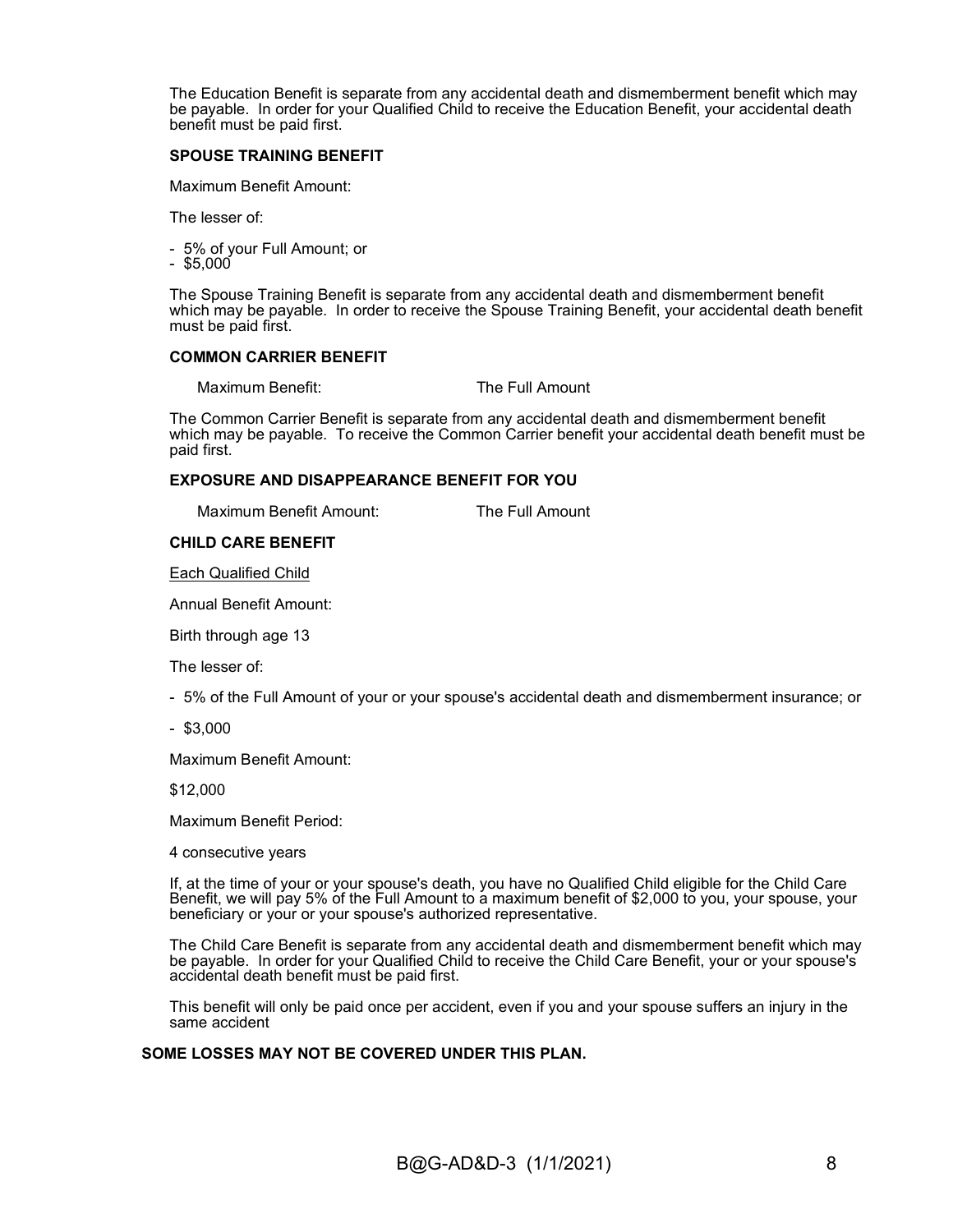#### OTHER FEATURES:

#### **Portability**

Continuity of Coverage is available under this plan - refer to the ACCIDENTAL DEATH AND DISMEMBERMENT OTHER BENEFIT FEATURES for further details.

#### The above items are only highlights of this plan. For a full description of your coverage, continue reading your certificate of coverage section. The plan includes enrollment, risk management and other support services related to your Employer's Benefit Program.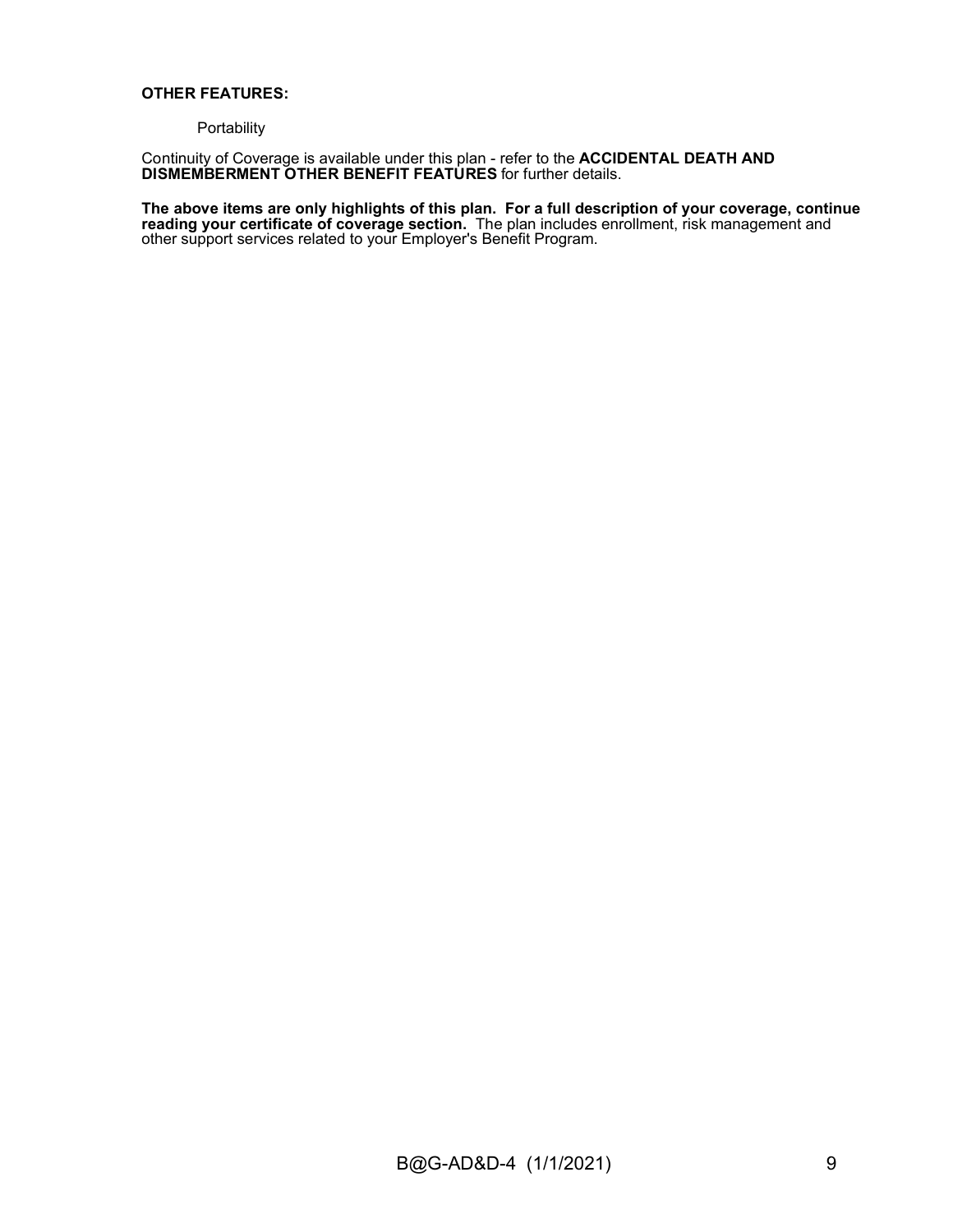## CLAIM INFORMATION

## LIFE INSURANCE

#### WHEN DO YOU OR YOUR AUTHORIZED REPRESENTATIVE NOTIFY UNUM OF A CLAIM?

We encourage you or your authorized representative to notify us as soon as possible, so that a claim decision can be made in a timely manner.

If a claim is based on your disability, written notice and proof of claim must be sent no later than 90 days after the end of the elimination period.

If a claim is based on death, written notice and proof of claim must be sent no later than 90 days after the date of death.

If it is not possible to give proof within these time limits, it must be given as soon as reasonably possible.

The claim form is available from your Employer, or you or your authorized representative can request a claim form from us. If you or your authorized representative does not receive the form from Unum within 15 days of the request, send Unum written proof of claim without waiting for the form.

If you have a disability, you must notify us immediately when you return to work in any capacity, regardless of whether you are working for your Employer.

#### HOW DO YOU FILE A CLAIM FOR A DISABILITY?

You or your authorized representative, and your Employer must fill out your own sections of the claim form and then give it to your attending physician. Your physician should fill out his or her section of the form and send it directly to Unum.

#### WHAT INFORMATION IS NEEDED AS PROOF OF YOUR CLAIM?

If your claim is based on your disability, your proof of claim, provided at your expense, must show:

- that you are under the regular care of a physician;
- the date your disability began;
- the cause of your disability;
- the extent of your disability, including restrictions and limitations preventing you from performing your regular occupation or any gainful occupation; and
- the name and address of any **hospital or institution** where you received treatment, including all attending physicians.

We may request that you send proof of continuing disability indicating that you are under the regular care of a physician. This proof, provided at your expense, must be received within 45 days of a request by us.

If claim is based on death, proof of claim, provided at your or your authorized representative's expense, must show the cause of death. Also a certified copy of the death certificate must be given to us.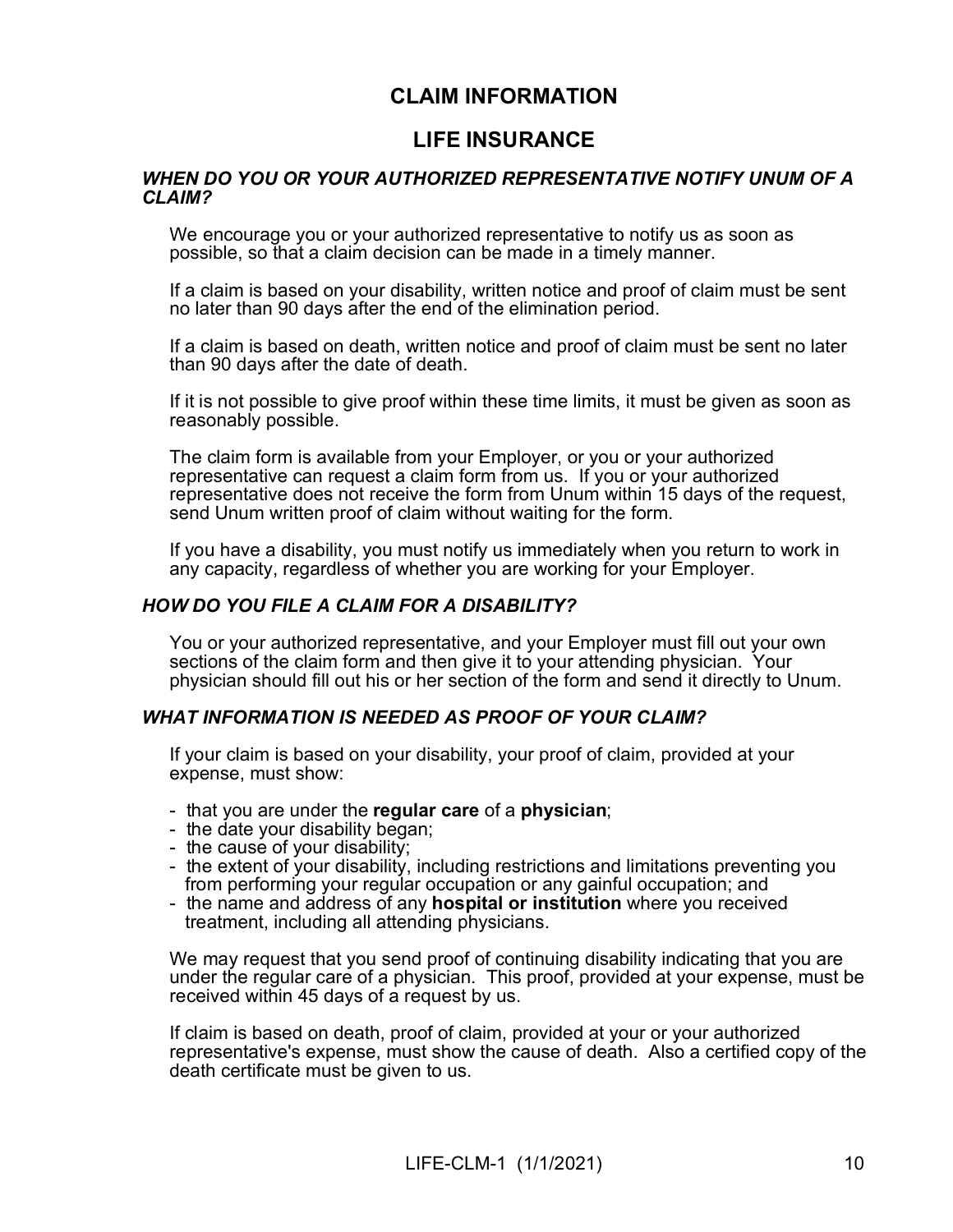In some cases, you will be required to give Unum authorization to obtain additional medical and non-medical information as part of your proof of claim or proof of continuing disability. Unum will deny your claim if the appropriate information is not submitted.

### WHEN CAN UNUM REQUEST AN AUTOPSY?

In the case of death, Unum will have the right and opportunity to request an autopsy where not forbidden by law.

#### HOW DO YOU DESIGNATE OR CHANGE A BENEFICIARY? (Beneficiary Designation)

At the time you become insured, you should name a beneficiary on your enrollment form for your death benefits under your life insurance. You may change your beneficiary at any time by filing a form approved by Unum with your Employer. The new beneficiary designation will be effective as of the date you sign that form. However, if we have taken any action or made any payment before your Employer receives that form, that change will not go into effect.

It is important that you name a beneficiary and keep your designation current. If more than one beneficiary is named and you do not designate their order or share of payments, the beneficiaries will share equally. The share of a beneficiary who dies before you, or the share of a beneficiary who is disqualified, will pass to any surviving beneficiaries in the order you designated.

If you do not name a beneficiary, or if all named beneficiaries do not survive you, or if your named beneficiary is disqualified, your death benefit will be paid to your estate.

Instead of making a death payment to your estate, Unum has the right to make payment to the first surviving family members of the family members in the order listed below:

- spouse;
- child or children;
- mother or father; or
- sisters or brothers.

If we are to make payments to a beneficiary who lacks the legal capacity to give us a release, Unum may pay up to \$2,000 to the person or institution that appears to have assumed the custody and main support of the beneficiary. This payment made in good faith satisfies Unum's legal duty to the extent of that payment and Unum will not have to make payment again.

Also, at Unum's option, we may pay up to \$1,000 to the person or persons who, in our opinion, have incurred expenses for your last sickness and death.

In addition, if you do not survive your spouse, and dependent life coverage is continued, then your surviving spouse should name a beneficiary according to the requirements specified above for you.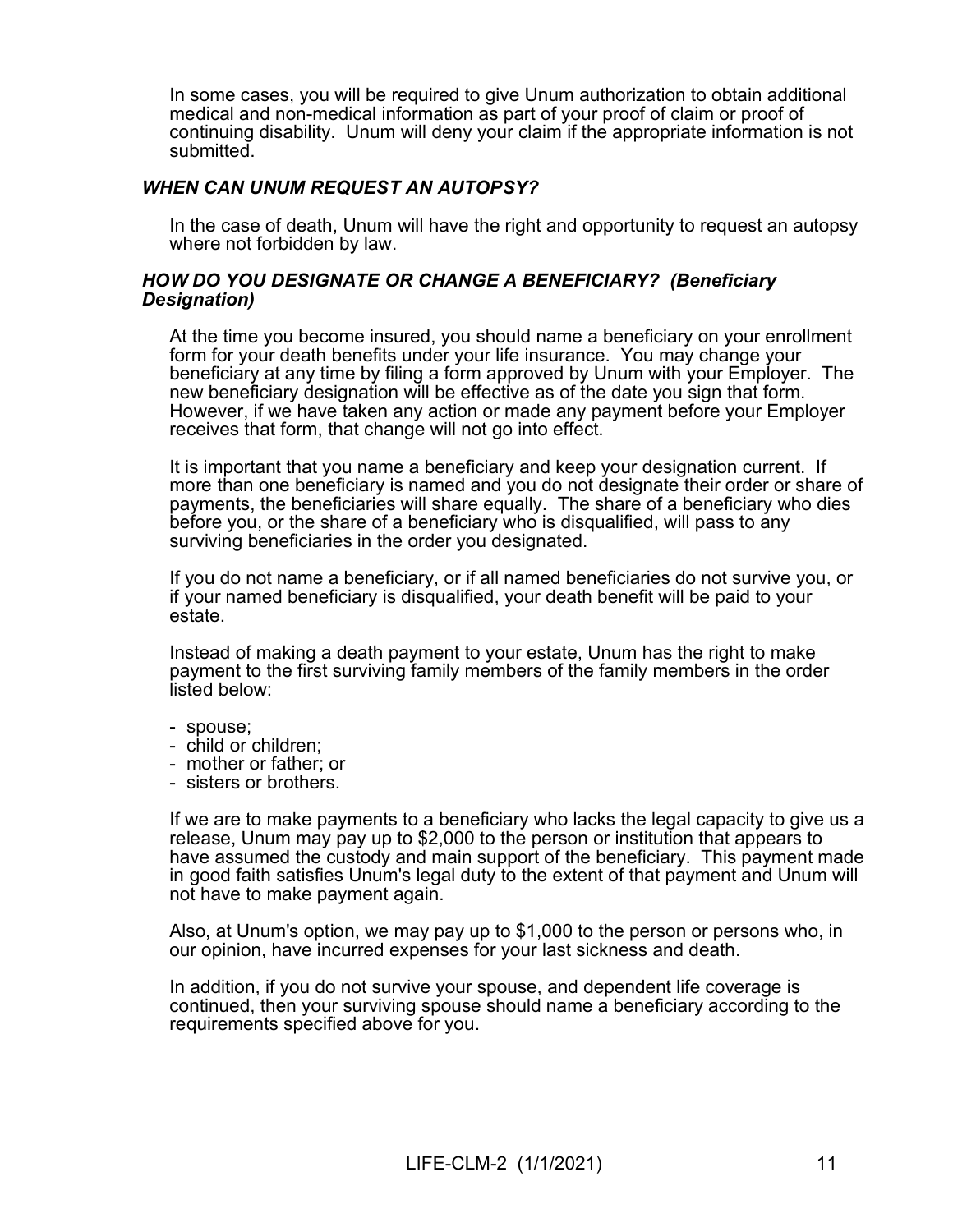### HOW WILL UNUM MAKE PAYMENTS?

If your or your dependent's life claim is at least \$10,000, Unum will make available to the beneficiary a retained asset account (the Unum Security Account).

Payment for the life claim may be accessed by writing a draft in a single sum or drafts in smaller sums. The funds for the draft or drafts are fully guaranteed by Unum.

If the life claim is less than \$10,000, Unum will pay it in one lump sum to you or your beneficiary.

Also, you or your beneficiary may request the life claim to be paid according to one of Unum's other settlement options. This request must be in writing in order to be paid under Unum's other settlement options.

If you do not survive your spouse, and dependent life coverage is continued, then your surviving spouse's death claim will be paid to your surviving spouse's beneficiary.

All other benefits will be paid to you.

### WHAT HAPPENS IF UNUM OVERPAYS YOUR CLAIM?

Unum has the right to recover any overpayments due to:

- fraud; and
- any error Unum makes in processing a claim.

You must reimburse us in full. We will determine the method by which the repayment is to be made.

Unum will not recover more money than the amount we paid you.

#### WHAT ARE YOUR ASSIGNABILITY RIGHTS FOR THE DEATH BENEFITS UNDER YOUR LIFE INSURANCE? (Assignability Rights)

The rights provided to you by the plan for life insurance are owned by you, unless:

- you have previously assigned these rights to someone else (known as an "assignee"); or
- you assign your rights under the plan(s) to an assignee.

We will recognize an assignee as the owner of the rights assigned only if:

- the assignment is in writing, signed by you, and acceptable to us in form; and
- a signed or certified copy of the written assignment has been received and registered by us at our home office.

We will not be responsible for the legal, tax or other effects of any assignment, or for any action taken under the plan(s') provisions before receiving and registering an assignment.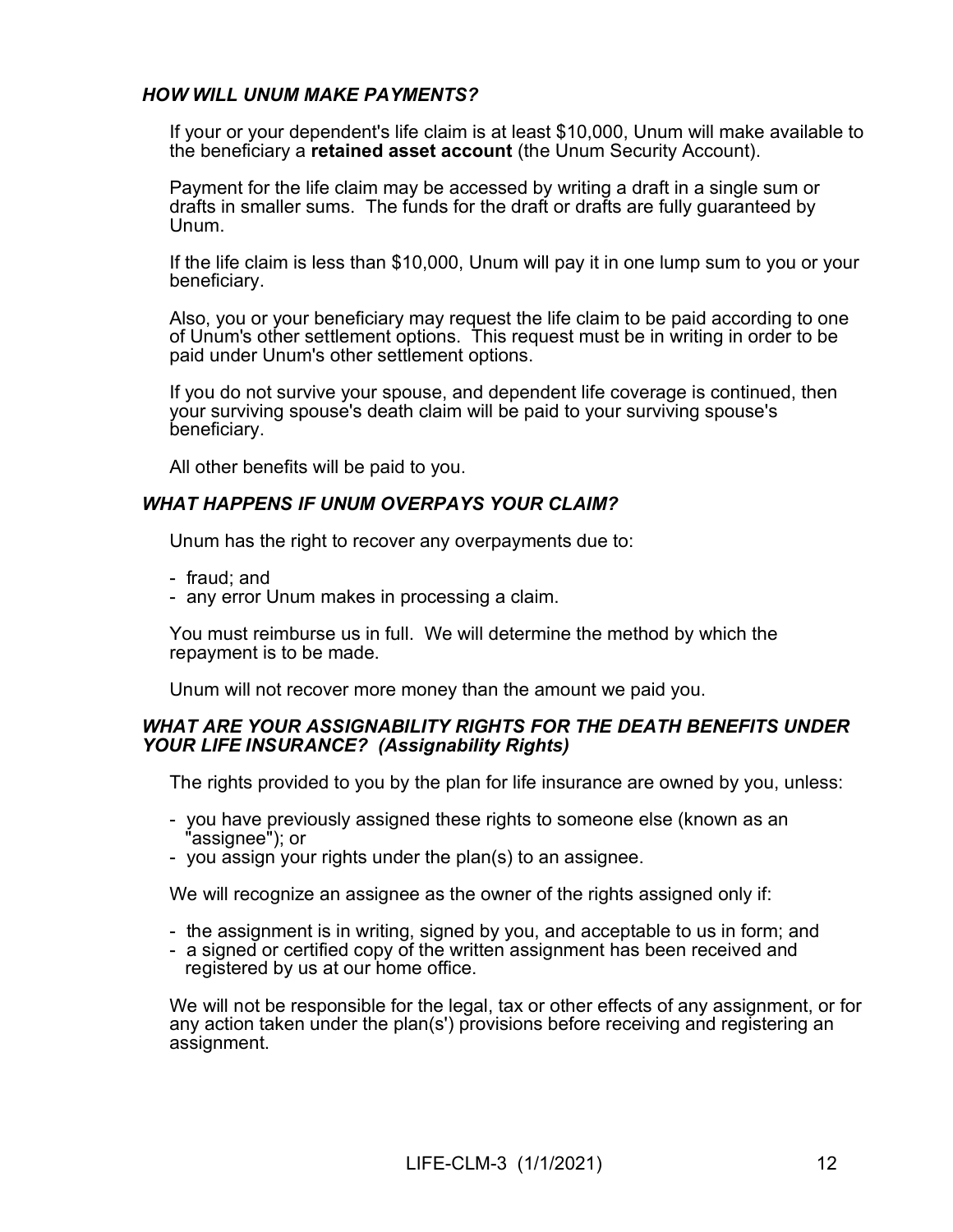## CLAIM INFORMATION

## ACCIDENTAL DEATH AND DISMEMBERMENT INSURANCE

#### WHEN DO YOU OR YOUR AUTHORIZED REPRESENTATIVE NOTIFY UNUM OF A CLAIM?

We encourage you or your authorized representative to notify us as soon as possible, so that a claim decision can be made in a timely manner.

If a claim is based on death or other covered loss, written notice and proof of claim must be sent no later than 90 days after the date of death or the date of any other covered loss.

If a claim is based on the Education Benefit, written notice and proof of claim must be sent no later than 60 days after the date of your death.

If it is not possible to give proof within these time limits, it must be given as soon as reasonably possible.

The claim form is available from your Employer, or you or your authorized representative can request a claim form from us. If you or your authorized representative does not receive the form from Unum within 15 days of your request, send Unum written proof of claim without waiting for the form.

### HOW DO YOU FILE A CLAIM FOR A COVERED LOSS?

You or your authorized representative and your Employer must fill out your own sections of the claim form and then give it to your attending physician. Your physician should fill out his or her section of the form and send it directly to Unum.

#### WHAT INFORMATION IS NEEDED AS PROOF OF CLAIM?

If claim is based on death or other covered loss, proof of claim for death or covered loss, provided at your or your authorized representative's expense, must show:

- the cause of death or covered loss;
- the extent of the covered loss;
- the date of covered loss; and
- the name and address of any hospital or institution where treatment was received, including all attending physicians.

Also, in case of death, a certified copy of the death certificate must be given to us.

In some cases, you will be required to give Unum authorization to obtain additional medical and non-medical information as part of your proof of claim. Unum will deny your claim if the appropriate information is not submitted.

If a claim is based on the Education Benefit, proof of claim, provided at your authorized representative's expense, must show:

- the date of enrollment of your qualified child in an accredited post-secondary institution of higher learning;
- the name of the institution;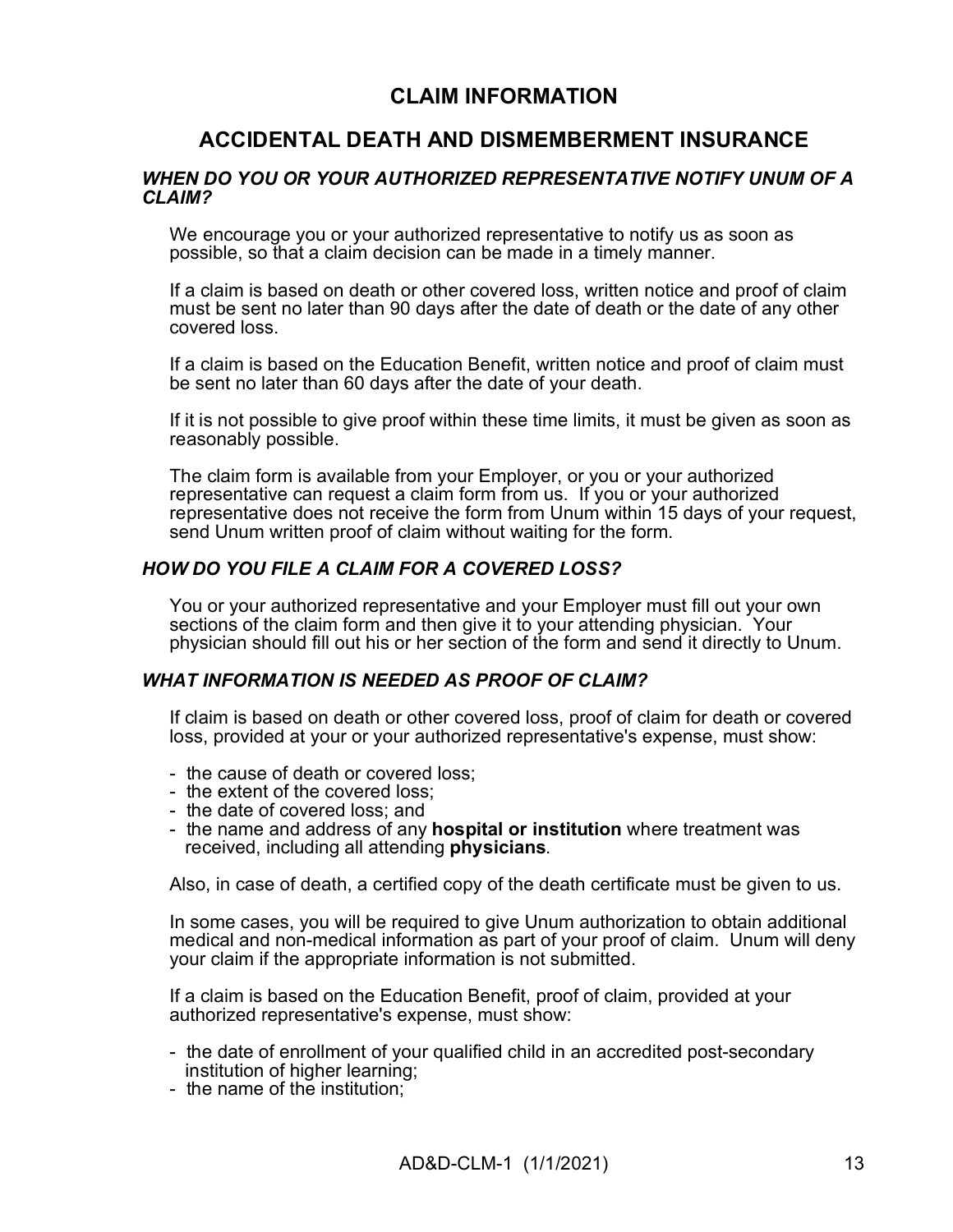- a list of courses for the current academic term; and
- the number of credit hours for the current academic term.

### WHEN CAN UNUM REQUEST AN AUTOPSY?

In the case of death, Unum will have the right and opportunity to request an autopsy where not forbidden by law.

#### HOW DO YOU DESIGNATE OR CHANGE A BENEFICIARY? (Beneficiary Designation)

At the time you become insured, you should name a beneficiary on your enrollment form for your death benefits under your accidental death and dismemberment insurance. You may change your beneficiary at any time by filing a form approved by Unum with your Employer. The new beneficiary designation will be effective as of the date you sign that form. However, if we have taken any action or made any payment before your Employer receives that form, that change will not go into effect.

It is important that you name a beneficiary and keep your designation current. If more than one beneficiary is named and you do not designate their order or share of payments, the beneficiaries will share equally. The share of a beneficiary who dies before you, or the share of a beneficiary who is disqualified, will pass to any surviving beneficiaries in the order you designated.

If you do not name a beneficiary, or if all named beneficiaries do not survive you, or if your named beneficiary is disqualified, your death benefit will be paid to your estate.

Instead of making a death payment to your estate, Unum has the right to make payment to the first surviving family members of the family members in the order listed below:

- spouse;
- child or children;
- mother or father; or
- sisters or brothers.

If we are to make payments to a beneficiary who lacks the legal capacity to give us a release, Unum may pay up to \$2,000 to the person or institution that appears to have assumed the custody and main support of the beneficiary. This payment made in good faith satisfies Unum's legal duty to the extent of that payment and Unum will not have to make payment again.

Also, at Unum's option, we may pay up to \$1,000 to the person or persons who, in our opinion, have incurred expenses for your last sickness and death.

### HOW WILL UNUM MAKE PAYMENTS?

If your accidental death or dismemberment claim is at least \$10,000 Unum will make available to you or your beneficiary a **retained asset account** (the Unum Security Account).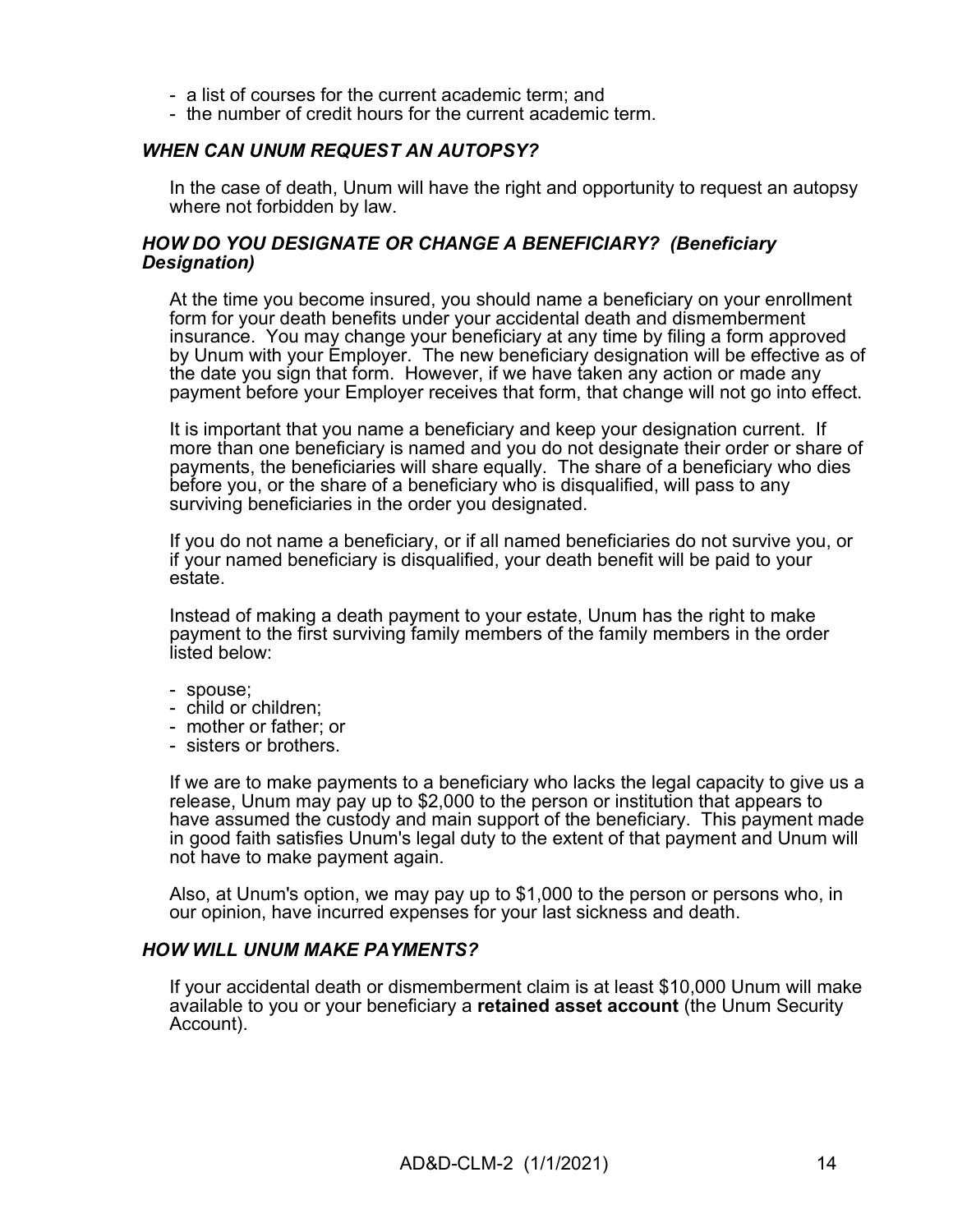Payment for the accidental death or dismemberment claim may be accessed by writing a draft in a single sum or drafts in smaller sums. The funds for the draft or drafts are fully guaranteed by Unum.

If the accidental death or dismemberment claim is less than \$10,000, Unum will pay it in one lump sum to you or your beneficiary.

Also, your beneficiary may request the accidental death claim to be paid according to one of Unum's other settlement options. This request must be in writing in order to be paid under Unum's other settlement options.

The Child Care Benefit will be paid to you, your spouse, your beneficiary or your or your spouse's authorized representative.

The Education Benefit will be paid to your qualified child or the qualified child's legal representative.

All other benefits will be paid to you.

#### WHAT HAPPENS IF UNUM OVERPAYS YOUR CLAIM?

Unum has the right to recover any overpayments due to:

- fraud; and
- any error Unum makes in processing a claim.

You must reimburse us in full. We will determine the method by which the repayment is to be made.

Unum will not recover more money than the amount we paid you.

#### WHAT ARE YOUR ASSIGNABILITY RIGHTS FOR THE DEATH BENEFITS UNDER YOUR ACCIDENTAL DEATH AND DISMEMBERMENT INSURANCE BENEFITS? (Assignability Rights)

The rights provided to you by the plan(s) for accidental death insurance benefits are owned by you, unless:

- you have previously assigned these rights to someone else (known as an 'assignee"); or
- you assign your rights under the plan(s) to an assignee.

We will recognize an assignee as the owner of the rights assigned only if:

- the assignment is in writing, signed by you, and acceptable to us in form; and
- a signed or certified copy of the written assignment has been received and registered by us at our home office.

We will not be responsible for the legal, tax or other effects of any assignment, or for any action taken under the plan(s') provisions before receiving and registering an assignment.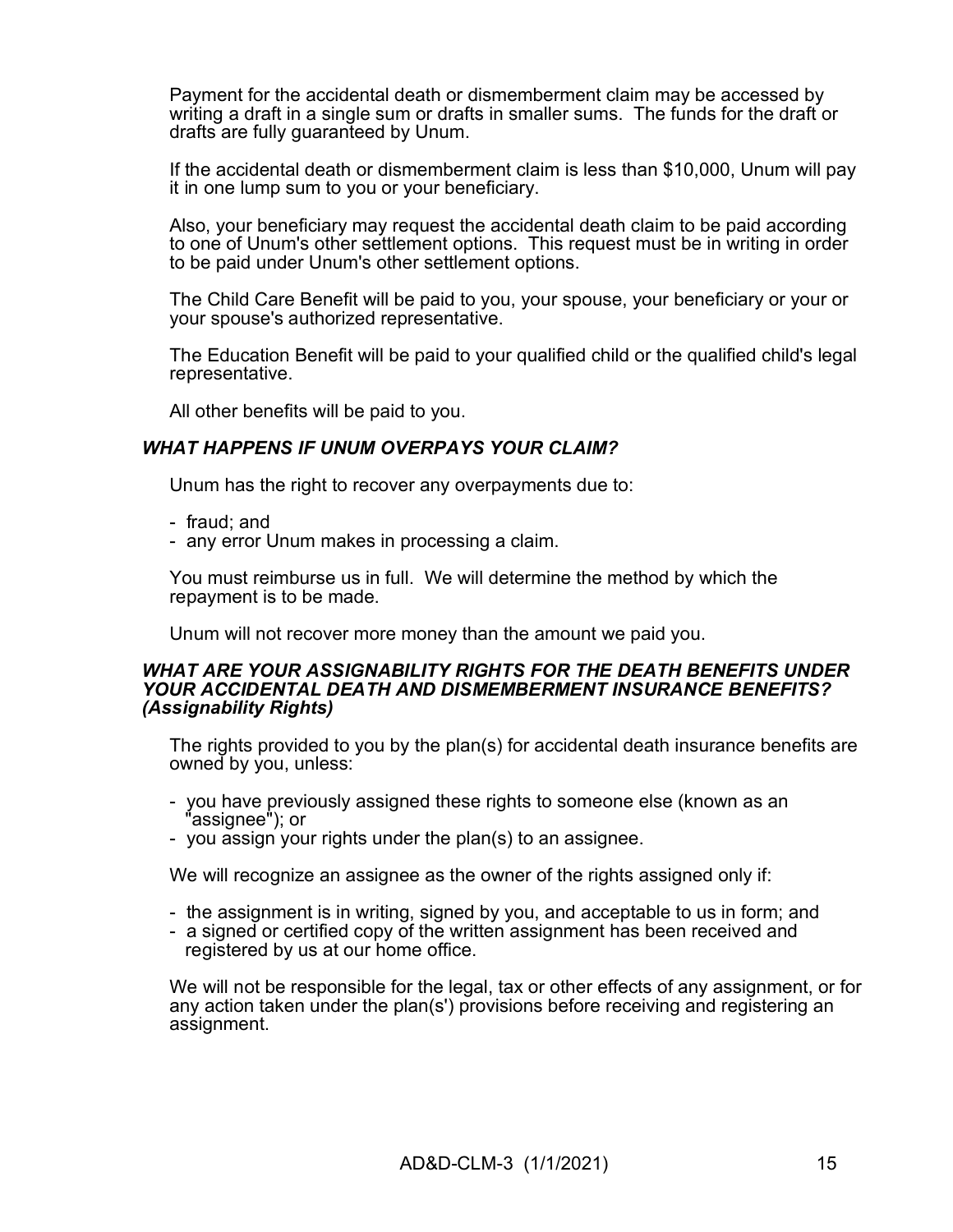## GENERAL PROVISIONS

### WHAT IS THE CERTIFICATE OF COVERAGE?

This certificate of coverage is a written statement prepared by Unum and may include attachments. It tells you:

- the coverage for which you may be entitled;
- to whom Unum will make a payment; and
- the limitations, exclusions and requirements that apply within a plan.

### WHEN ARE YOU ELIGIBLE FOR COVERAGE?

If you are working for your Employer in an eligible group, the date you are eligible for coverage is the later of:

- the plan effective date; or
- the day after you complete your waiting period.

### WHEN DOES YOUR COVERAGE BEGIN?

This plan provides different benefit options in addition to the basic benefit. When you first become eligible for coverage, you may apply for any option, however, you cannot be covered under more than one option at a time.

You will automatically be covered under the basic benefit at 12:01 a.m. on the date you are eligible for coverage.

For the optional coverage plan, you will be covered at 12:01 a.m. on the later of:

- the date you are eligible for coverage, if you apply for insurance on or before that date; or
- the date you apply for insurance, if you apply within 31 days after your eligibility date.

#### WHEN CAN YOU APPLY FOR ADDITIONAL BENEFIT OPTIONS IF YOU APPLY MORE THAN 31 DAYS AFTER YOUR ELIGIBILITY DATE? (LATE ENTRANTS)

You can apply for additional benefit options only during an annual enrollment period. Evidence of insurability is required for any amount of insurance.

Unum and your Employer determine when the annual enrollment period begins and ends. Coverage applied for during an annual enrollment period will begin at 12:01 a.m. on the later of:

- the first day of the next plan year; or
- the date Unum approves your evidence of insurability form.

### WHEN CAN YOU CHANGE YOUR COVERAGE BY CHOOSING ANOTHER ADDITIONAL BENEFIT OPTION? (This does not apply to Late Entrants)

You can change your coverage by applying for a different additional benefit option only during an annual enrollment period.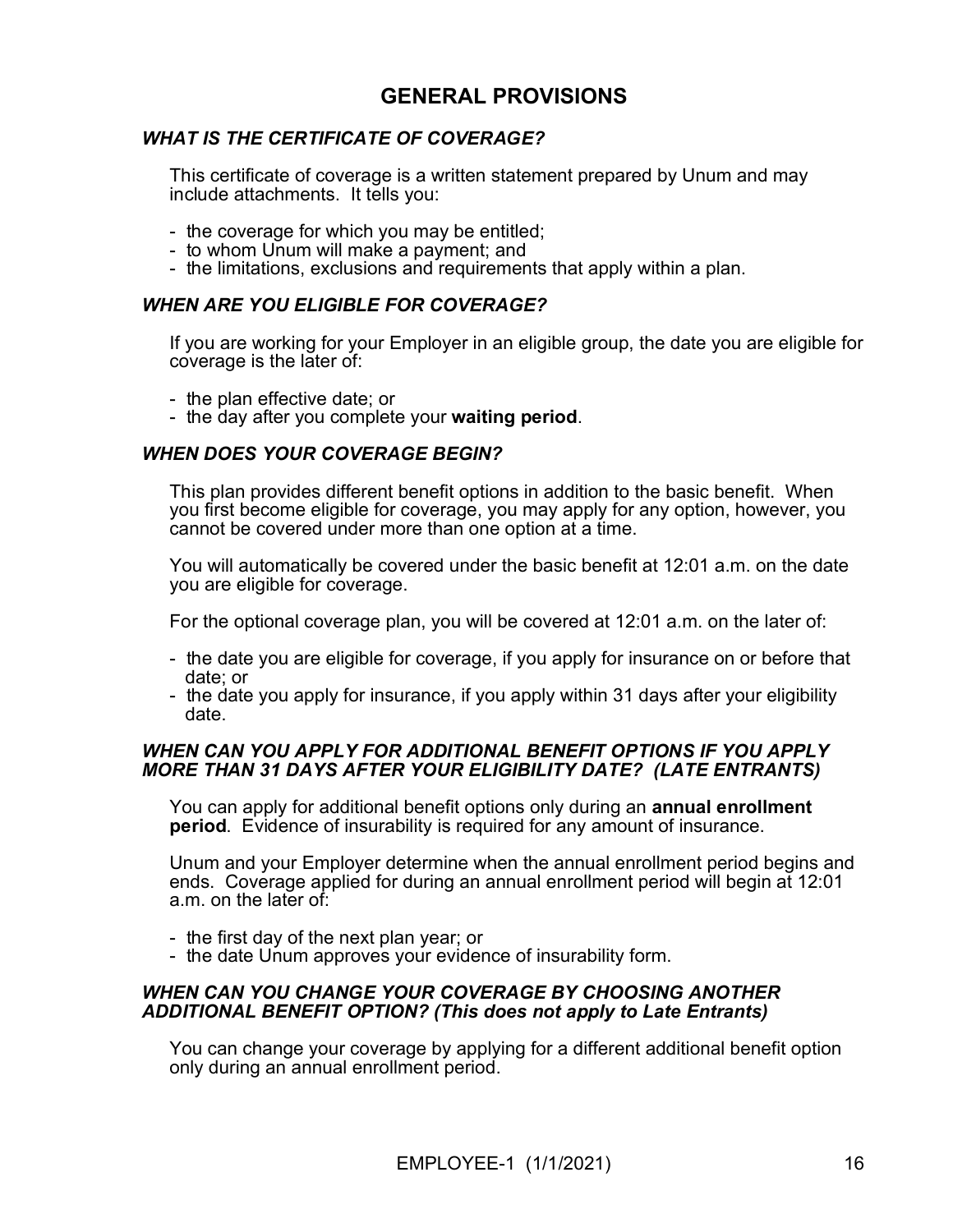You can decrease your coverage any number of levels.

Evidence of insurability is required if you increase your coverage by any level.

If you are not approved for the increase in your coverage, you will automatically remain at the same level you had prior to applying for the increase.

Unum and your Employer determine when the annual enrollment period begins and ends. A change in coverage that is made during an annual enrollment period will begin at 12:01 a.m. on the later of:

- the first day of the next plan year; or
- the date Unum approves your evidence of insurability form, if evidence of insurability is required.

### WHAT IF YOU ARE ABSENT FROM WORK ON THE DATE YOUR COVERAGE WOULD NORMALLY BEGIN?

If you are absent from work due to injury, sickness, temporary layoff or leave of absence, your coverage will begin on the date you return to active employment.

#### ONCE YOUR COVERAGE BEGINS, WHAT HAPPENS IF YOU ARE NOT WORKING DUE TO INJURY OR SICKNESS?

If you are not working due to injury or sickness, and if premium is paid, you may continue to be covered up to your retirement date.

### ONCE YOUR COVERAGE BEGINS, WHAT HAPPENS IF YOU ARE TEMPORARILY NOT WORKING?

If you are on a temporary layoff, and if premium is paid, you will be covered for up to the end of the month following 60 days from the date your temporary layoff begins.

If you are on a **leave of absence**, and if premium is paid, your coverage will continue in accordance with your Employer's policy on leaves of absence not to exceed 104 weeks.

### ONCE YOUR COVERAGE BEGINS, WHAT IF YOU ARE NOT WORKING DUE TO A STRIKE, A LOCKOUT OR OTHER LABOR DISPUTE?

If you are not working due to a strike, a lockout or other labor dispute involving your Employer, and if premium is paid, coverage will be continued until:

- the expiration of 2 months from the date you ceased active employment; or
- the date you accept active employment with another Employer;

whichever occurs first.

### WHEN WILL CHANGES TO YOUR COVERAGE TAKE EFFECT?

Once your coverage begins, any increased or additional coverage due to a change in your annual earnings or due to a plan change requested by your Employer will take effect immediately or on the date Unum approves your evidence of insurability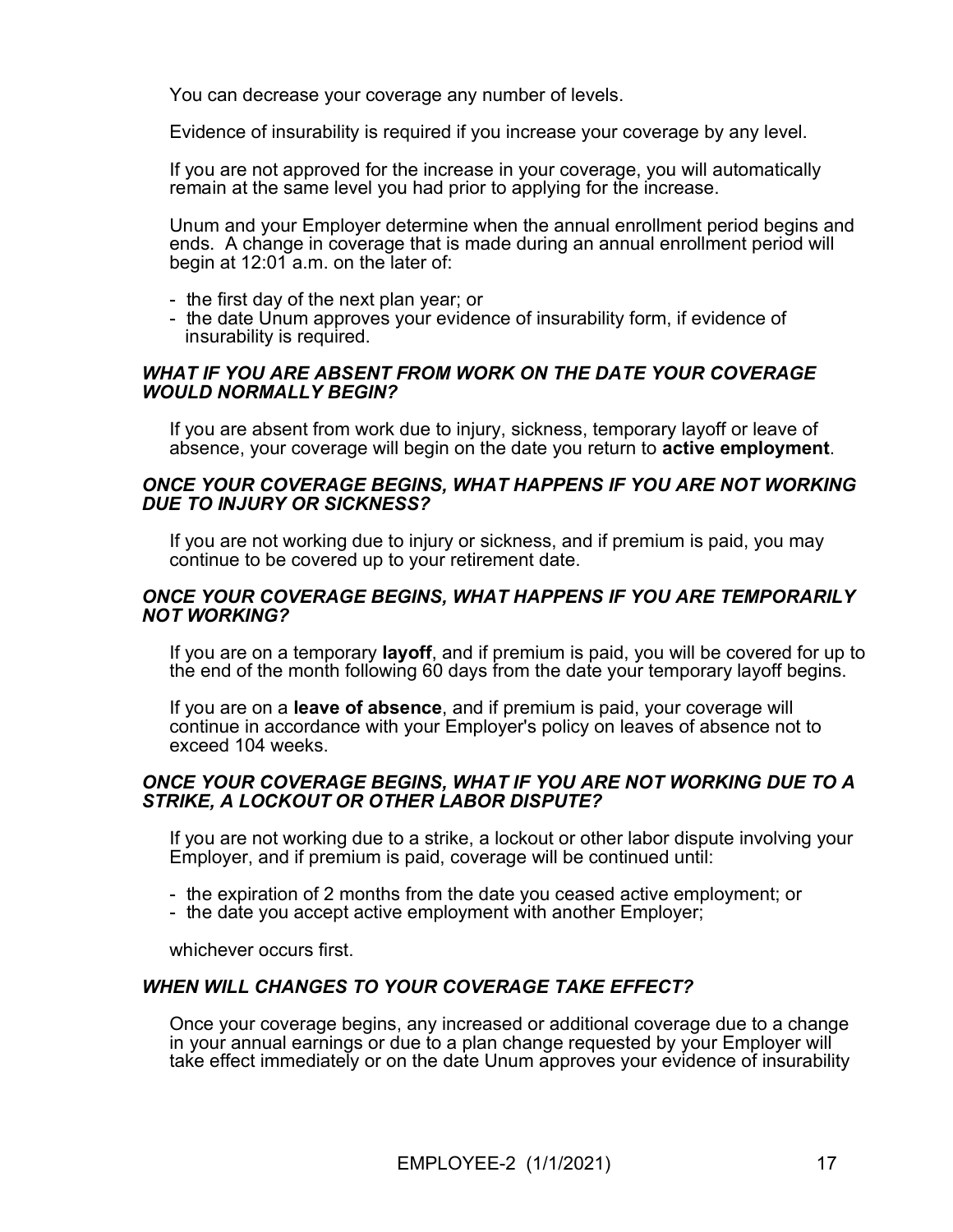form, if evidence of insurability is required. You must be in active employment or on a covered layoff or leave of absence.

If you are not in active employment due to injury or sickness, any increased or additional coverage due to a change in your annual earnings or due to a plan change will begin on the date you return to active employment.

Any decrease in coverage will take effect immediately but will not affect a payable claim that occurs prior to the decrease.

#### WHEN DOES YOUR COVERAGE END?

Your coverage under the Summary of Benefits or a plan ends on the earliest of:

- the date the Summary of Benefits or a plan is cancelled;
- the date you no longer are in an eligible group;
- the date your eligible group is no longer covered;
- the last day of the period for which you made any required contributions; or
- the last day you are in active employment unless continued due to a labor dispute or due to a covered layoff or leave of absence or due to an injury or sickness, as described in this certificate of coverage.

Unum will provide coverage for a payable claim which occurs while you are covered under the Summary of Benefits or plan.

### WHEN ARE YOU ELIGIBLE TO ELECT DEPENDENT COVERAGE?

If you elect coverage for yourself or are insured under the plan, you are eligible to elect dependent coverage for your spouse only, your dependent children only or both.

#### WHEN ARE YOUR DEPENDENTS ELIGIBLE FOR COVERAGE?

The date your dependents are eligible for coverage is the later of:

- the date your insurance begins; or
- the date you first acquire a dependent.

### WHAT DEPENDENTS ARE ELIGIBLE FOR COVERAGE?

The following dependents are eligible for coverage under the plan:

- Your lawful spouse, including a legally separated spouse. You may not cover your spouse as a dependent if your spouse is enrolled for coverage as an employee.

"Spouse" wherever used includes domestic partner.

- Your domestic partner. Your domestic partner is the person named in your declaration of domestic partnership. You must execute and provide the plan administrator with such a declaration which states and gives proof that the domestic partner has had the same permanent residence as you for a minimum of 6 consecutive months prior to the date insurance would become effective for that domestic partner. You must not have signed a declaration of domestic partnership with anyone else within the last 6 months of signing the latest declaration of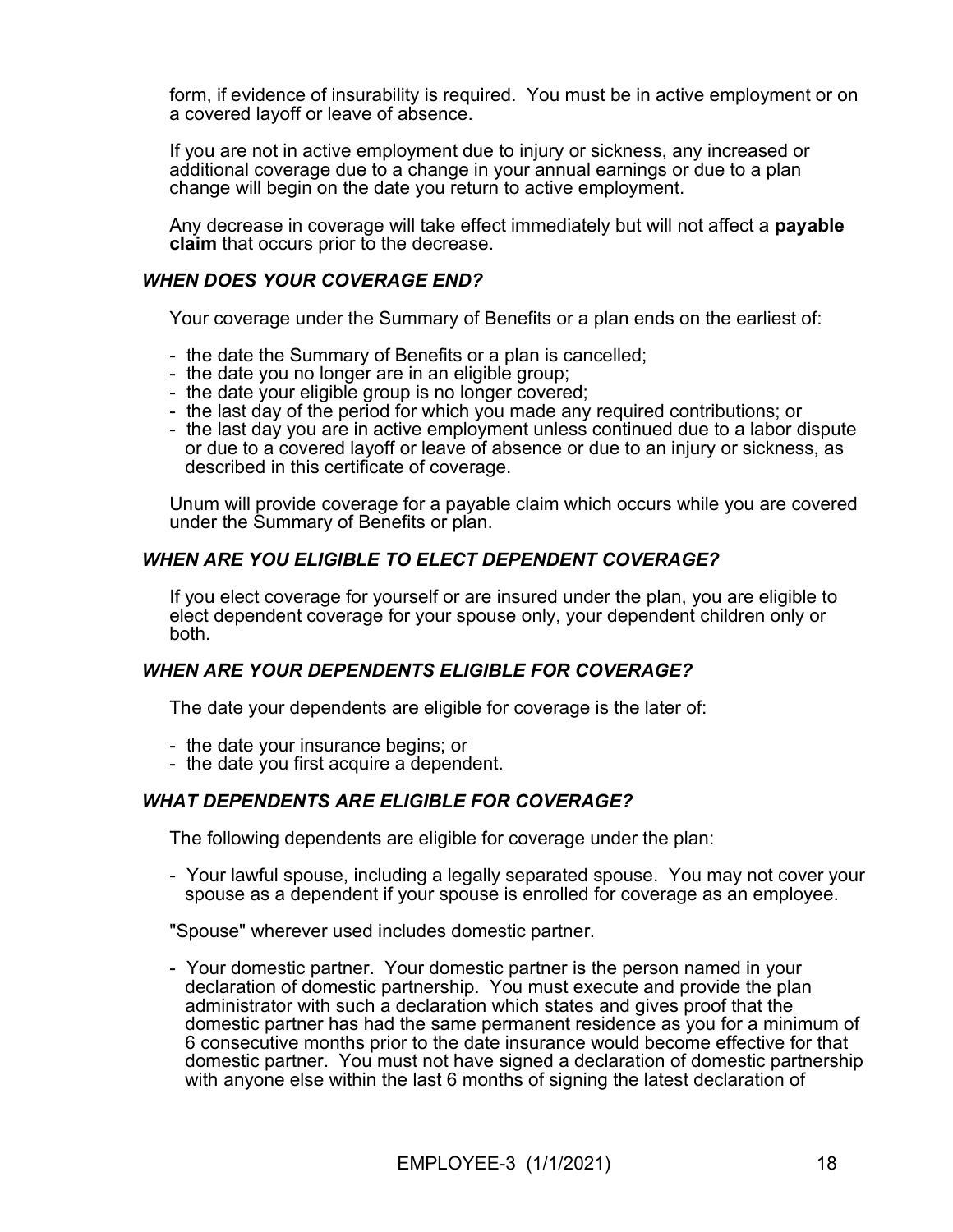domestic partnership. Also, the domestic partner must be at least 18 years of age, competent to contract, not related by blood closer than would bar marriage, the sole named domestic partner, not married to anyone else and the declaration of domestic partnership must be approved and recorded by the plan administrator. You may not cover your domestic partner as a dependent if your domestic partner is enrolled for coverage as an employee.

- Your children from live birth but less than age 26. Stillborn children are not eligible for coverage.
- Your handicapped dependent children age 26 or over who became handicapped prior to the child's attainment of age 26.

 Unum must receive proof within 31 days of the date the child is eligible for coverage under this Summary of Benefits, and as required during the first two years. After the first two years, Unum will ask for proof when needed, but not more than once a year.

Children include your own natural offspring, lawfully adopted children and stepchildren. They also include foster children. A child will be considered adopted on the date of placement in your home.

No child may be covered by more than one employee in the plan.

No child can be covered as both an employee and a dependent.

### WHEN DOES YOUR DEPENDENT COVERAGE BEGIN?

This plan provides a benefit for your dependents. When your dependents become eligible for coverage, you may apply for dependent coverage.

You pay 100% of the cost yourself for your dependent coverage. Your dependents will be covered at 12:01 a.m. on the later of:

- the date your dependents are eligible for coverage, if you apply for insurance on or before that date; or
- the date you apply for dependent insurance, if you apply within 31 days after your dependent's eligibility date.

### WHEN CAN YOU APPLY FOR DEPENDENT COVERAGE IF YOU APPLY MORE THAN 31 DAYS AFTER YOUR DEPENDENTS' ELIGIBILITY DATE? (Late Entrants)

You can apply for dependent coverage only during an annual enrollment period. Unum and your Employer determine when the annual enrollment period begins and ends. Dependent coverage applied for during an annual enrollment period will begin at 12:01 a.m. on the first day of the next plan year.

### WHAT IF YOUR DEPENDENT IS TOTALLY DISABLED ON THE DATE YOUR DEPENDENT'S COVERAGE WOULD NORMALLY BEGIN?

If your eligible dependent is totally disabled, your dependent's coverage will begin on the date your eligible dependent no longer is totally disabled. This provision does not apply to a newborn child while dependent insurance is in effect.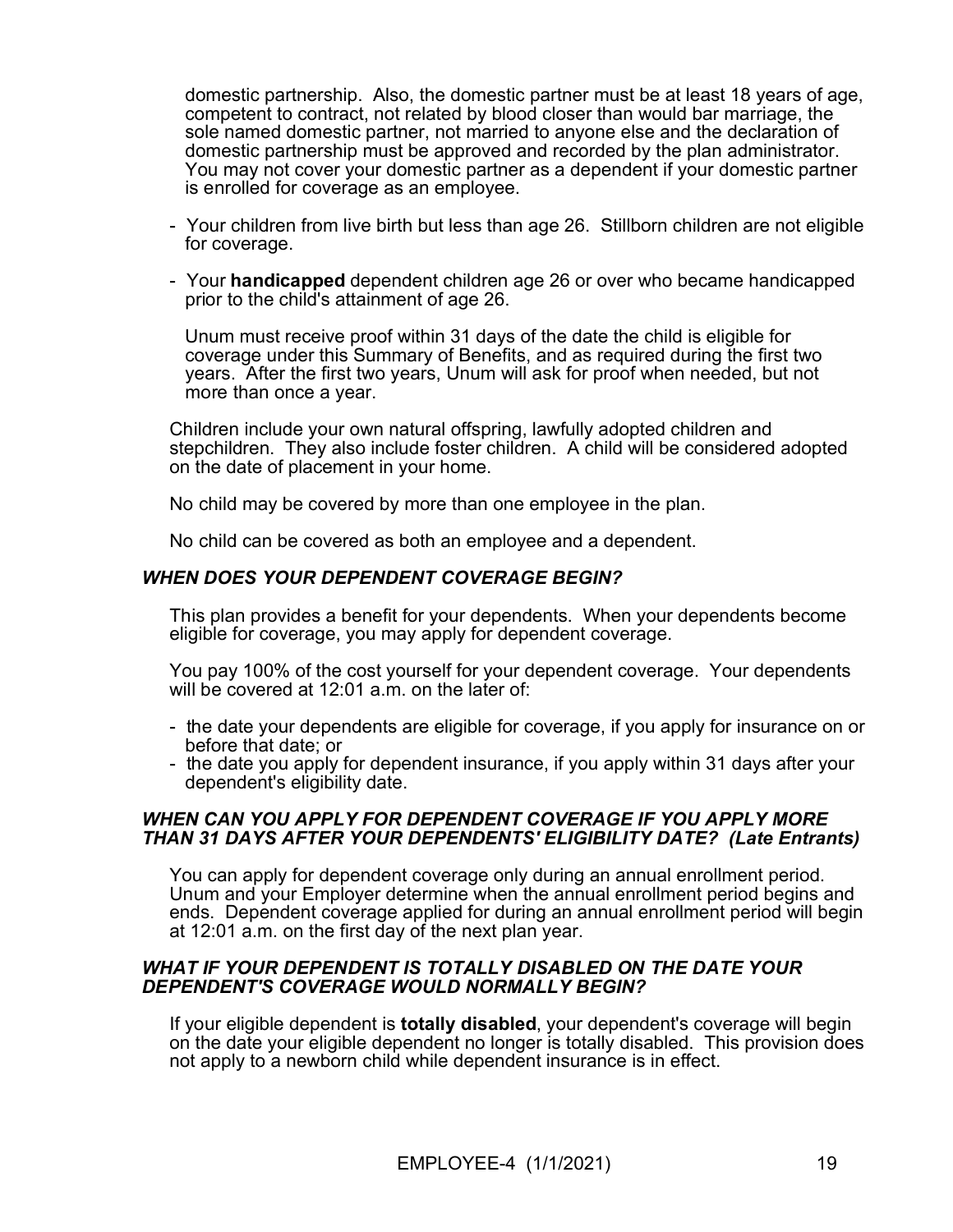### WHEN WILL CHANGES TO YOUR DEPENDENT'S COVERAGE TAKE EFFECT?

Once your dependent's coverage begins, any increased or additional dependent coverage due to a plan change requested by your Employer will take effect immediately or on the date Unum approves your dependent's evidence of insurability form, if evidence of insurability is required, provided your dependent is not totally disabled. You must be in active employment or on a covered layoff or leave of absence.

If you are not in active employment due to injury or sickness, any increased or additional dependent coverage due to a plan change will begin on the date you return to active employment.

If your dependent is totally disabled, any increased or additional dependent coverage will begin on the date your dependent is no longer totally disabled.

Any decreased coverage will take effect immediately but will not affect a payable claim that occurs prior to the decrease.

### WHEN DOES YOUR DEPENDENT'S COVERAGE END?

Your dependent's coverage under the Summary of Benefits or a plan ends on the earliest of:

- the date the Summary of Benefits or a plan is cancelled;
- the date you no longer are in an eligible group;
- the date your eligible group is no longer covered;
- the date of your death;
- the last day of the period for which you made any required contributions; or
- the last day you are in active employment unless continued due to a covered layoff or leave of absence or due to an injury or sickness, as described in this certificate of coverage.

Coverage for any one dependent will end on the earliest of:

- the date your coverage under a plan ends;
- the date your dependent ceases to be an eligible dependent;
- for a spouse, the date of divorce or annulment; or
- for a domestic partner, the date your domestic partnership ends.

Unum will provide coverage for a payable claim which occurs while your dependents are covered under the Summary of Benefits or plan.

#### WILL COVERAGE CONTINUE FOR A HANDICAPPED CHILD INSURED UNDER THE PLAN WHO IS AGE 26 OR OVER?

Coverage will continue for a child age 26 or over who is handicapped, provided:

- the child is currently insured under the plan; and
- you are the main source of support and maintenance.

Unum must receive proof within 31 days of the date the child attains age 26 and as required during the first two years. After the first two years, Unum will ask for proof when needed, but not more than once a year.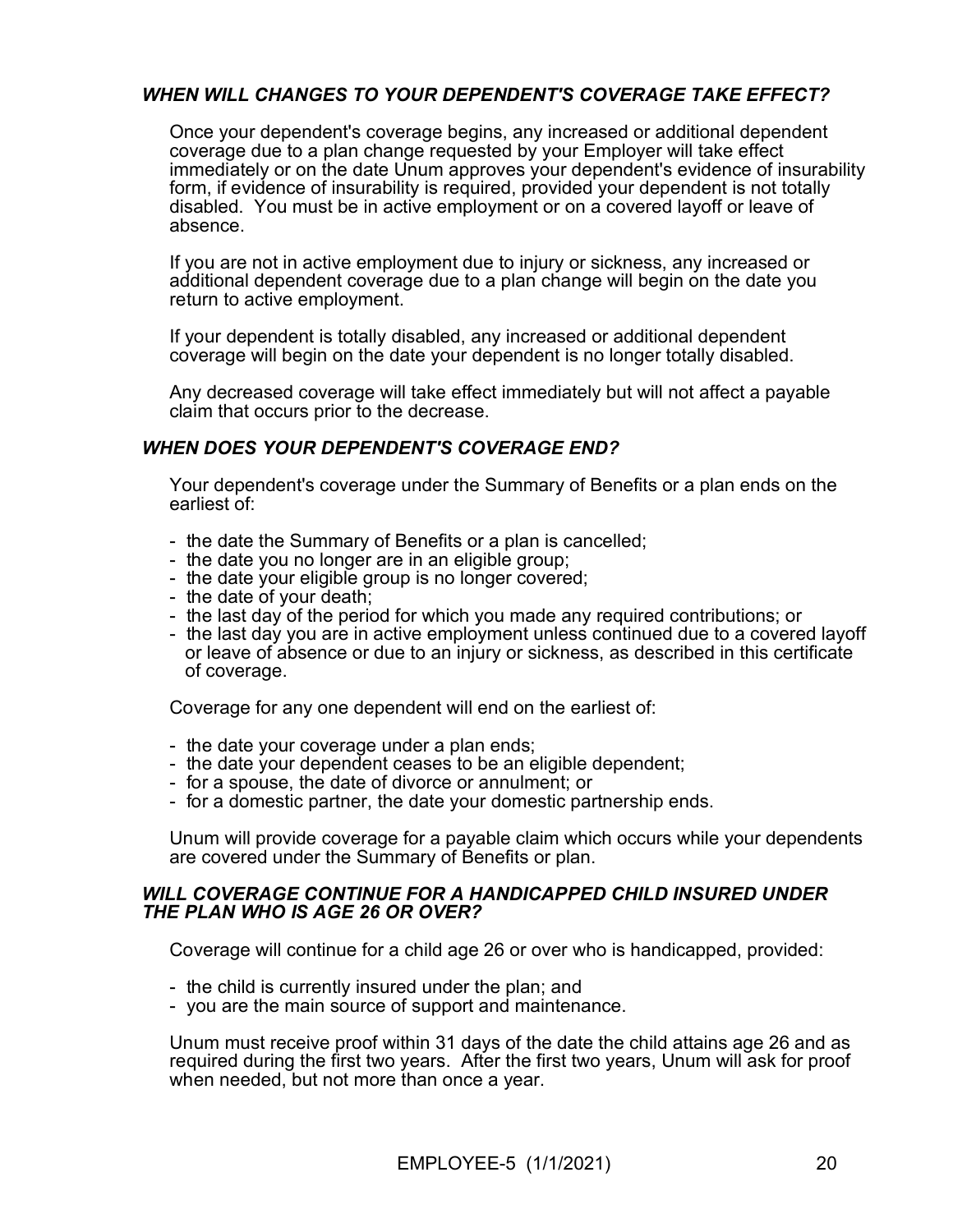### WHAT ARE THE TIME LIMITS FOR LEGAL PROCEEDINGS?

You or your authorized representative can start legal action regarding a claim 60 days after proof of claim has been given and up to 3 years from the time proof of claim is required, unless otherwise provided under federal law.

#### HOW CAN STATEMENTS MADE IN YOUR APPLICATION FOR THIS COVERAGE BE USED?

Unum considers any statements you or your Employer make in a signed application for coverage or an evidence of insurability form a representation and not a warranty. If any of the statements you or your Employer make are not complete and/or not true at the time they are made, we can:

- reduce or deny any claim; or
- cancel your coverage from the original effective date.

As a basis for doing this, we will use only statements made in a signed application by the Employer, or an application or evidence of insurability form signed by you, a copy of which has been given:

- to you; or
- your beneficiary, or a person acting on your behalf, if you:
	- die; or
	- are not competent.

Except in the case of fraud, Unum can take action only in the first 2 years coverage is in force.

If an individual's age is misstated:

- the correct age will decide if and in what amounts insurance is valid under the Summary of Benefits; and
- a fair adjustment of the premium will be made.

### HOW WILL UNUM HANDLE INSURANCE FRAUD?

Unum wants to ensure you and your Employer do not incur additional insurance costs as a result of the undermining effects of insurance fraud. Unum promises to focus on all means necessary to support fraud detection, investigation, and prosecution.

It is a crime if you knowingly, and with intent to injure, defraud or deceive Unum, or provide any information, including filing a claim, that contains any false, incomplete or misleading information. These actions, as well as submission of materially false information, will result in denial of your claim, and are subject to prosecution and punishment to the full extent under state and/or federal law. Unum will pursue all appropriate legal remedies in the event of insurance fraud.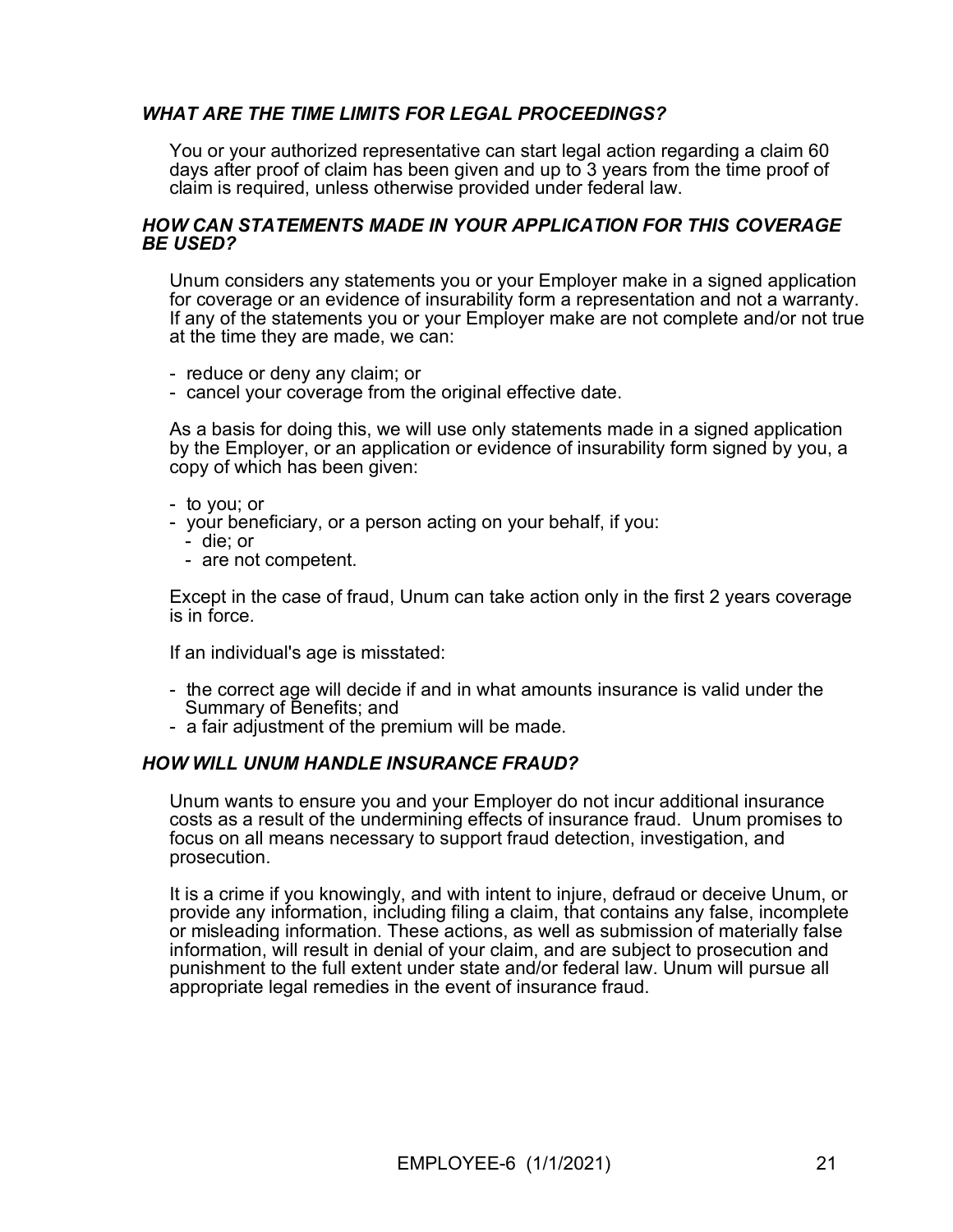### DOES YOUR EMPLOYER ACT AS YOUR AGENT OR UNUM'S AGENT?

For the purposes of the Summary of Benefits, your Employer acts on its own behalf or as your agent. Under no circumstances will your Employer be deemed the agent of Unum.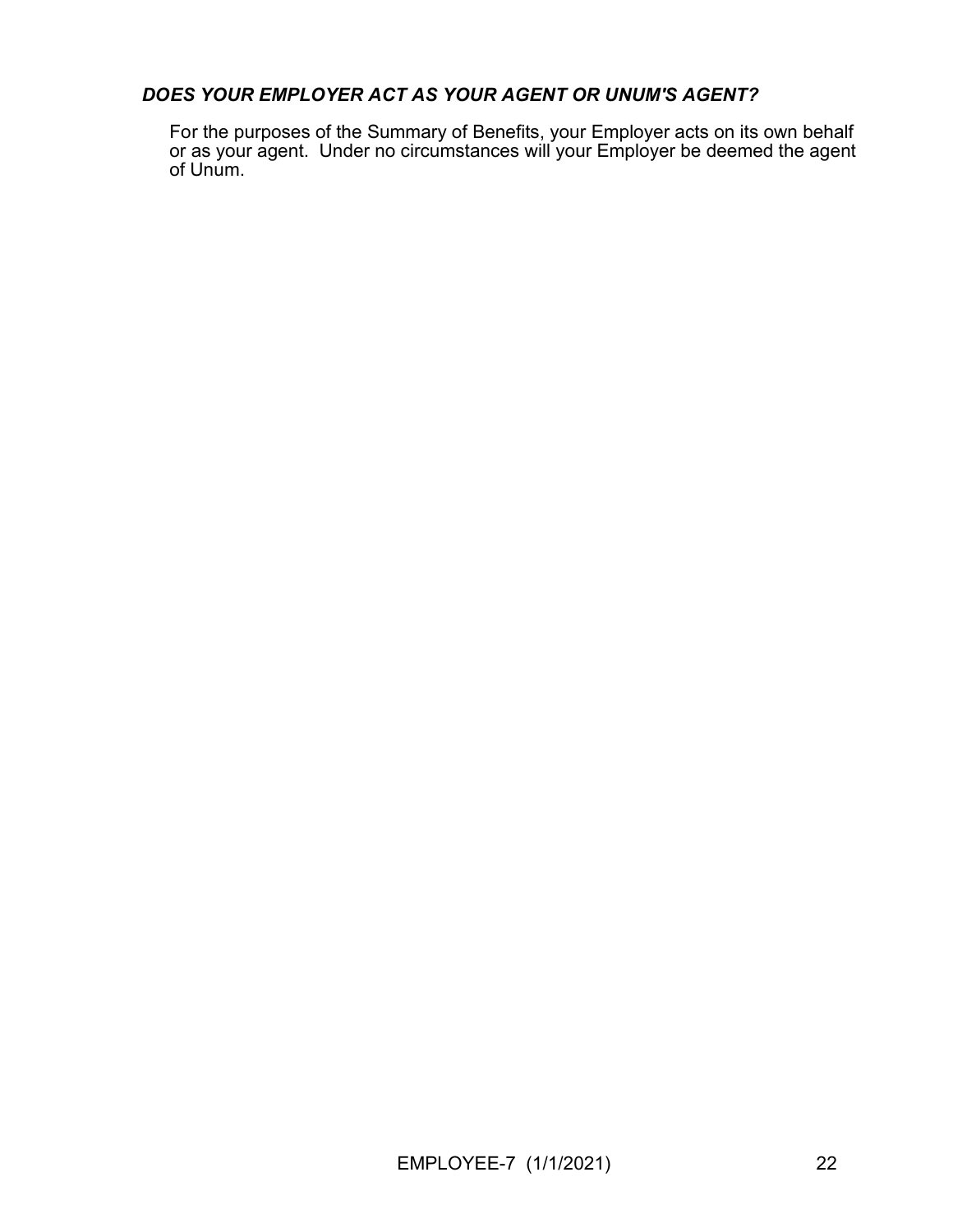## LIFE INSURANCE

## BENEFIT INFORMATION

### WHEN WILL YOUR BENEFICIARY RECEIVE PAYMENT?

Your beneficiary(ies) will receive payment when Unum approves your death claim.

### WHAT DOCUMENTS ARE REQUIRED FOR PROOF OF DEATH?

Unum will require a certified copy of the death certificate, enrollment documents and a Notice and Proof of Claim form.

#### HOW MUCH WILL UNUM PAY YOU IF UNUM APPROVES YOUR DEPENDENT'S DEATH CLAIM?

Unum will determine the payment according to the amount of insurance shown in the LIFE INSURANCE "BENEFITS AT A GLANCE" page.

### HOW MUCH WILL UNUM PAY YOUR BENEFICIARY IF UNUM APPROVES YOUR DEATH CLAIM?

Unum will determine the payment according to the amount of insurance shown in the LIFE INSURANCE "BENEFITS AT A GLANCE" page.

### WHAT ARE YOUR ANNUAL EARNINGS?

"Annual Earnings" means your gross annual income from your Employer in effect just prior to the date of loss. It includes your total income before taxes. It is prior to any deductions made for pre-tax contributions to a qualified or nonqualified deferred compensation plan, executive nonqualified deferred compensation plan, Section 125 plan, or flexible spending account. It includes income received from other extra compensation, including but not limited to, coaching pay, extracurricular activities pay, etc. but does not include commissions, bonuses, overtime pay, shift differential, or income received from sources other than your Employer.

#### WHAT WILL WE USE FOR ANNUAL EARNINGS IF YOU BECOME DISABLED DURING A COVERED LAYOFF OR LEAVE OF ABSENCE?

If you become disabled while you are on a covered layoff or leave of absence, we will use your annual earnings from your Employer in effect just prior to the date your absence began.

#### WHAT HAPPENS TO YOUR LIFE INSURANCE COVERAGE IF YOU BECOME DISABLED?

Your life insurance coverage may be continued for a specific time and your life insurance premium will be waived if you qualify as described below.

#### HOW LONG MUST YOU BE DISABLED BEFORE YOU ARE ELIGIBLE TO HAVE LIFE PREMIUMS WAIVED?

You must be disabled through your elimination period.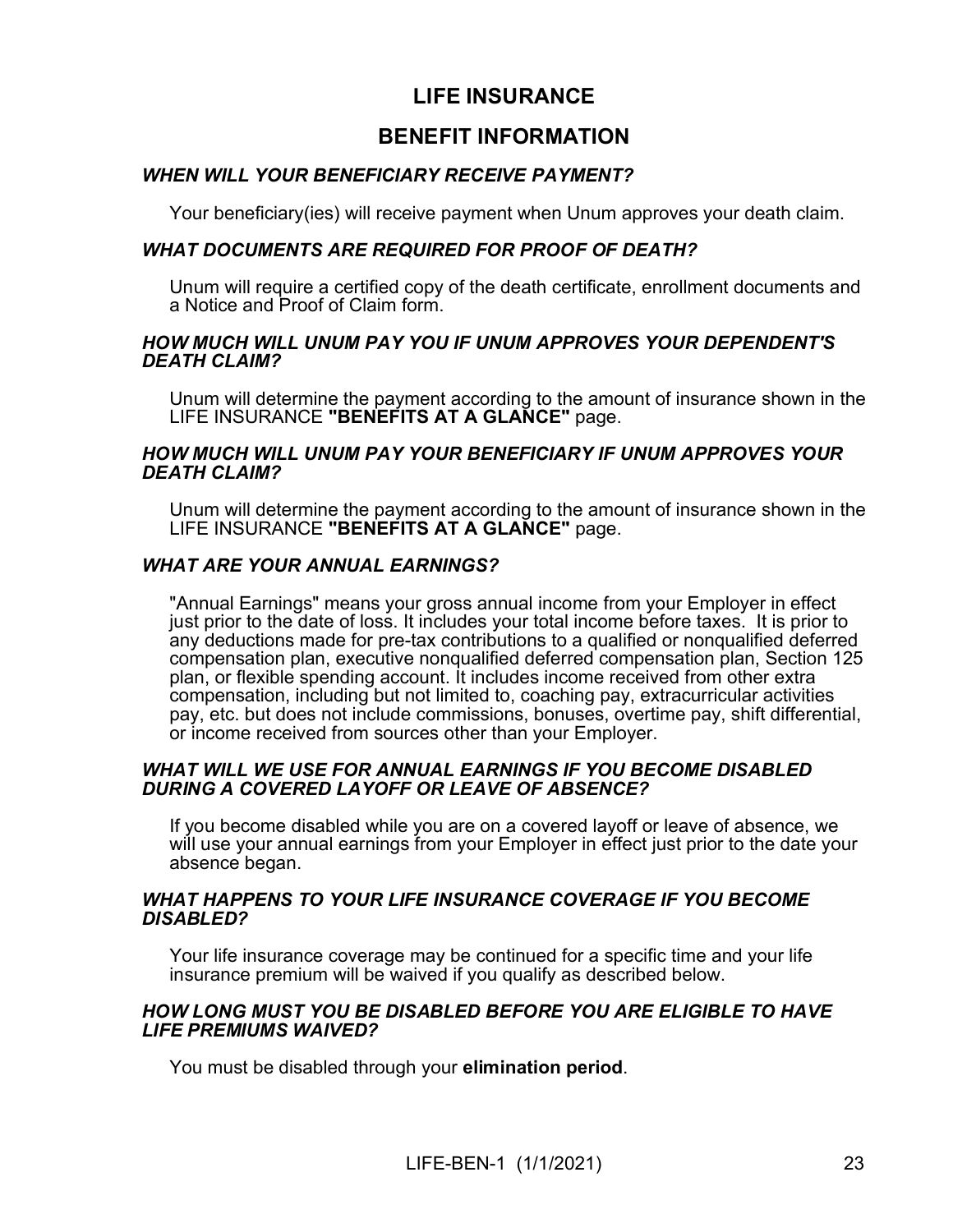Your elimination period is 9 months.

### WHEN WILL YOUR LIFE INSURANCE PREMIUM WAIVER BEGIN?

Your life insurance premium waiver will begin when we approve your claim, if the elimination period has ended and you meet the following conditions. Your Employer may continue premium payments until Unum notifies your Employer of the date your life insurance premium waiver begins.

Your life insurance premium will be waived if you meet these conditions:

- you are less than 60 and insured under the plan.
- you become disabled and remain disabled during the elimination period.
- you meet the notice and proof of claim requirements for disability while your life insurance is in effect or within three months after it ends.
- your claim is approved by Unum.

After we approve your claim, Unum does not require further premium payments for you while you remain disabled according to the terms and provisions of the plan.

Your life insurance amount will not increase while your life insurance premiums are being waived. Your life insurance amount will reduce or cease at any time it would reduce or cease if you had not been disabled.

#### WHEN WILL YOUR LIFE INSURANCE PREMIUM WAIVER END?

The life insurance premium waiver will automatically end if:

- you recover and you no longer are disabled;
- you fail to give us proper proof that you remain disabled;
- you refuse to have an examination by a physician chosen by Unum;
- you reach age 65; or
- premium has been waived for 12 months and you are considered to reside outside the United States or Canada. You will be considered to reside outside the United States or Canada when you have been outside these countries for a total period of 6 months or more during any 12 consecutive months for which premium has been waived.

### HOW DOES UNUM DEFINE DISABILITY?

You are disabled when Unum determines that:

- during the elimination period, you are not working in any occupation due to your injury or sickness; and
- after the elimination period, due to the same injury or sickness, you are unable to perform the duties of any gainful occupation for which you are or become reasonably fitted by training, education or experience.

You must be under the regular care of a physician in order to be considered disabled.

The loss of a professional or occupational license or certification does not, in itself, constitute disability.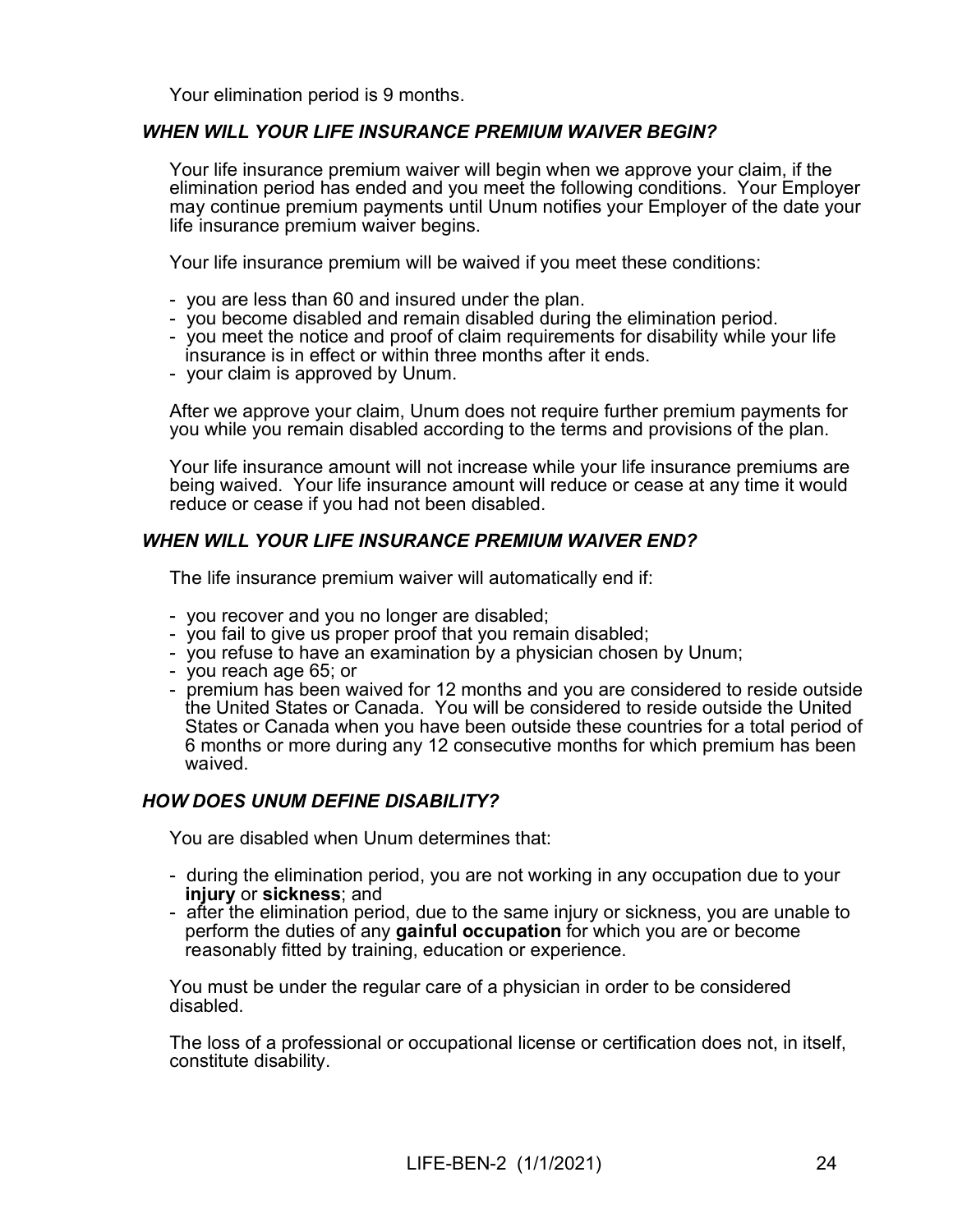We may require you to be examined by a physician, other medical practitioner or vocational expert of our choice. Unum will pay for this examination. We can require an examination as often as it is reasonable to do so. We may also require you to be interviewed by an authorized Unum Representative.

### APPLYING FOR LIFE INSURANCE PREMIUM WAIVER

Ask your Employer for a life insurance premium waiver claim form.

The form has instructions on how to complete and where to send the claim.

#### WHAT INSURANCE IS AVAILABLE WHILE YOU ARE SATISFYING THE DISABILITY REQUIREMENTS? (See Conversion Privilege)

You may use this life conversion privilege when your life insurance terminates while you are satisfying the disability requirements. Please refer to the conversion privilege below. You are not eligible to apply for this life conversion if you return to work and, again, become covered under the plan.

If an individual life insurance policy is issued to you, any benefit for your death under this plan will be paid only if the individual policy is returned for surrender to Unum. Unum will refund all premiums paid for the individual policy.

The amount of your death benefit will be paid to your named beneficiary for the plan. If, however, you named a different beneficiary for the individual policy and the policy is returned to Unum for surrender, that different beneficiary will not be paid.

If you want to name a different beneficiary for this group plan, you must change your beneficiary as described in the Beneficiary Designation page of this group plan.

### WHAT INSURANCE IS AVAILABLE WHEN COVERAGE ENDS? (Conversion Privilege)

When coverage ends under the plan, you and your dependents can convert your coverages to individual life policies, without evidence of insurability. The maximum amounts that you can convert are the amounts you and your dependents are insured for under the plan. You may convert a lower amount of life insurance.

You and your dependents must apply for individual life insurance under this life conversion privilege and pay the first premium within 31 days after the date:

- your employment terminates; or
- you or your dependents no longer are eligible to participate in the coverage of the plan.

If you convert to an individual life policy, then return to work, and, again, become insured under the plan, you are not eligible to convert to an individual life policy again. However, you do not need to surrender that individual life policy when you return to work.

Converted insurance may be of any type of the level premium whole life plans then in use by Unum. The person may elect one year of Preliminary Term insurance under the level premium whole life policy. The individual policy will not contain disability or other extra benefits.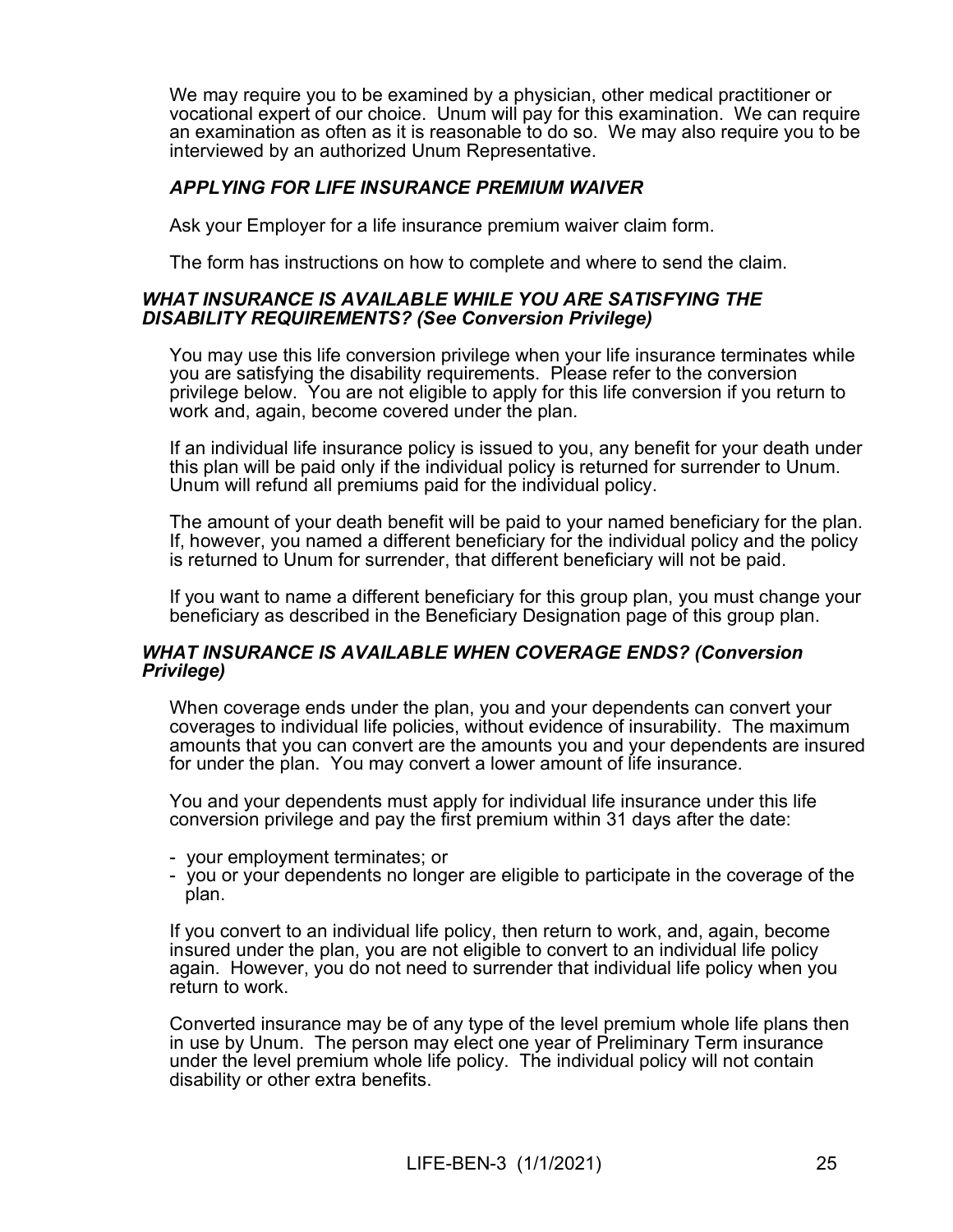### WHAT LIMITED CONVERSION IS AVAILABLE IF THE SUMMARY OF BENEFITS OR THE PLAN IS CANCELLED? (Conversion Privilege)

You and your dependents may convert a limited amount of life insurance if you have been insured under your Employer's group plan with Unum for at least five (5) years and the Summary of Benefits or the plan:

- is cancelled with Unum; or
- changes so that you no longer are eligible.

The individual life policy maximum for each of you will be the lesser of:

- \$10,000; or
- your or your dependent's coverage amounts under the plan less any amounts that become available under any other group life plan offered by your Employer within 31 days after the date the Summary of Benefits or the plan is cancelled.

### **PREMIUMS**

Premiums for the converted insurance will be based on:

- the person's then attained age on the effective date of the individual life policy;
- the type and amount of insurance to be converted;
- Unum's customary rates in use at that time; and
- the class of risk to which the person belongs.

If the premium payment has been made, the individual life policy will be effective at the end of the 31 day conversion application period.

### DEATH DURING THE THIRTY-ONE DAY CONVERSION APPLICATION PERIOD

If you or your dependents die within the 31 day conversion application period, Unum will pay the beneficiary (ies) the amount of insurance that could have been converted. This coverage is available whether or not you have applied for an individual life policy under the conversion privilege.

### EMPLOYER NOTICE

Your Employer must notify each person of their conversion privileges 15 days from the date that person's life insurance terminates.

If your Employer does not notify that person 15 days from the date that person's life insurance terminates, the time allowed for that person to exercise their life conversion privilege will be extended 15 days from the date your Employer notifies that person.

In no event will the time allowed for that person to exercise their life conversion privilege be extended beyond 91 days from the date that person's life insurance **terminates** 

Any extended application period provided under this provision does not continue any insurance beyond the period provided in this Summary of Benefits.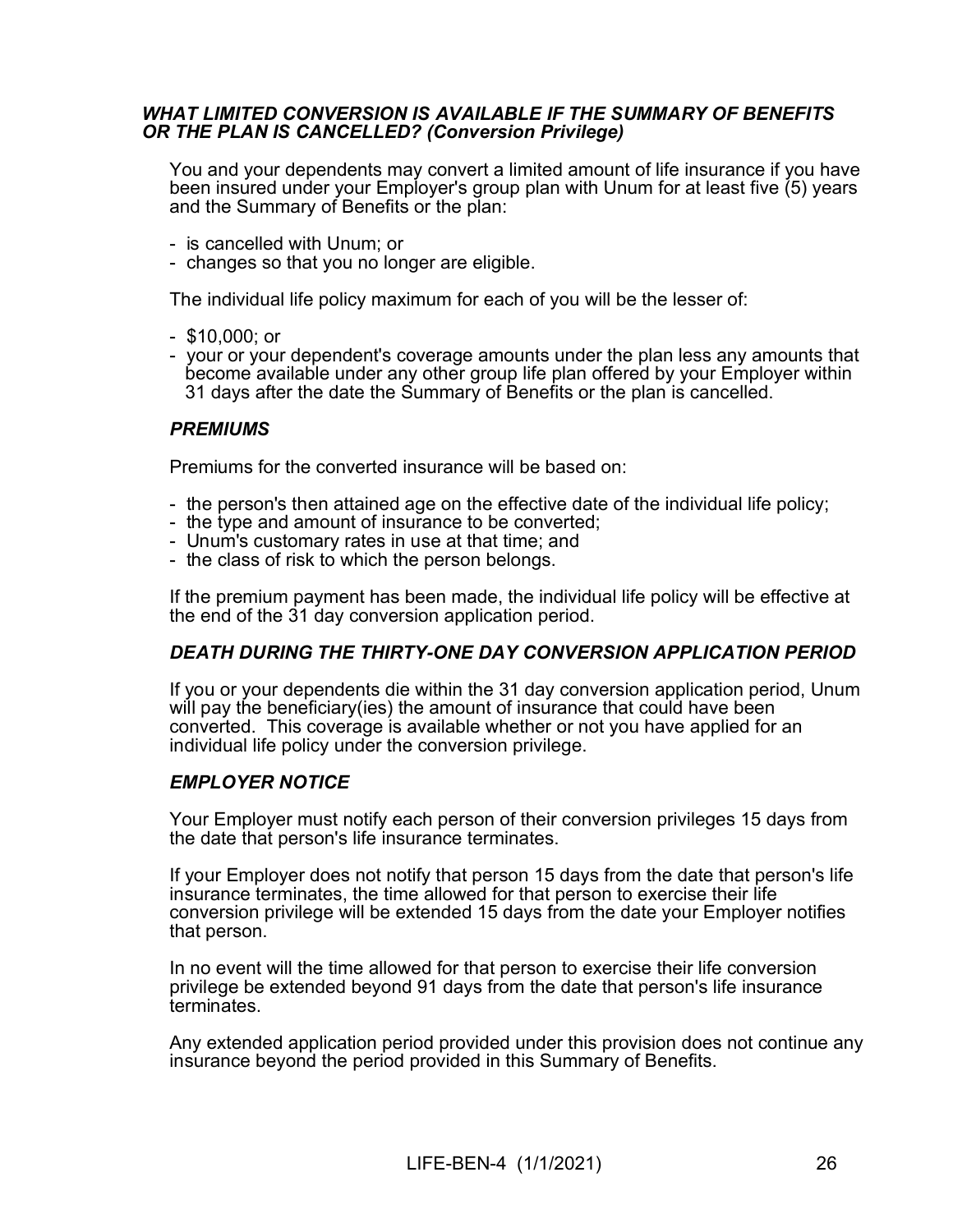### APPLYING FOR CONVERSION

Ask your Employer for a conversion application form which includes cost information.

When you complete the application, send it with the first premium amount to:

Unum - Conversion Unit 2211 Congress Street Portland, Maine 04122-1350 1-800-343-5406

#### WILL UNUM ACCELERATE YOUR OR YOUR DEPENDENT'S DEATH BENEFIT FOR THE PLAN IF YOU OR YOUR DEPENDENT BECOMES TERMINALLY ILL? (Accelerated Benefit)

If you or your dependent becomes terminally ill while you or your dependent is insured by the plan, Unum will pay you a portion of your or your dependent's life insurance benefit one time. The payment will be based on 75% of your or your dependent's life insurance amount. However, the one-time benefit paid will not be greater than \$500,000.

Your or your dependent's right to exercise this option and to receive payment is subject to the following:

- you or your dependent requests this election, in writing, on a form acceptable to Unum;
- you or your dependent must be terminally ill at the time of payment of the Accelerated Benefit;
- your or your dependent's physician must certify, in writing, that you or your dependent is terminally ill and your or your dependent's life expectancy has been reduced to less than 12 months; and
- the physician's certification must be deemed satisfactory to Unum.

The Accelerated Benefit is available on a voluntary basis. Therefore, you or your dependent is not eligible for benefits if:

- you or your dependent is required by law to use this benefit to meet the claims of creditors, whether in bankruptcy or otherwise; or
- you or your dependent is required by a government agency to use this benefit in order to apply for, get, or otherwise keep a government benefit or entitlement.

Premium payments must continue to be paid on the full amount of life insurance unless you qualify to have your life premium waived.

Also, premium payments must continue to be paid on the full amount of your dependent's life insurance.

If you have assigned your rights under the plan to an assignee or made an irrevocable beneficiary designation, Unum must receive consent, in writing, that the assignee or irrevocable beneficiary has agreed to the Accelerated Benefit payment on your behalf in a form acceptable to Unum before benefits are payable.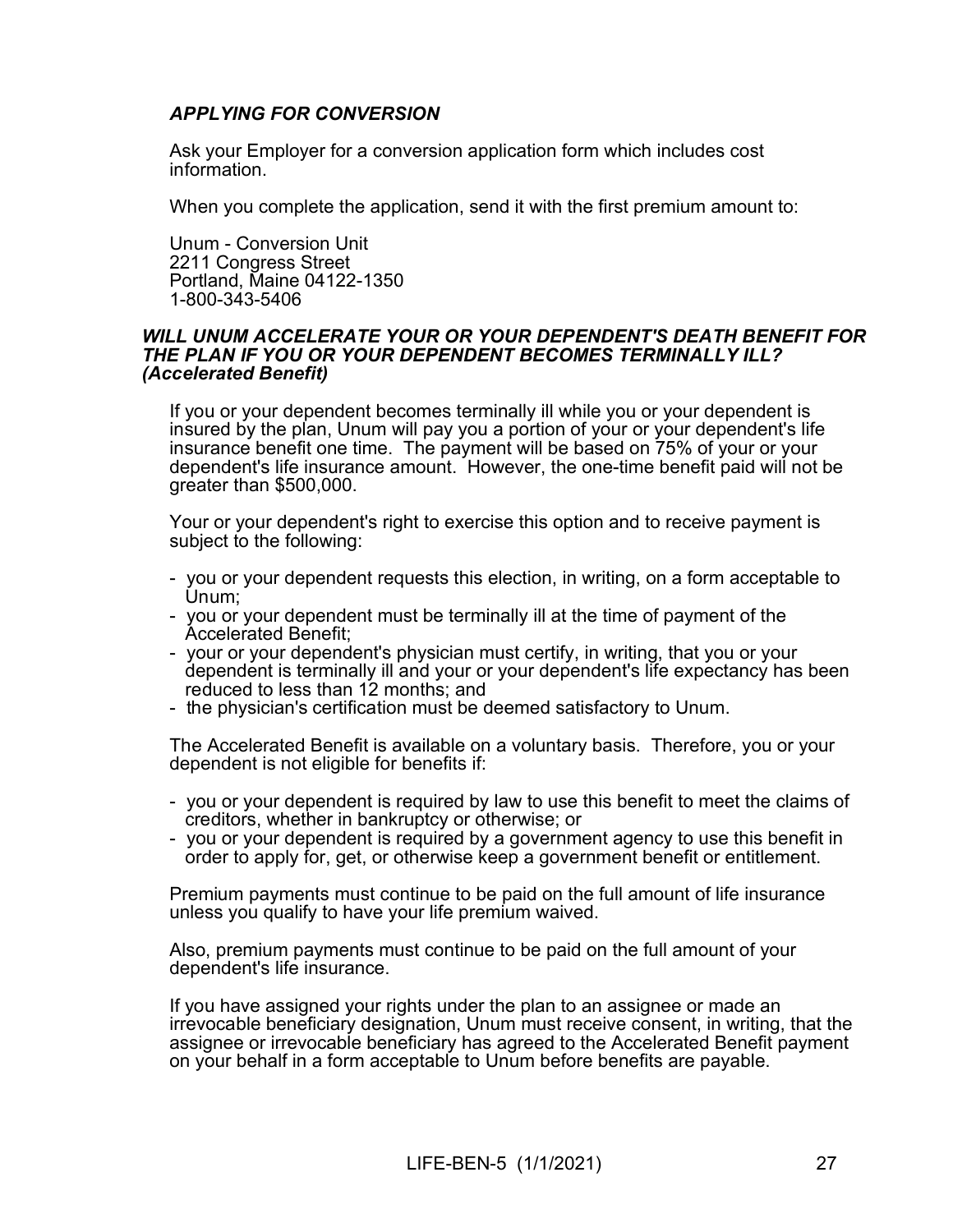An election to receive an Accelerated Benefit will have the following effect on other benefits:

- the death benefit payable will be reduced by any amount of Accelerated Benefit that has been paid; and
- any amount of life insurance that would be continued under a disability continuation provision or that may be available under the conversion privilege will be reduced by the amount of the Accelerated Benefit paid. The remaining life insurance amount will be paid according to the terms of the Summary of Benefits subject to any reduction and termination provisions.

Benefits paid may be taxable. Unum is not responsible for any tax or other effects of any benefit paid. As with all tax matters, you or your dependent should consult your personal tax advisor to assess the impact of this benefit.

### WHAT LOSSES ARE NOT COVERED UNDER YOUR PLAN?

Your plan does not cover any losses where death is caused by, contributed to by, or results from:

- suicide occurring within 12 months after your or your dependent's initial effective date of insurance; and
- suicide occurring within 12 months after the date any increases or additional insurance become effective for you or your dependent.

The suicide exclusion will apply to any amounts of insurance for which you pay all or part of the premium.

The suicide exclusion also will apply to any amount that is subject to evidence of insurability requirements and Unum approves the evidence of insurability form and the amount you or your dependent applied for at that time.

If you or your dependent dies as a result of a suicide Unum will refund all premium paid for coverage on you or your dependent that became effective within the 12 month period immediately preceding the date of your or your dependent's suicide.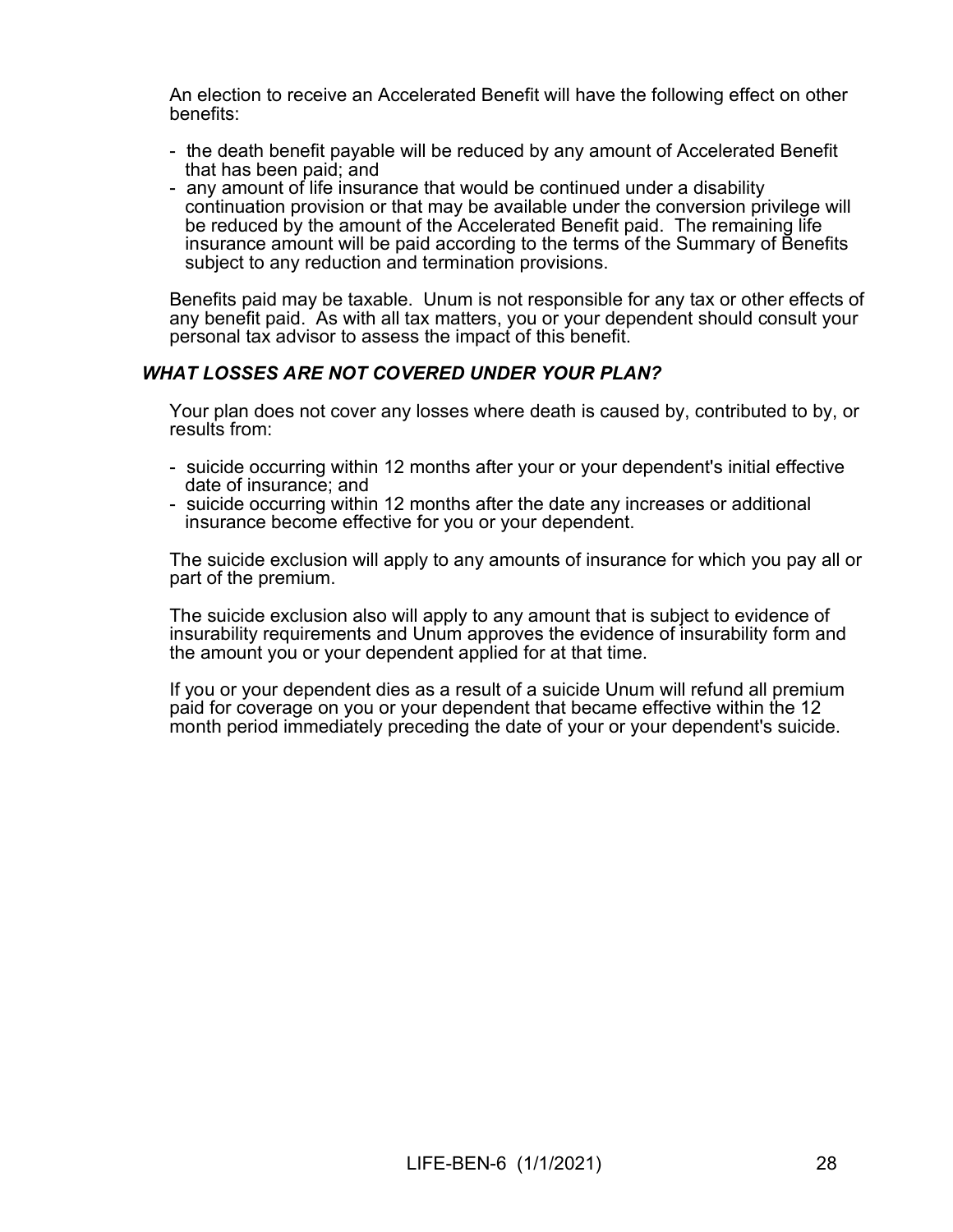## LIFE INSURANCE

## OTHER BENEFIT FEATURES

#### WHAT IF YOU ARE NOT IN ACTIVE EMPLOYMENT WHEN YOUR EMPLOYER CHANGES GROUP INSURANCE CARRIERS TO UNUM? (CONTINUITY OF COVERAGE)

Unum will provide coverage for you and your dependent(s) if you and your dependent(s) are covered by the prior policy on the day before the effective date of this Summary of Benefits, and if you would be eligible for coverage under this Summary of Benefits if you were in active employment on the effective date of this Summary of Benefits.

If you are on a covered layoff or leave of absence on the effective date of this Summary of Benefits, we will consider your layoff or leave of absence to have started on that date, and coverage for you and your dependent(s) under this provision will continue for the layoff or leave of absence period provided in this Summary of Benefits, or the layoff or leave of absence period remaining under the prior policy on the effective date of this Summary of Benefits, whichever period is shorter.

If you are absent from work due to injury or sickness on the effective date of this Summary of Benefits, then coverage under this provision will continue until the earliest of the date:

- you are no longer injured or sick under this Summary of Benefits,
- you return to active employment, or
- when your period for disability extension of benefits or accrued liability, including premium waiver, under the prior policy ends.

Also, if you incur a covered loss but are not in active employment under this Summary of Benefits, any benefits payable under this Summary of Benefits will be limited to the amount that would have been paid by the prior carrier. Unum will reduce your payment by any amount for which the prior carrier is liable.

Coverage for you and your dependent(s) are subject to payment of required premium and all other terms of this Summary of Benefits, except that the portable insurance coverage terms of this Summary of Benefits will not apply to coverage provided under this provision.

### WHAT COVERAGE IS AVAILABLE IF YOU END EMPLOYMENT OR YOU WORK REDUCED HOURS? (Portability)

If your employment ends with or you retire from your Employer or you are working less than the minimum number of hours as described under Eligible Groups in this plan, you may elect portable coverage for yourself and your dependents.

In case of your death, your insured dependents also may elect portable coverage for themselves. However, children cannot become insured for portable coverage unless the spouse also becomes insured for portable coverage.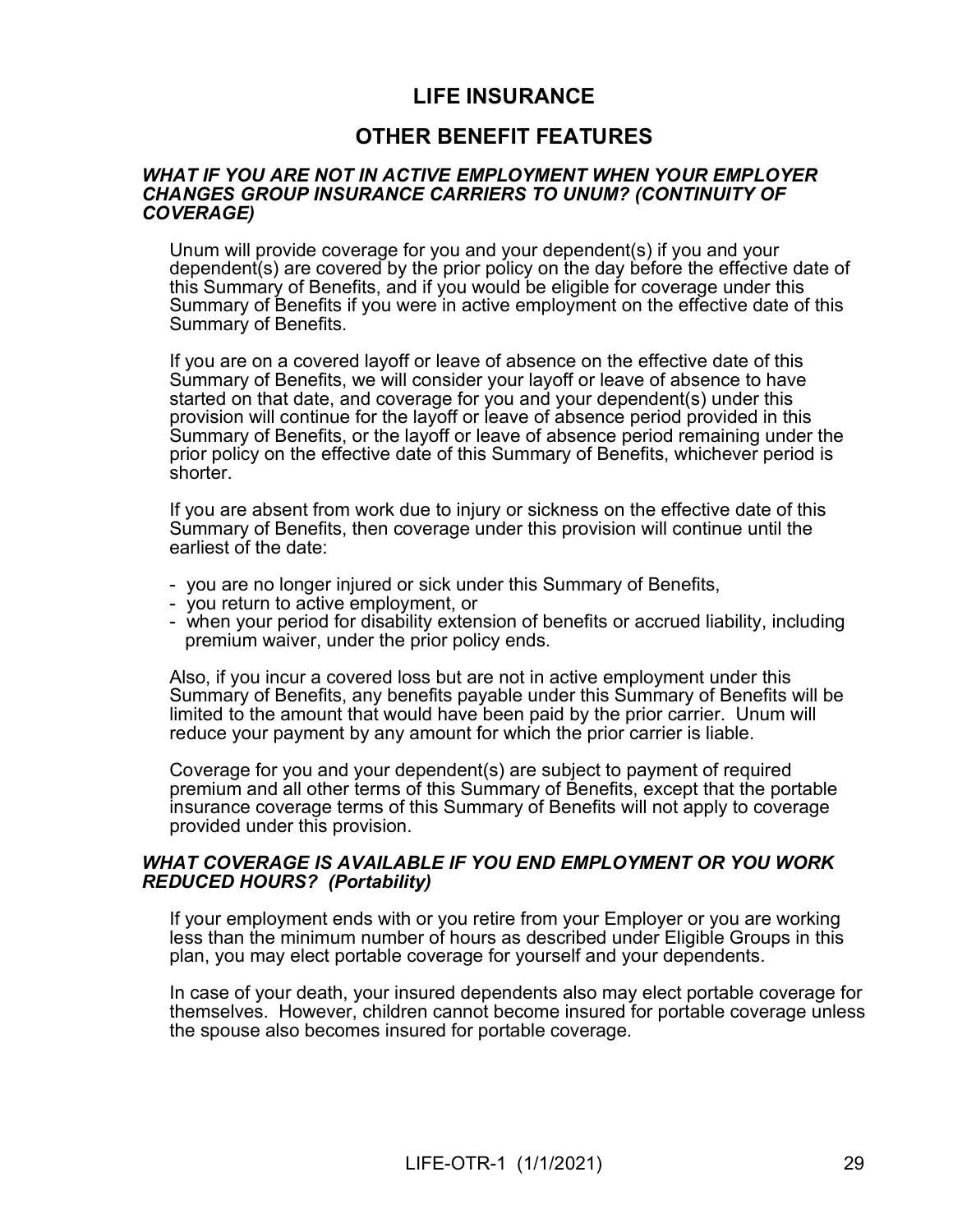## PORTABLE INSURANCE COVERAGE AND AMOUNTS AVAILABLE

The portable insurance coverage will be the current coverage and amounts that you and your dependents are insured for under your Employer's group plan.

However, the amount of portable coverage for you will not be more than:

- the highest amount of life insurance available for employees under the plan; or
- 5x your annual earnings; or
- \$750,000 from all Unum group life and accidental death and dismemberment plans combined,

whichever is less.

The amount of ported life insurance must be equal to or greater than the amount of ported accidental death and dismemberment insurance.

The amount of portable coverage for your spouse will not be more than:

- the highest amount of life insurance available for spouses under the plan; or
- 100% of your amount of portable coverage; or
- \$750,000 from all Unum group life and accidental death and dismemberment plans combined,

whichever is less.

The amount of ported life insurance must be equal to or greater than the amount of ported accidental death and dismemberment insurance.

The amount of portable coverage for a child will not be more than:

- the highest amount of life insurance available for children under the plan; or
- 100% of your amount of portable coverage; or
- $-$  \$20,000,

whichever is less.

The amount of ported life insurance must be equal to or greater than the amount of ported accidental death and dismemberment insurance.

The minimum amount of coverage that can be ported is \$5,000 for you and \$1,000 for your dependents. If the current amounts under the plan are less than \$5,000 for you and \$1,000 for your dependents you and your dependents may port the lesser amounts.

Your or your dependent's amount of life insurance will reduce or cease at any time it would reduce or cease for your eligible group if you had continued in active employment with your Employer.

### APPLYING FOR PORTABLE COVERAGE

You must apply for portable coverage for yourself and your dependents and pay the first premium within 31 days after the date: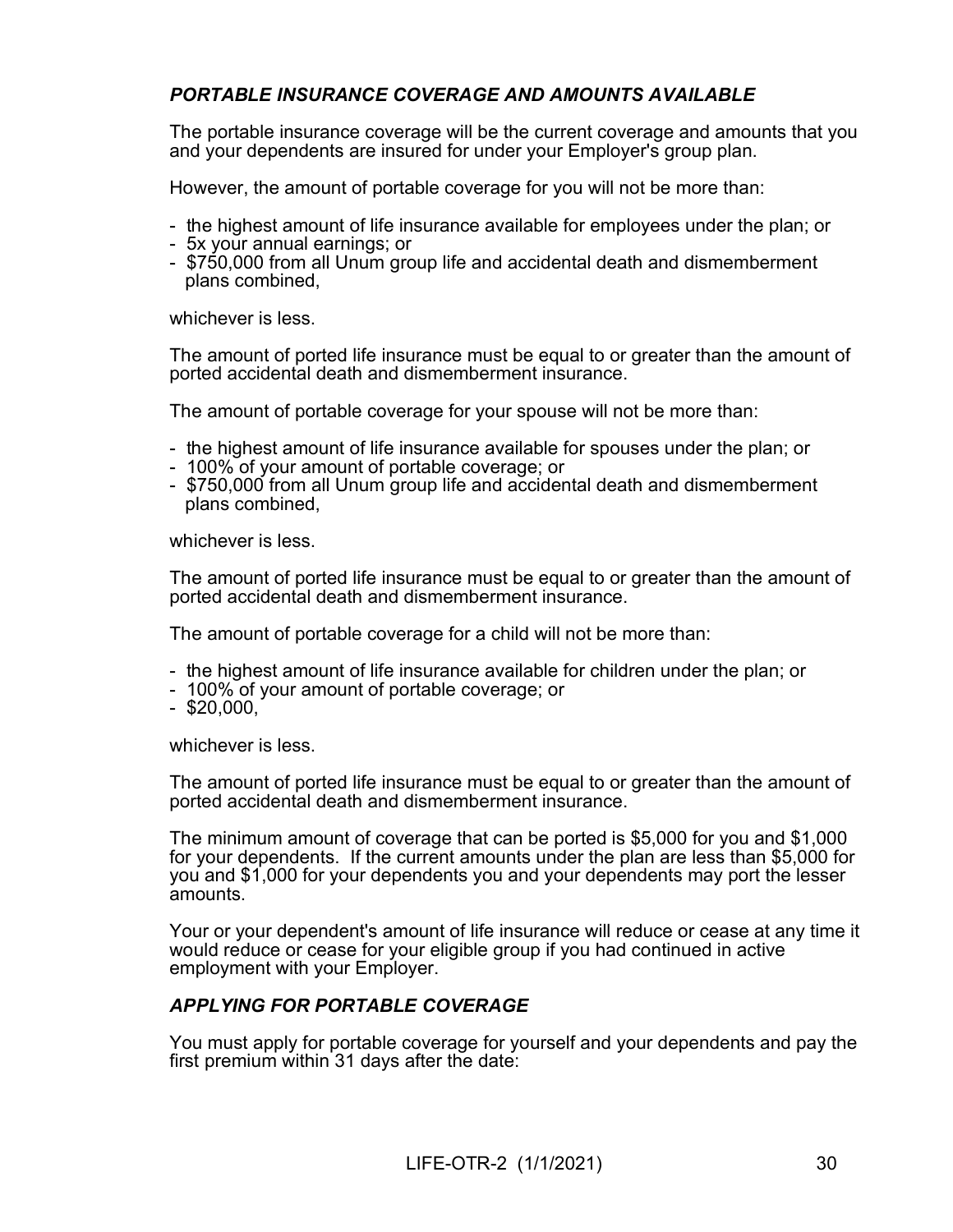- your coverage ends or you retire from your Employer; or
- you begin working less than the minimum number of hours as described under Eligible Groups in this plan.

Your dependents must apply for portable coverage and pay the first premium within 31 days after the date you die.

You are not eligible to apply for portable coverage for yourself if:

- you have an injury or sickness, under the terms of this plan, which has a material effect on life expectancy;
- the policy is cancelled (the Policy is the group policy issued to the Trustees of the Select Group Insurance Trust in which your Employer participates); or
- you failed to pay the required premium under the terms of this plan.

You are not eligible to apply for portable coverage for a dependent if:

- you do not elect portable coverage for yourself;
- you have an injury or sickness, under the terms of this plan, which has a material effect on life expectancy;
- your dependent has an injury or sickness, under the terms of this plan, which has a material effect on life expectancy;
- the policy is cancelled (the Policy is the group policy issued to the Trustees of the Select Group Insurance Trust in which your Employer participates); or
- you failed to pay the required premium under the terms of this plan.

In case of your death, your spouse is not eligible to apply for portable coverage if:

- your surviving spouse is not insured under this plan;
- your surviving spouse has an injury or sickness, under the terms of this plan, which has a material effect on life expectancy;
- the policy is cancelled (the Policy is the group policy issued to the Trustees of the Select Group Insurance Trust in which your Employer participates); or
- you failed to pay the required premium under the terms of this plan for your spouse.

In case of your death, your child is not eligible for portable coverage if:

- your surviving spouse is not insured under this plan;
- your surviving spouse is insured under this plan and chooses not to elect portable coverage;
- your surviving spouse has an injury or sickness, under the terms of this plan, which has a material effect on life expectancy;
- your child has an injury or sickness, under the terms of this plan, which has a material effect on life expectancy;
- the policy is cancelled (the Policy is the group policy issued to the Trustees of the Select Group Insurance Trust in which your Employer participates); or
- you failed to pay the required premium under the terms of this plan for your child.

If we determine that because of an injury or sickness, which has a material effect on life expectancy, you or your dependents were not eligible for portability at the time you or your dependents elected portable coverage, the benefit will be adjusted to the amount of whole life coverage the premium would have purchased under the Conversion Privilege.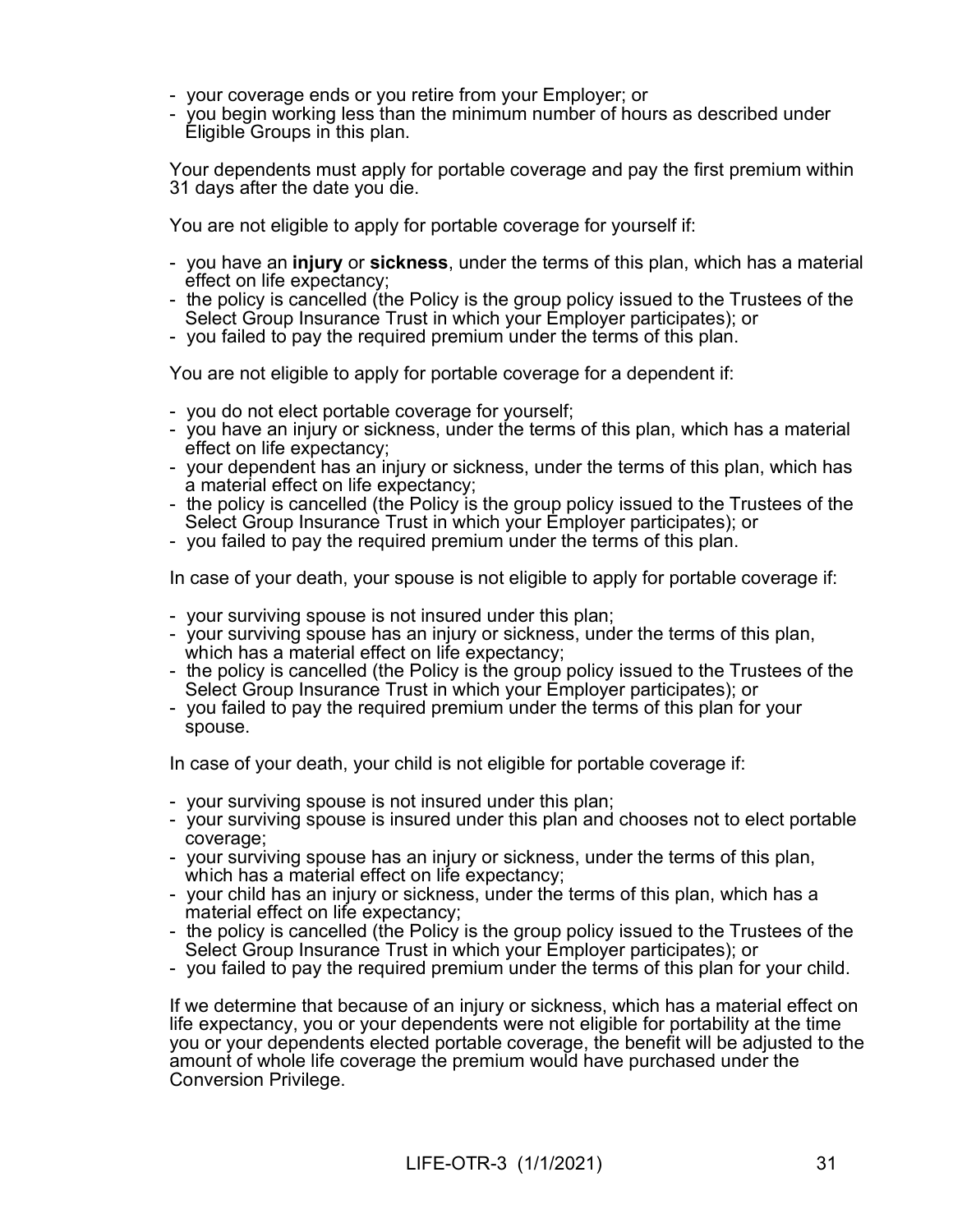## APPLYING FOR INCREASES OR DECREASES IN PORTABLE COVERAGE

You or your dependents may increase or decrease the amount of life insurance coverage. The minimum and maximum benefit amounts are shown above. However, the amount of life insurance coverage cannot be decreased below \$5,000 for you and \$1,000 for your dependents. All increases are subject to evidence of insurability. Portable coverage will reduce at the ages and amounts shown in the LIFE INSURANCE "BENEFITS AT A GLANCE" page.

### ADDING PORTABLE COVERAGE FOR DEPENDENTS

If you choose not to enroll your dependents when your dependents were first eligible for portable coverage, you may enroll your dependents at any time for the amounts allowed under the group plan. Evidence of insurability is required.

You may enroll newly acquired dependents at any time for the amounts allowed under the group plan. Evidence of insurability is required.

### WHEN PORTABLE COVERAGE ENDS

Portable coverage for you will end for the following reasons:

- the date you fail to pay any required premium; or
- the date the policy is cancelled (the Policy is the group policy issued to the Trustees of the Select Group Insurance Trust in which your Employer participates).

Portable coverage for a spouse will end for the following reasons:

- the date you fail to pay any required premium;
- the date your surviving spouse fails to pay any required premium; or
- the date the policy is cancelled (the Policy is the group policy issued to the Trustees of the Select Group Insurance Trust in which your Employer participates).

Portable coverage for a child will end for the following reasons:

- the date you fail to pay any required premium;
- the date your surviving spouse fails to pay any required premium;
- the date the policy is cancelled (the Policy is the group policy issued to the Trustees of the Select Group Insurance Trust in which your Employer participates);
- the date your child no longer qualifies as a dependent; or
- the date the surviving spouse dies.

If portable coverage ends due to failure to pay required premium, portable coverage cannot be reinstated.

### PREMIUM RATE CHANGES FOR PORTABLE COVERAGE

Unum may change premium rates for portable coverage at any time for reasons which affect the risk assumed, including those reasons shown below:

- changes occur in the coverage levels;
- changes occur in the overall use of benefits by all insureds;
- changes occur in other risk factors; or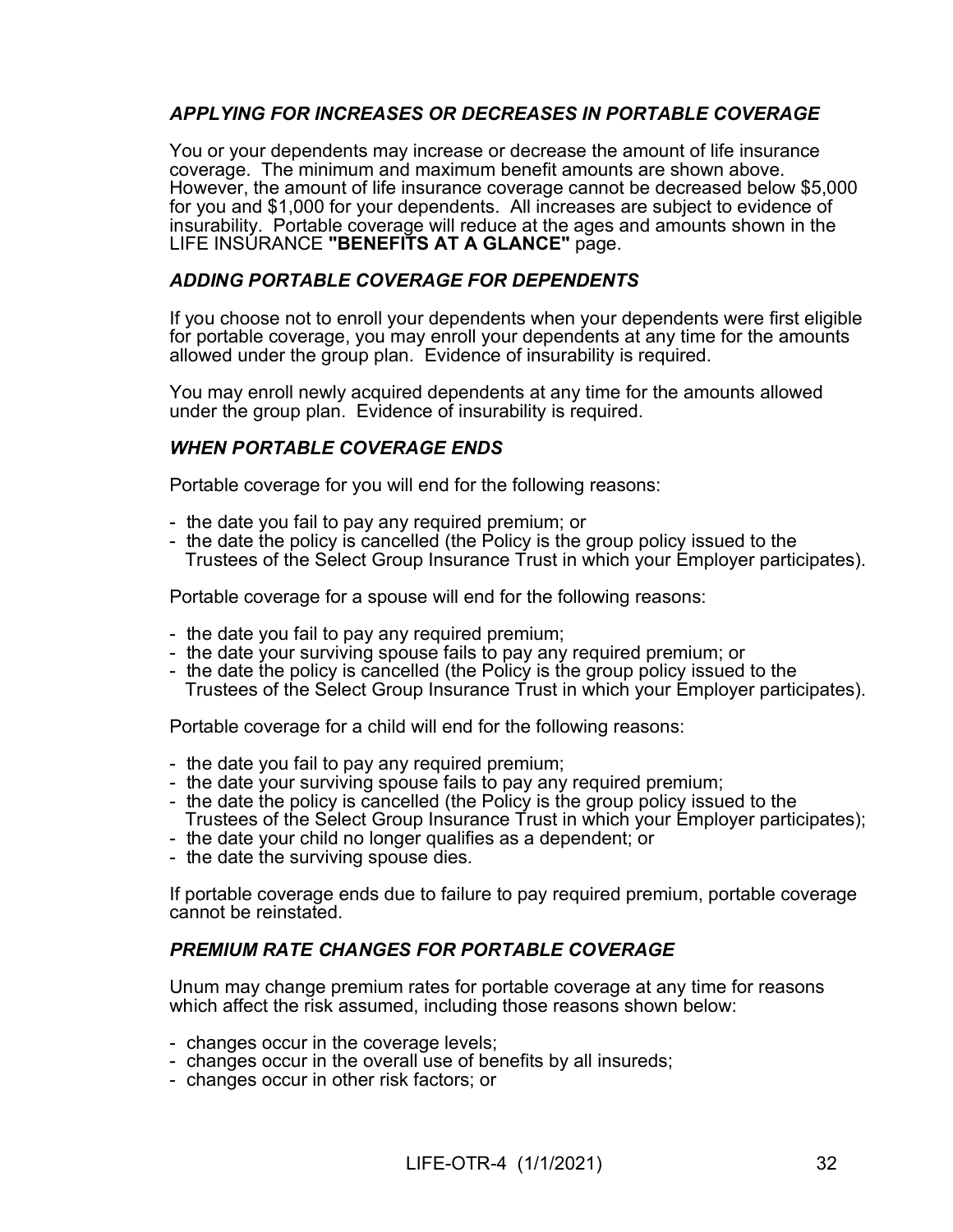- a new law or a change in any existing law is enacted which applies to portable coverage.

The change in premium rates will be made on a class basis according to Unum's underwriting risk studies. Unum will notify the insured in writing at least 31 days before a premium rate is changed.

#### APPLYING FOR CONVERSION, IF PORTABLE COVERAGE ENDS OR IS NOT **AVAILABLE**

If you or your dependent is not eligible to apply for portable coverage or portable coverage ends, then you or your dependent may qualify for conversion coverage. Refer to Conversion Privilege under this plan.

Ask your Employer for a conversion application form which includes cost information.

When you complete the application, send it with the first premium amount to:

Unum - Conversion Unit 2211 Congress Street Portland, Maine 04122-1350 1-800-343-5406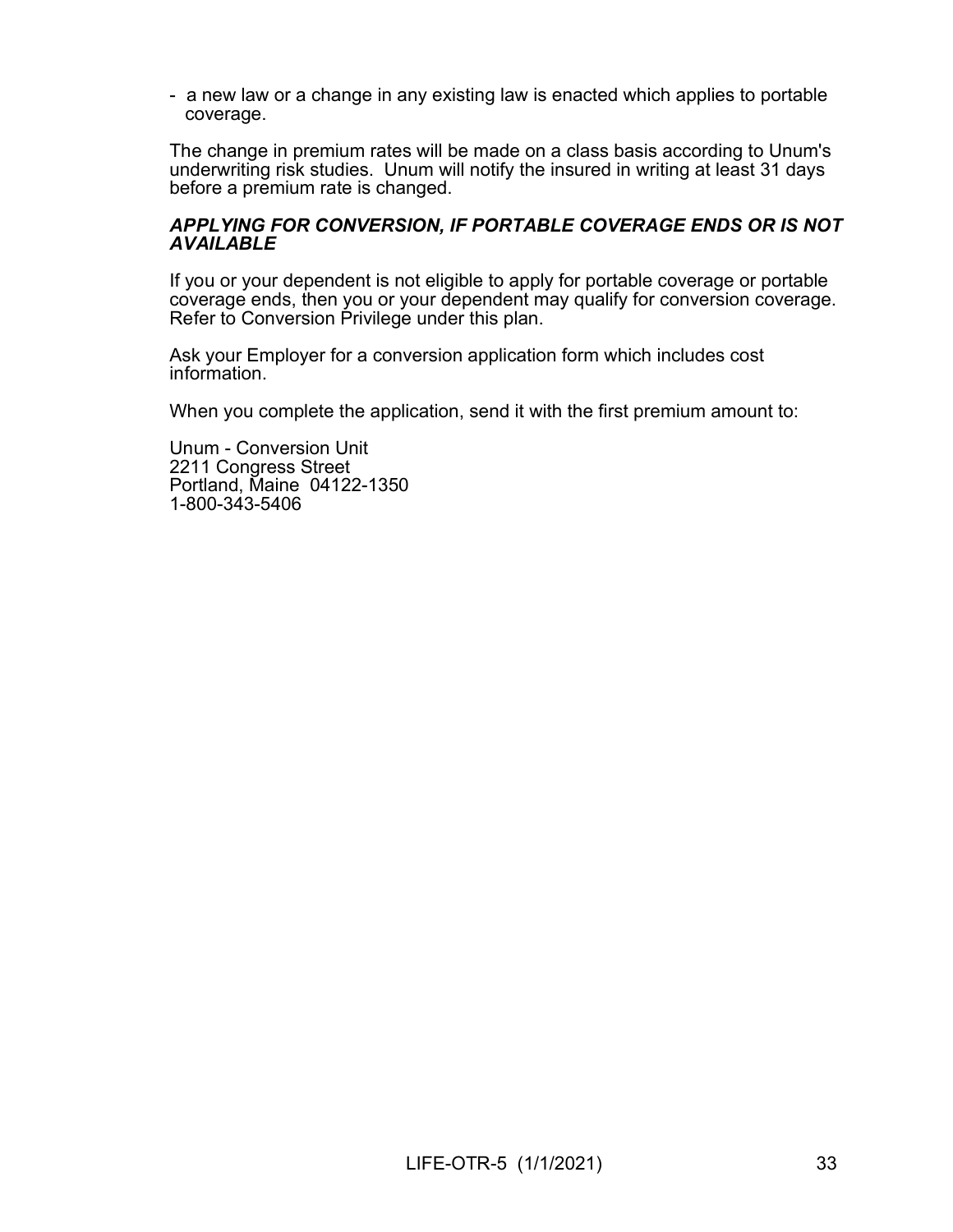## ACCIDENTAL DEATH AND DISMEMBERMENT INSURANCE

## BENEFIT INFORMATION

### WHEN WILL YOUR BENEFICIARY RECEIVE PAYMENT IN THE EVENT OF YOUR DEATH IF YOUR DEATH IS THE DIRECT RESULT OF AN ACCIDENT?

Your beneficiary(ies) will receive payment when Unum approves your death claim providing you meet certain conditions.

### WHAT DOCUMENTS ARE REQUIRED FOR PROOF OF ACCIDENTAL DEATH?

Unum will require a certified copy of the death certificate, enrollment documents and a Notice and Proof of Claim form.

#### WHEN WILL YOU RECEIVE PAYMENT IN THE EVENT OF CERTAIN OTHER COVERED LOSSES IF THE LOSS IS THE DIRECT RESULT OF AN ACCIDENT?

You will receive payment when Unum approves the claim.

#### HOW MUCH WILL UNUM PAY YOUR BENEFICIARY IN THE EVENT OF YOUR ACCIDENTAL DEATH OR YOU FOR CERTAIN OTHER COVERED LOSSES?

If Unum approves the claim, Unum will determine the payment according to the Covered Losses and Benefits List below. The benefit Unum will pay is listed opposite the corresponding covered loss.

The benefit will be paid only if an accidental bodily injury results in one or more of the covered losses listed below within 365 days from the date of the accident.

Also, the accident must occur while you are insured under the plan.

| <b>Covered Losses</b><br>Life                              | <b>Benefit Amounts</b><br>The Full Amount |
|------------------------------------------------------------|-------------------------------------------|
| Both Hands or Both<br>Feet or Sight of<br><b>Both Eyes</b> | The Full Amount                           |
| One Hand and One<br>Foot                                   | The Full Amount                           |
| One Hand and<br>Sight of One Eye                           | The Full Amount                           |
| One Foot and<br>Sight of One Eye                           | The Full Amount                           |
| Speech and Hearing                                         | The Full Amount                           |
| Quadriplegia                                               | The Full Amount                           |
| Triplegia                                                  | <b>Three Quarters The Full Amount</b>     |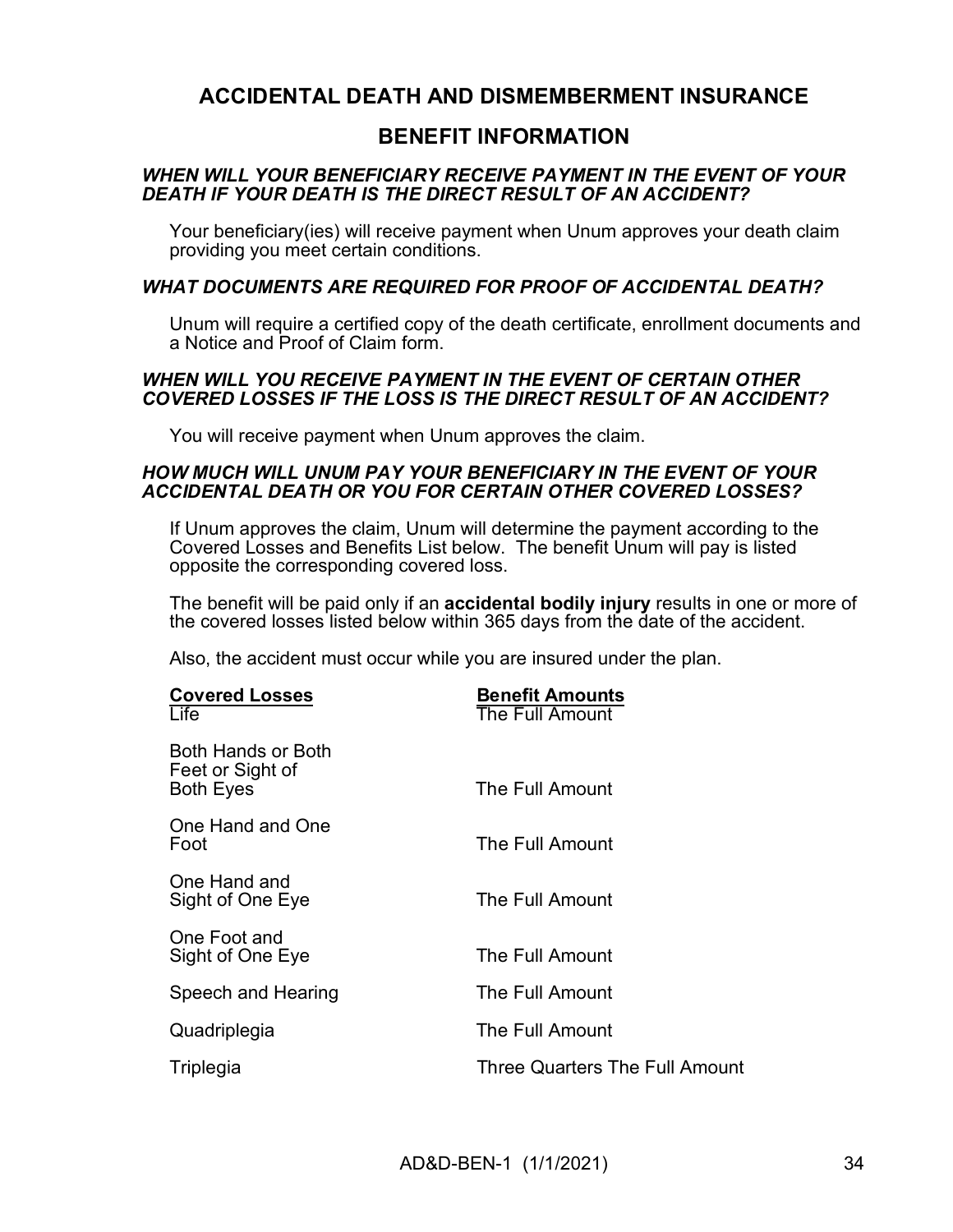| Paraplegia                             | Three Quarters The Full Amount     |
|----------------------------------------|------------------------------------|
| One Hand or One<br>Foot                | One Half The Full Amount           |
| Sight of One Eye                       | One Half The Full Amount           |
| Speech or Hearing                      | One Half The Full Amount           |
| Hemiplegia                             | One Half The Full Amount           |
| Thumb and Index<br>Finger of Same Hand | One Quarter The Full Amount        |
| Uniplegia                              | <b>One Quarter The Full Amount</b> |

The most Unum will pay for any combination of Covered Losses from any one accident is the full amount.

The Full Amount is the amount shown in the ACCIDENTAL DEATH AND DISMEMBERMENT INSURANCE "BENEFITS AT A GLANCE" page.

### WHAT ARE YOUR ANNUAL EARNINGS?

"Annual Earnings" means your gross annual income from your Employer in effect just prior to the date of loss. It includes your total income before taxes. It is prior to any deductions made for pre-tax contributions to a qualified or nonqualified deferred compensation plan, executive nonqualified deferred compensation plan, Section 125 plan, or flexible spending account. It includes income received from other extra compensation, including but not limited to, coaching pay, extracurricular activities pay, etc. but does not include commissions, bonuses, overtime pay, shift differential, or income received from sources other than your Employer.

### WHAT WILL WE USE FOR ANNUAL EARNINGS IF YOU BECOME DISABLED DURING A COVERED LAYOFF OR LEAVE OF ABSENCE?

If you have an accidental bodily injury that results in one or more of the covered losses while you are on a covered layoff or leave of absence, we will use your annual earnings from your Employer in effect just prior to the date your absence began.

### WHAT REPATRIATION BENEFIT WILL UNUM PROVIDE?

Unum will pay an additional benefit for the preparation and transportation of your body to a mortuary chosen by you or your authorized representative. Payment will be made if, as the result of a covered accident, you suffer loss of life at least 100 miles away from your principal place of residence.

However, when combined with two or more Unum accidental death and dismemberment insurance plans, the combined overall maximum for these plans together cannot exceed the actual expenses for the preparation and transportation of your body to a mortuary.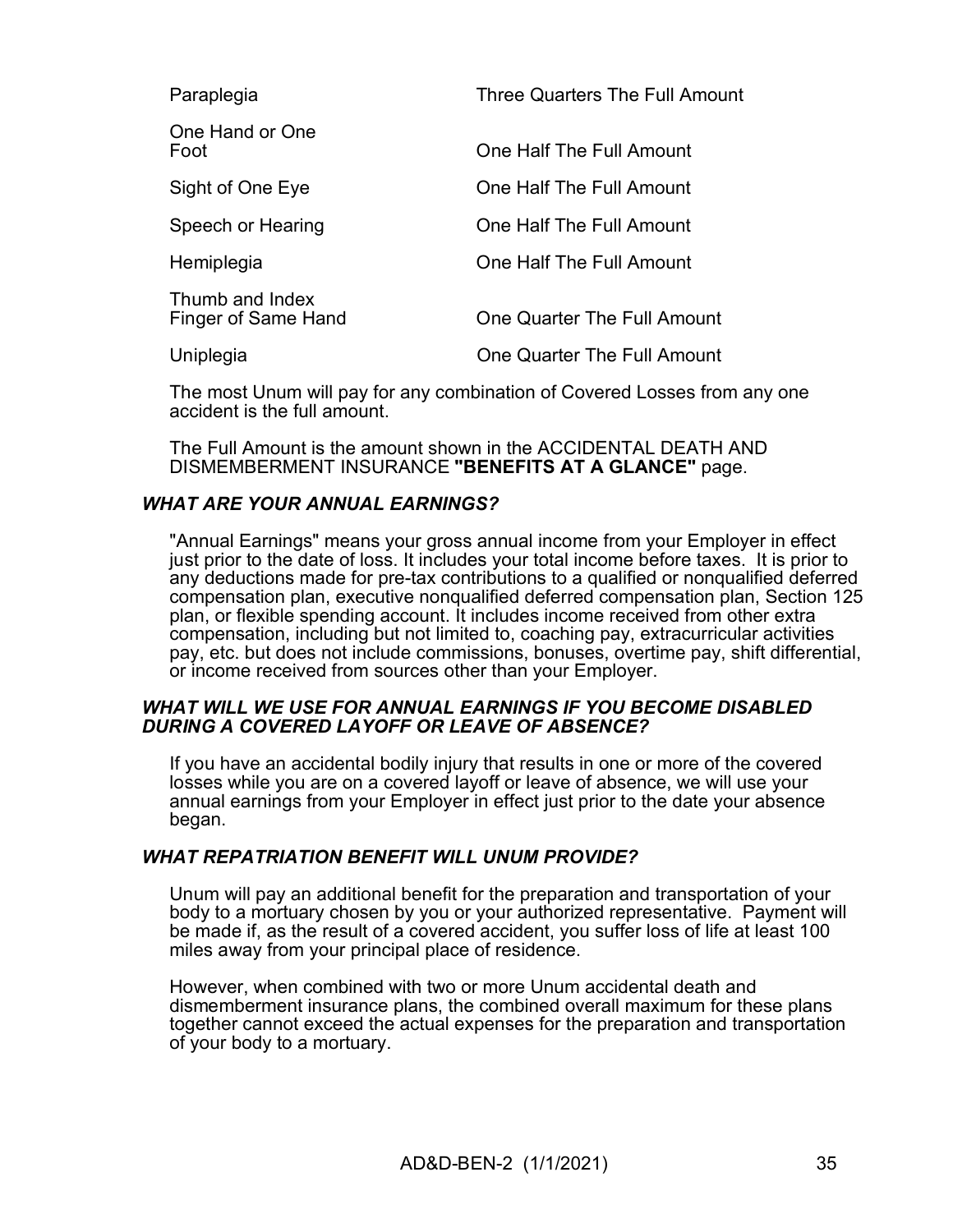The maximum benefit amount is shown in the ACCIDENTAL DEATH AND DISMEMBERMENT INSURANCE "BENEFITS AT A GLANCE" page.

### WHAT SEATBELT(S) AND AIR BAG BENEFIT WILL UNUM PROVIDE?

Unum will pay you or your authorized representative an additional benefit if you sustain an accidental bodily injury which causes your death while you are driving or riding in a Private Passenger Car, provided:

For Seatbelt(s):

- the Private Passenger Car is equipped with seatbelt(s); and
- the seatbelt(s) were in actual use and properly fastened at the time of the covered accident; and
- the position of the seatbelt(s) are certified in the official report of the covered accident, or by the investigating officer. A copy of the police accident report must be submitted with the claim.

Also, if such certification is not available, and it is clear that you were properly wearing seatbelt(s), then we will pay the additional seatbelt benefit.

However, if such certification is not available, and it is unclear whether you were properly wearing seatbelt(s), then we will pay a fixed benefit of \$1,000.

An automatic harness seatbelt will not be considered properly fastened unless a lap belt is also used.

For Air Bag:

- the Private Passenger Car is equipped with an air bag for the seat in which you are seated; and
- the seatbelt(s) must be in actual use and properly fastened at the time of the covered accident.

No benefit will be paid if you are the driver of the Private Passenger Car and do not hold a current and valid driver's license.

No benefit will be paid if Unum is able to verify that the air bag(s) had been disengaged prior to the accident.

The accident causing your death must occur while you are insured under the plan.

The maximum benefit amount is shown in the ACCIDENTAL DEATH AND DISMEMBERMENT "BENEFITS AT A GLANCE" page.

#### WHAT EDUCATION BENEFIT WILL UNUM PROVIDE FOR YOUR QUALIFIED CHILDREN?

Unum will pay your authorized representative on behalf of each of your qualified children a lump sum payment if:

- you lose your life:
	- as a result of an accidental bodily injury; and
	- within 365 days after the date of the accident causing the accidental bodily injury;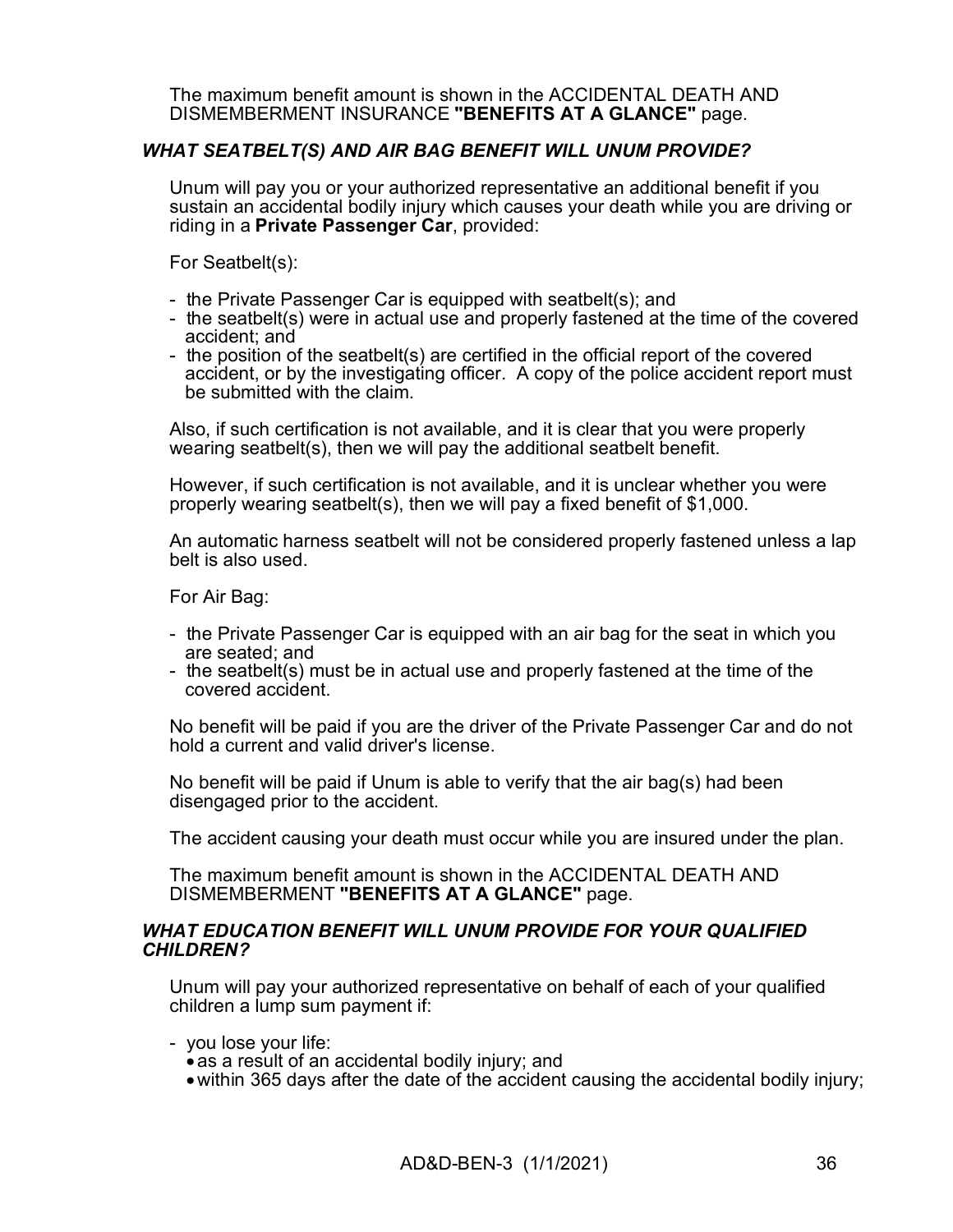- the accident causing your accidental bodily injury occurred while you were insured under the plan;
- proof is furnished to Unum that the child is a qualified child; and
- the qualified child continues to be enrolled as a full-time student in an accredited post-secondary institution of higher learning beyond the 12th grade level.

The benefit amount per academic year, maximum benefit payments, maximum benefit amount and maximum benefit period are shown in the ACCIDENTAL DEATH AND DISMEMBERMENT INSURANCE "BENEFITS AT A GLANCE" page.

### WHEN WILL THE EDUCATION BENEFIT END FOR EACH QUALIFIED CHILD?

The education benefit will terminate for each qualified child on the earliest of the following dates:

- the date your qualified child fails to furnish proof as required by us;
- the date your qualified child no longer qualifies as a dependent child for any reason except your death; or
- the end of the maximum benefit period.

### WHAT SPOUSE TRAINING BENEFIT WILL UNUM PROVIDE FOR YOUR SPOUSE?

Unum will pay the actual cost incurred by your dependent spouse for a professional or trade school training program within [365] days from the date of the accident which caused the accidental bodily injury not to exceed the maximum benefit amount shown in the ACCIDENTAL DEATH AND DISMEMBERMENT "BENEFITS AT A GLANCE" page if the following conditions are met:

- you die as a result of an accidental bodily injury;
- your spouse enrolls in a professional or trade school training program for the purpose of obtaining an independent source of support and maintenance.

#### WHAT COVERAGE FOR EXPOSURE AND DISAPPEARANCE BENEFIT WILL UNUM PROVIDE?

Unum will pay a benefit if you sustain an accidental bodily injury and are unavoidably exposed to the elements and suffer a loss.

We will presume you suffered loss of life due to an accident if:

- you are riding in a common public passenger carrier that is involved in an accident covered under the Summary of Benefits; and
- as a result of the accident, the common public passenger carrier is wrecked, sinks, is stranded, or disappears; and
- your body is not found within 1 year of the accident.

Also, the accident must occur while you are insured under the plan.

The maximum benefit amount is shown in the ACCIDENTAL DEATH AND DISMEMBERMENT "BENEFITS AT A GLANCE" page.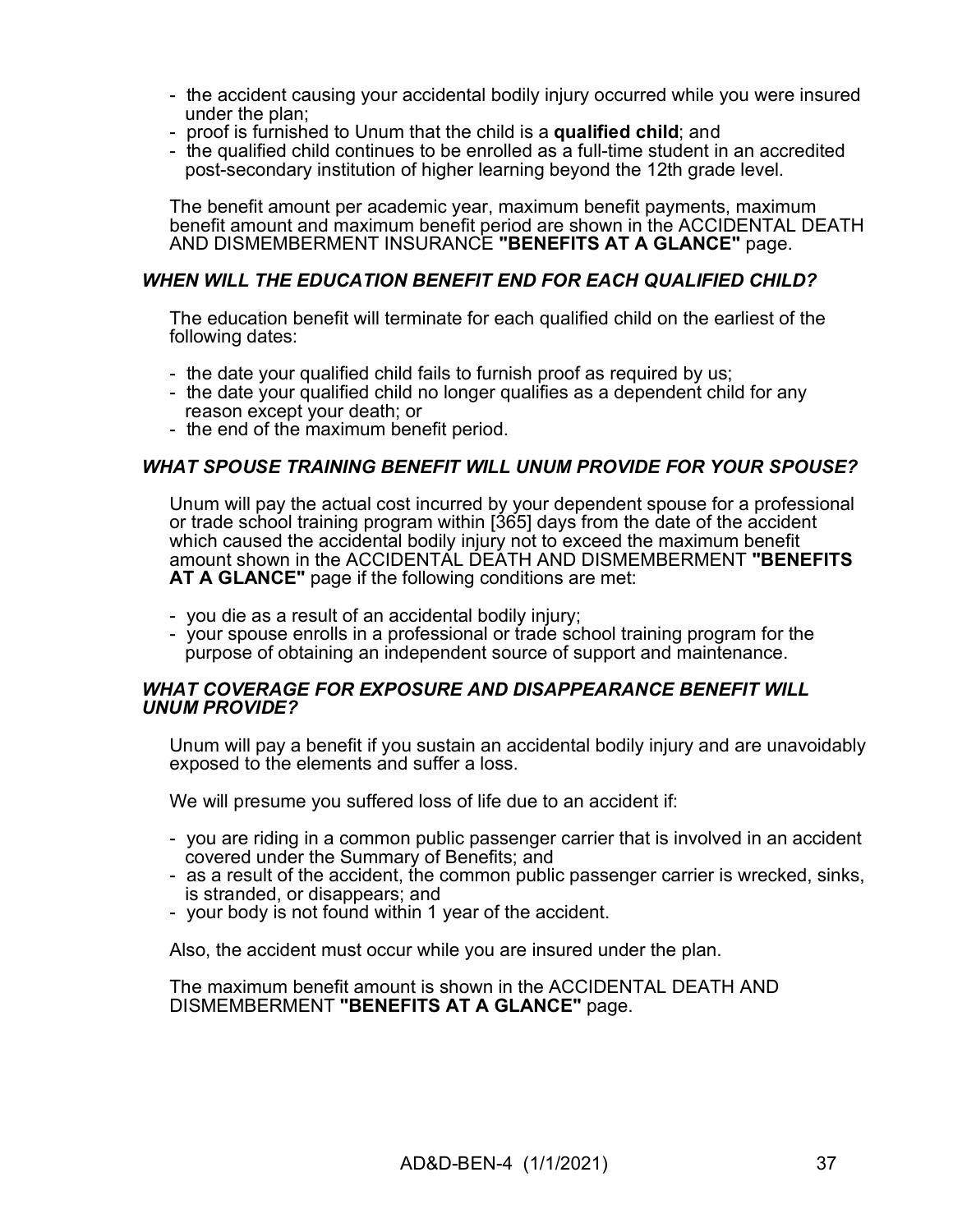### WHAT COMMON CARRIER BENEFIT WILL UNUM PROVIDE?

Unum will pay an additional benefit if you die from an accidental bodily injury received in an accident which is not an occupational injury and occurs while you are riding as a passenger in a common public passenger carrier.

The maximum benefit amount is shown in the ACCIDENTAL DEATH AND DISMEMBERMENT INSURANCE "BENEFITS AT A GLANCE" page.

## WHAT CHILD CARE BENEFIT WILL UNUM PROVIDE?

Unum will pay you, your spouse or your or your spouse's authorized representative on behalf of each of your qualified children an annual benefit amount for child care if:

- you or your spouse die:
	- as a result of an accidental bodily injury; and
	- within 365 days after the date of the accident causing the accidental bodily injury;
- the accident causing your or your spouse's accidental bodily injury occurred while you or your spouse was insured under the plan;
- proof is furnished to Unum that the child is a qualified child.

This benefit will only be paid once per accident, even if you and your spouse suffers an injury in the same accident.

The annual benefit amount, maximum benefit amount and maximum benefit period are shown in the ACCIDENTAL DEATH AND DISMEMBERMENT INSURANCE "BENEFITS AT A GLANCE" page.

### WHEN WILL THE CHILD CARE BENEFIT END FOR EACH QUALIFIED CHILD?

The child care benefit will terminate for each qualified child on the earliest of the following dates:

- the date you, your spouse or your or your spouse's authorized representative fails to furnish proof as required by us;
- the date your qualified child no longer qualifies as a dependent child for any reason except your death; or
- the end of the maximum benefit period.

### WHAT ACCIDENTAL LOSSES ARE NOT COVERED UNDER YOUR PLAN?

Your plan does not cover any accidental losses caused by, contributed to by, or resulting from:

- suicide while sane or intentionally self-inflicted injury while sane.
- active participation in a riot.
- an attempt to commit or commission of a crime.
- the use of any prescription or non-prescription drug, poison, fume, or other chemical substance unless used according to the prescription or direction of your physician. This exclusion will not apply to you if the chemical substance is ethanol.
- disease of the body or diagnostic, medical or surgical treatment or mental disorder as set forth in the latest edition of the Diagnostic and Statistical Manual of Mental Disorders.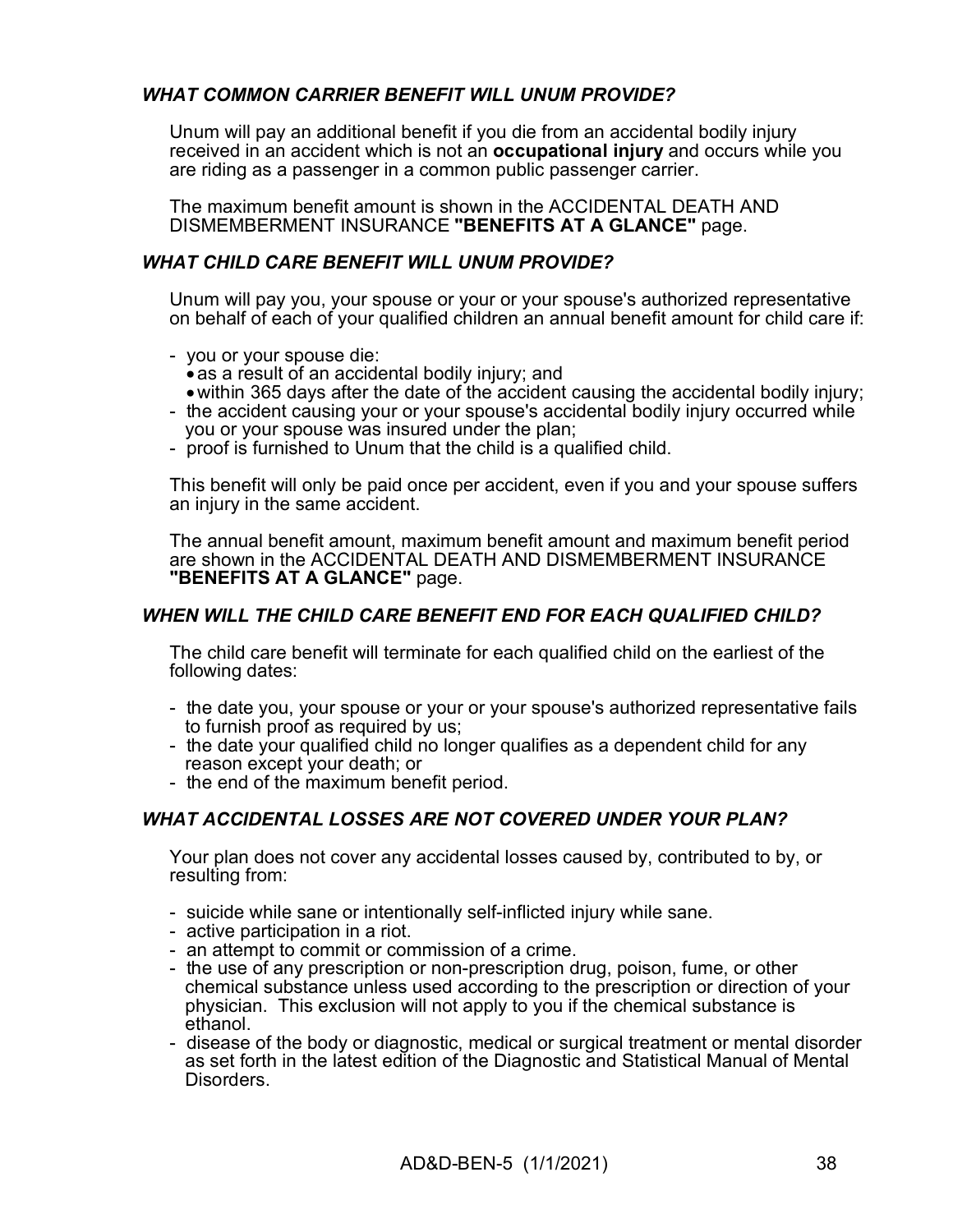- being intoxicated.
- war, declared or undeclared, or any act of war.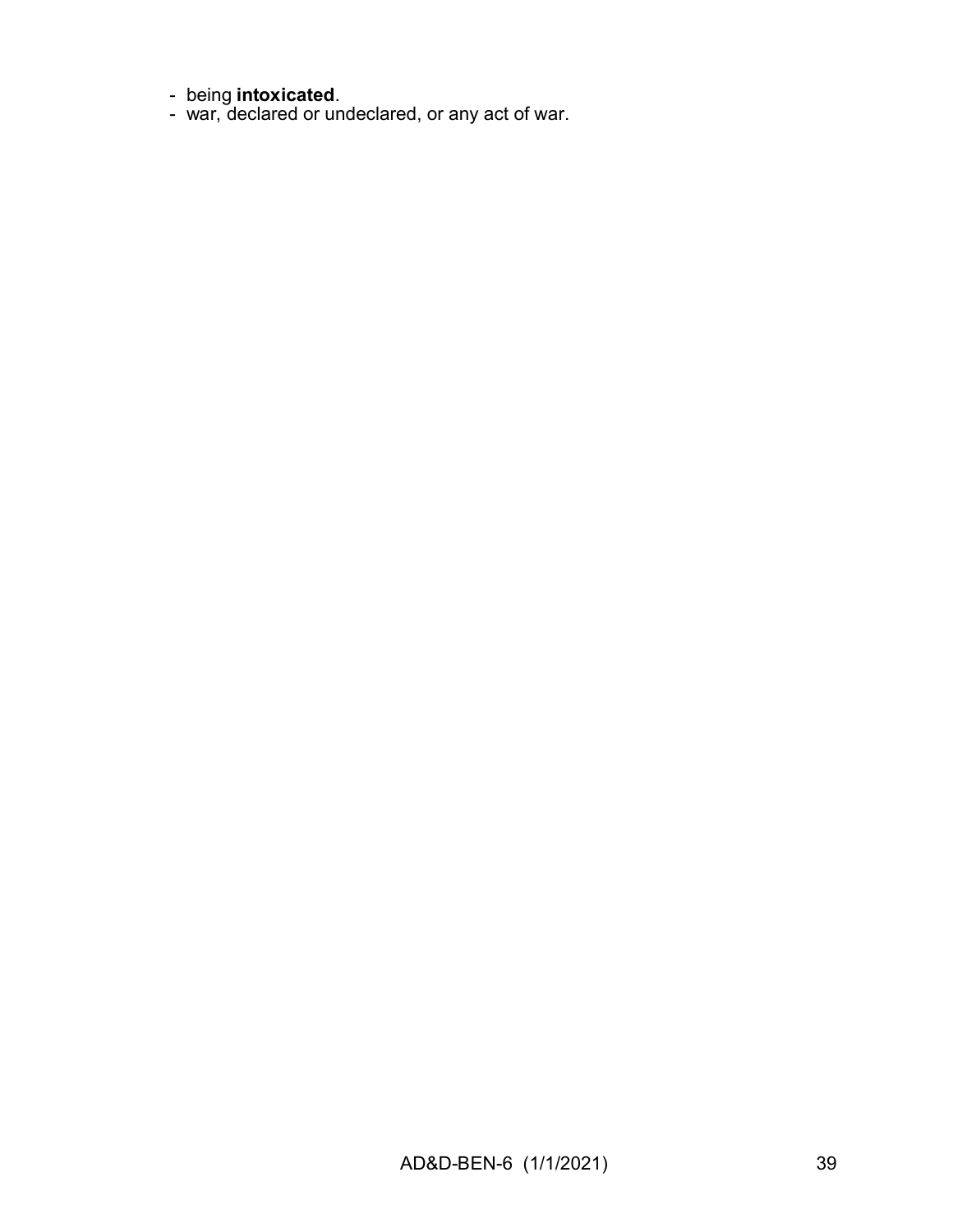## ACCIDENTAL DEATH AND DISMEMBERMENT INSURANCE

## OTHER BENEFIT FEATURES

#### WHAT IF YOU ARE NOT IN ACTIVE EMPLOYMENT WHEN YOUR EMPLOYER CHANGES GROUP INSURANCE CARRIERS TO UNUM? (CONTINUITY OF COVERAGE)

Unum will provide coverage for you if you were covered by the prior policy on the day before the effective date of this Summary of Benefits, and if you would be eligible for coverage under this Summary of Benefits if you were in active employment on the effective date of this Summary of Benefits.

If you are on a covered layoff or leave of absence on the effective date of this Summary of Benefits, we will consider your layoff or leave of absence to have started on that date, and coverage for you under this provision will continue for the layoff or leave of absence period provided in this Summary of Benefits, or the layoff or leave of absence period remaining under the prior policy on the effective date of this Summary of Benefits, whichever period is shorter.

If you are absent from work due to injury or sickness on the effective date of this Summary of Benefits, then coverage under this provision will continue until the earliest of the date:

- you are no longer injured or sick under this Summary of Benefits,
- you return to active employment, or
- when your period for disability extension of benefits or accrued liability, including premium waiver, under the prior policy ends.

Also, if you incur a covered loss but are not in active employment under this Summary of Benefits, any benefits payable under this Summary of Benefits will be limited to the amount that would have been paid by the prior carrier. Unum will reduce your payment by any amount for which the prior carrier is liable.

Coverage for you is subject to payment of required premium and all other terms of this Summary of Benefits, except that the portable insurance coverage terms of this Summary of Benefits will not apply to coverage provided under this provision.

### WHAT COVERAGE IS AVAILABLE IF YOU END EMPLOYMENT OR YOU WORK REDUCED HOURS? (Portability)

If your employment ends with or you retire from your Employer or you are working less than the minimum number of hours as described under Eligible Groups in this plan, you may elect portable coverage for yourself.

### PORTABLE INSURANCE COVERAGE AND AMOUNTS AVAILABLE

The portable insurance coverage will be the current coverage and amounts that you are insured for under your Employer's group plan.

However, the amount of portable coverage for you will not be more than:

- the highest amount of accidental death and dismemberment insurance available for employees under the plan; or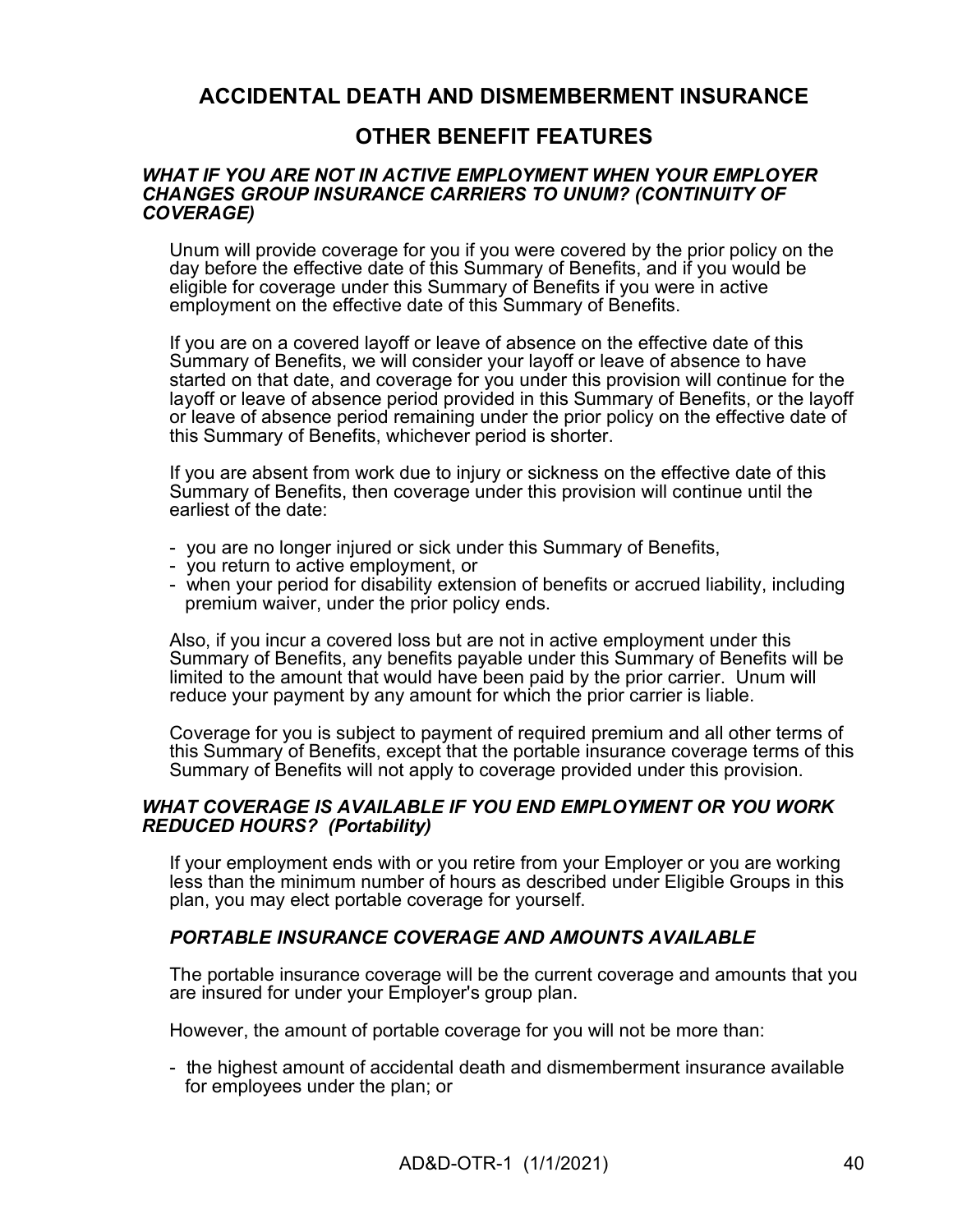- 5x your annual earnings; or
- \$750,000 from all Unum group life and accidental death and dismemberment plans combined,

whichever is less.

The amount of ported life insurance must be equal to or greater than the amount of ported accidental death and dismemberment insurance.

The minimum amount of coverage that can be ported is \$5,000. If the current amounts under the plan are less than \$5,000, you may port the lesser amounts.

Your amount of AD&D insurance will reduce or cease at any time it would reduce or cease for your eligible group if you had continued in active employment with your Employer.

### APPLYING FOR PORTABLE COVERAGE

You must apply for portable coverage for yourself and pay the first premium within 31 days after the date:

- your coverage ends or you retire from your Employer; or
- you begin working less than the minimum number of hours as described under Eligible Groups in this plan.

You are not eligible to apply for portable coverage for yourself if:

- you have an injury or sickness, under the terms of this plan, which has a material effect on life expectancy;
- the policy is cancelled (the Policy is the group policy issued to the Trustees of the Select Group Insurance Trust in which your Employer participates); or
- you failed to pay the required premium under the terms of this plan.

### APPLYING FOR INCREASES OR DECREASES IN PORTABLE COVERAGE

You may increase or decrease the amount of AD&D insurance coverage. The minimum and maximum benefit amounts are shown above. However, the amount of accidental death and dismemberment insurance coverage cannot be decreased below \$5,000. Portable coverage will reduce at the ages and amounts shown in the ACCIDENTAL DEATH AND DISMEMBERMENT INSURANCE "BENEFITS AT A GLANCE" page.

### WHEN PORTABLE COVERAGE ENDS

Portable coverage for you will end for the following reasons:

- the date you fail to pay any required premium; or
- the date the policy is cancelled (the Policy is the group policy issued to the Trustees of the Select Group Insurance Trust in which your Employer participates).

If portable coverage ends due to failure to pay required premium, portable coverage cannot be reinstated.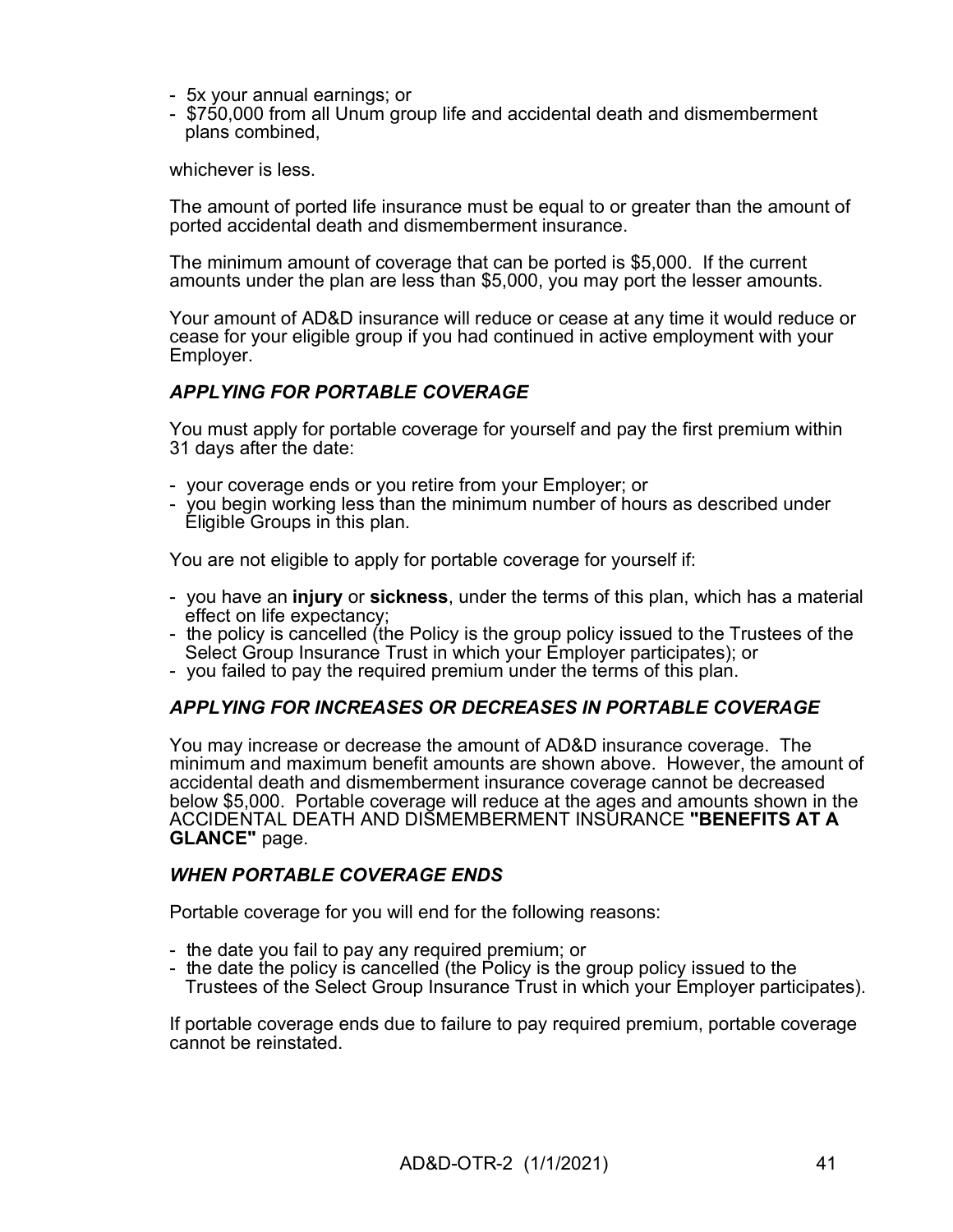## PREMIUM RATE CHANGES FOR PORTABLE COVERAGE

Unum may change premium rates for portable coverage at any time for reasons which affect the risk assumed, including those reasons shown below:

- changes occur in the coverage levels;
- changes occur in the overall use of benefits by all insureds;
- changes occur in other risk factors; or
- a new law or a change in any existing law is enacted which applies to portable coverage.

The change in premium rates will be made on a class basis according to Unum's underwriting risk studies. Unum will notify the insured in writing at least 31 days before a premium rate is changed.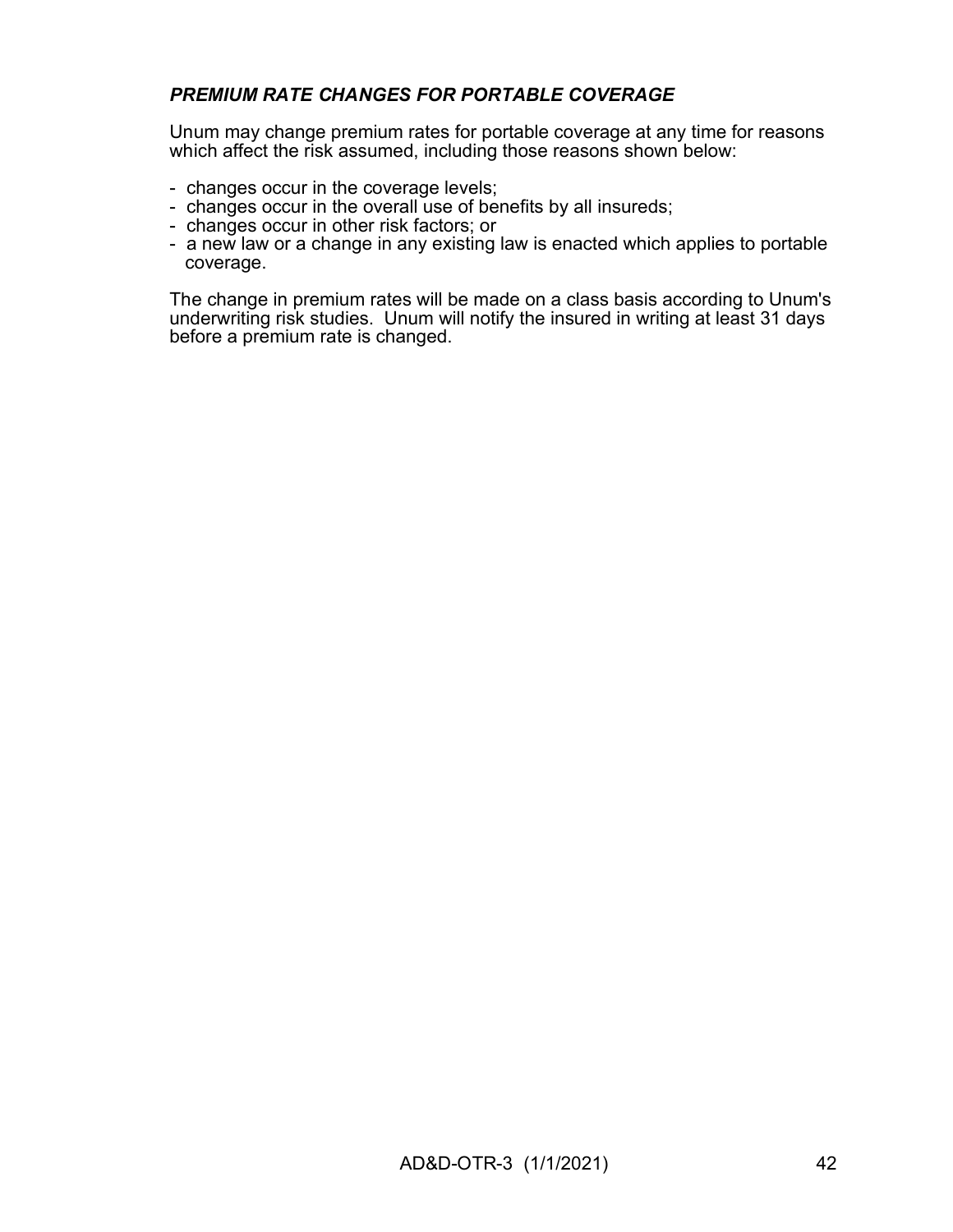## OTHER SERVICES

This service is also available from us as part of your Unum Life Insurance Plan.

### IS THERE A WORK LIFE ASSISTANCE PROGRAM AVAILABLE WITH THE PLAN?

We do provide you and your dependents access to a work life assistance program designed to assist you with problems of daily living.

You can call and request assistance for virtually any personal or professional issue, from helping find a day care or transportation for an elderly parent, to researching possible colleges for a child, to helping to deal with the stress of the workplace. This work life program is available for everyday issues as well as crisis support.

This service is also available to your Employer.

This program can be accessed by a 1-800 telephone number available 24 hours a day, 7 days a week or online through a website.

Information about this program can be obtained through your plan administrator.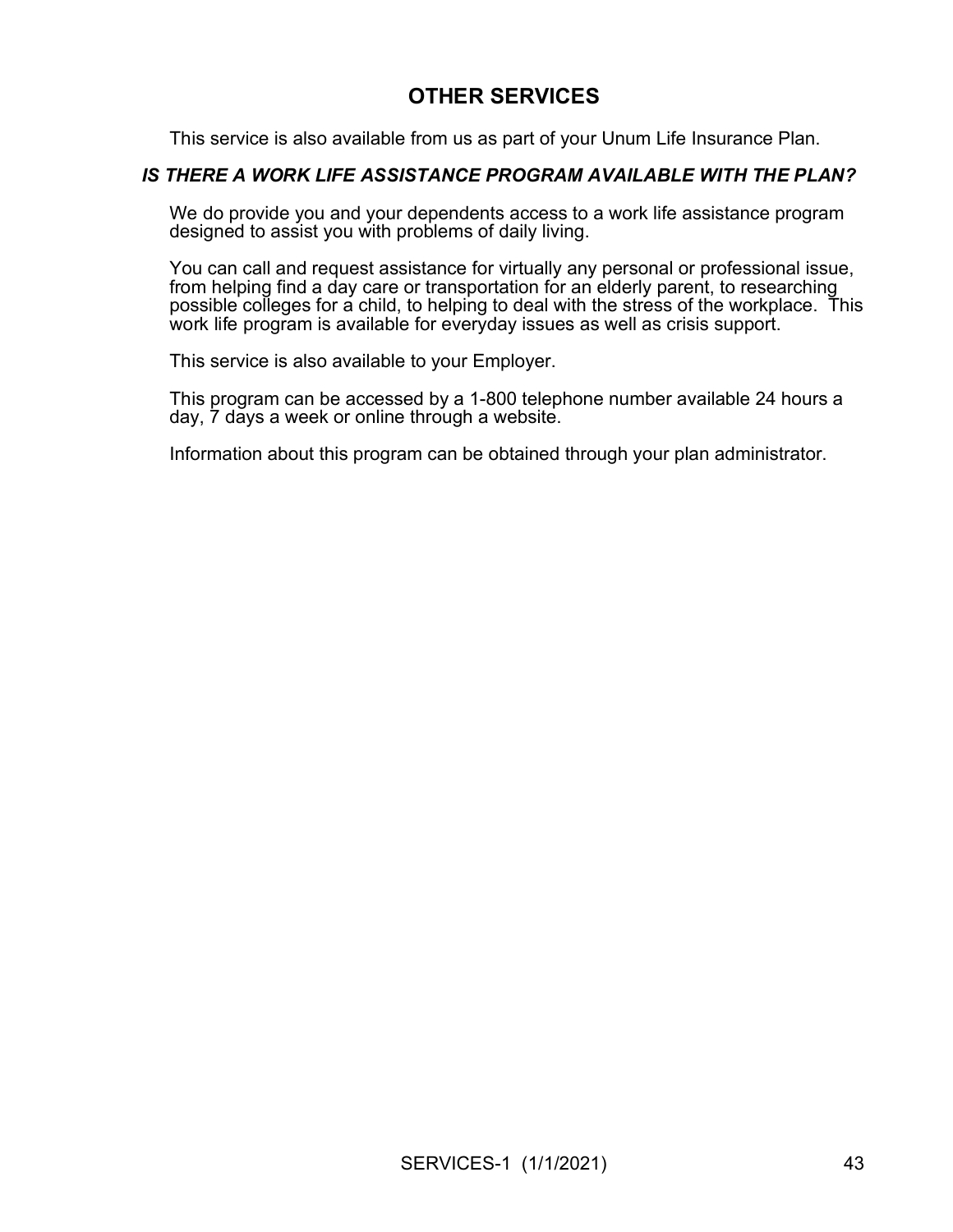## GLOSSARY

ACCIDENTAL BODILY INJURY means bodily harm resulting from accident and independently of all other cause.

ACTIVE EMPLOYMENT means you are working for your Employer for earnings that are paid regularly and that you are performing the material and substantial duties of your regular occupation. You must be working at least the minimum number of hours as described under Eligible Group(s) in each plan.

Your work site must be:

- your Employer's usual place of business;
- an alternative work site at the direction of your Employer, including your home; or
- a location to which your job requires you to travel.

Normal vacation is considered active employment. Temporary and seasonal workers are excluded from coverage.

ANNUAL EARNINGS means your annual income received from your Employer as defined in the plan.

ANNUAL ENROLLMENT PERIOD means a period of time before the beginning of each plan year.

ELIMINATION PERIOD means a period of continuous disability which must be satisfied before you are eligible to have your life premium waived by Unum.

EMPLOYEE means a person who is in active employment in the United States with the Employer.

EMPLOYER means the Employer/Applicant named in the Application For Participation in the Select Group Insurance Trust, on the first page of the Summary of Benefits and in all amendments. It includes any division, subsidiary or affiliated company named in the Summary of Benefits.

EVIDENCE OF INSURABILITY means a statement of your or your dependent's medical history which Unum will use to determine if you or your dependent is approved for coverage. Evidence of insurability will be at Unum's expense.

GAINFUL OCCUPATION means an occupation that within 12 months of your return to work is or can be expected to provide you with an income that is at least equal to 60% of your annual earnings in effect just prior to the date your disability began.

GRACE PERIOD means the period of time following the premium due date during which premium payment may be made.

HANDICAPPED means permanently and continuously incapable of self sustaining support by reason of mental or physical incapacity.

HEMIPLEGIA means total and irreversible paralysis of both limbs on either side of the body (i.e. the right arm and right leg or the left arm and left leg).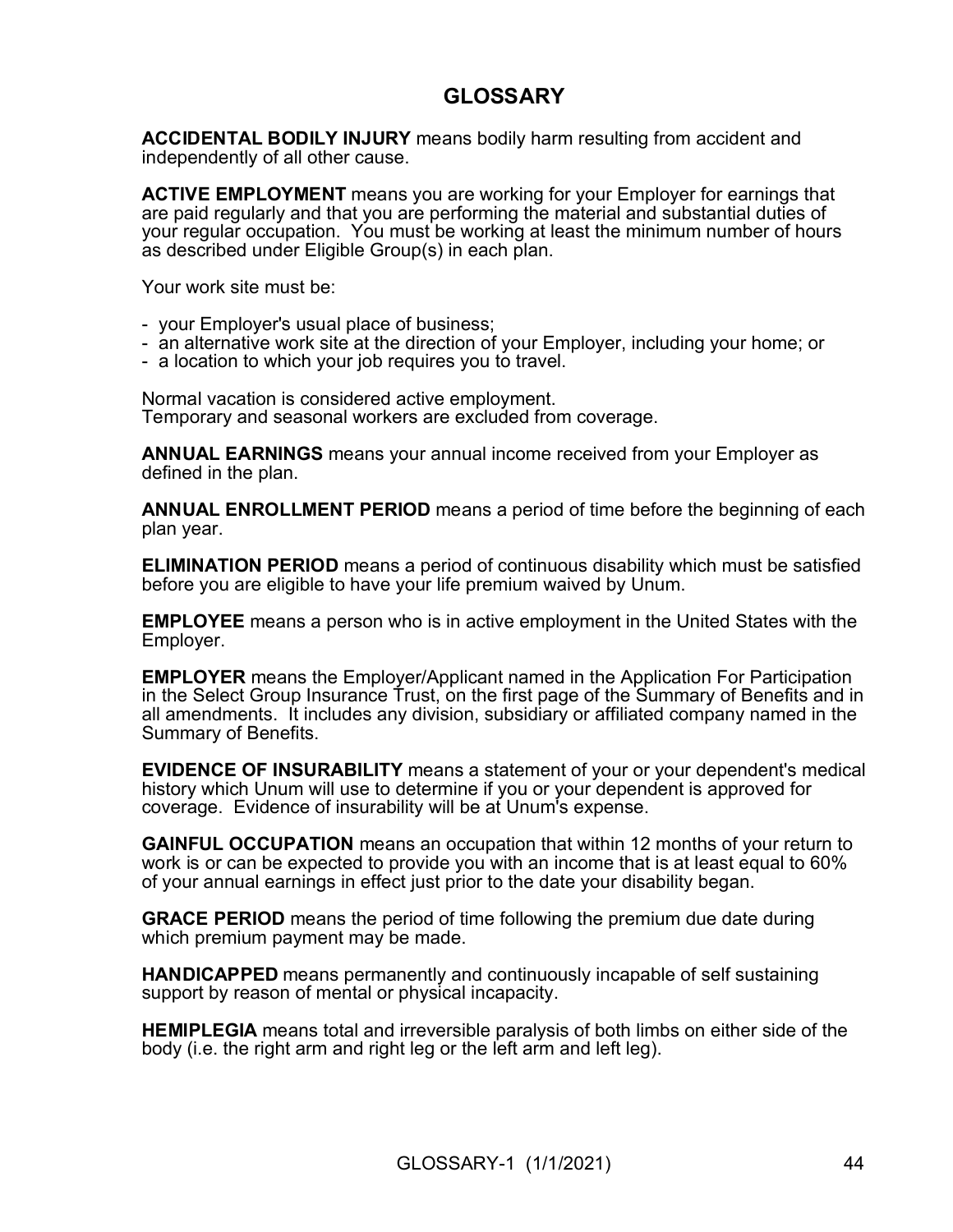HOSPITAL OR INSTITUTION means an accredited facility licensed to provide care and treatment for the condition causing your disability.

INJURY means:

- for purposes of Portability, a bodily injury that is the direct result of an accident and not related to any other cause.
- for all other purposes, a bodily injury that is the direct result of an accident and not related to any other cause. Disability must begin while you are covered under the plan.

INSURED means any person covered under a plan.

INTOXICATED means that your blood alcohol level equals or exceeds the legal limit for operating a motor vehicle in the state where the accident occurred.

LAYOFF or LEAVE OF ABSENCE means you are temporarily absent from active employment for a period of time that has been agreed to in advance in writing by your Employer.

Your normal vacation time or any period of disability is not considered a temporary layoff or leave of absence.

LOSS OF A FOOT means that all of the foot is cut off at or above the ankle joint.

LOSS OF A HAND means that all four fingers are cut off at or above the knuckles joining each to the hand.

LOSS OF HEARING means the total and irrecoverable loss of hearing in both ears.

LOSS OF SIGHT means the eye is totally blind and that no sight can be restored in that eye.

LOSS OF SPEECH means the total and irrecoverable loss of speech.

LOSS OF THUMB AND INDEX FINGER means that all of the thumb and index finger are cut off at or above the joint closest to the wrist.

OCCUPATIONAL INJURY means an injury that was caused by or aggravated by any employment for pay or profit or otherwise occurring within the course of employment.

PARAPLEGIA means total and irreversible paralysis of both lower limbs.

PAYABLE CLAIM means a claim for which Unum is liable under the terms of the Summary of Benefits.

### PHYSICIAN means:

- a person performing tasks that are within the limits of his or her medical license; and
- a person who is licensed to practice medicine and prescribe and administer drugs or to perform surgery; or
- a person with a doctoral degree in Psychology (Ph.D. or Psy.D.) whose primary practice is treating patients; or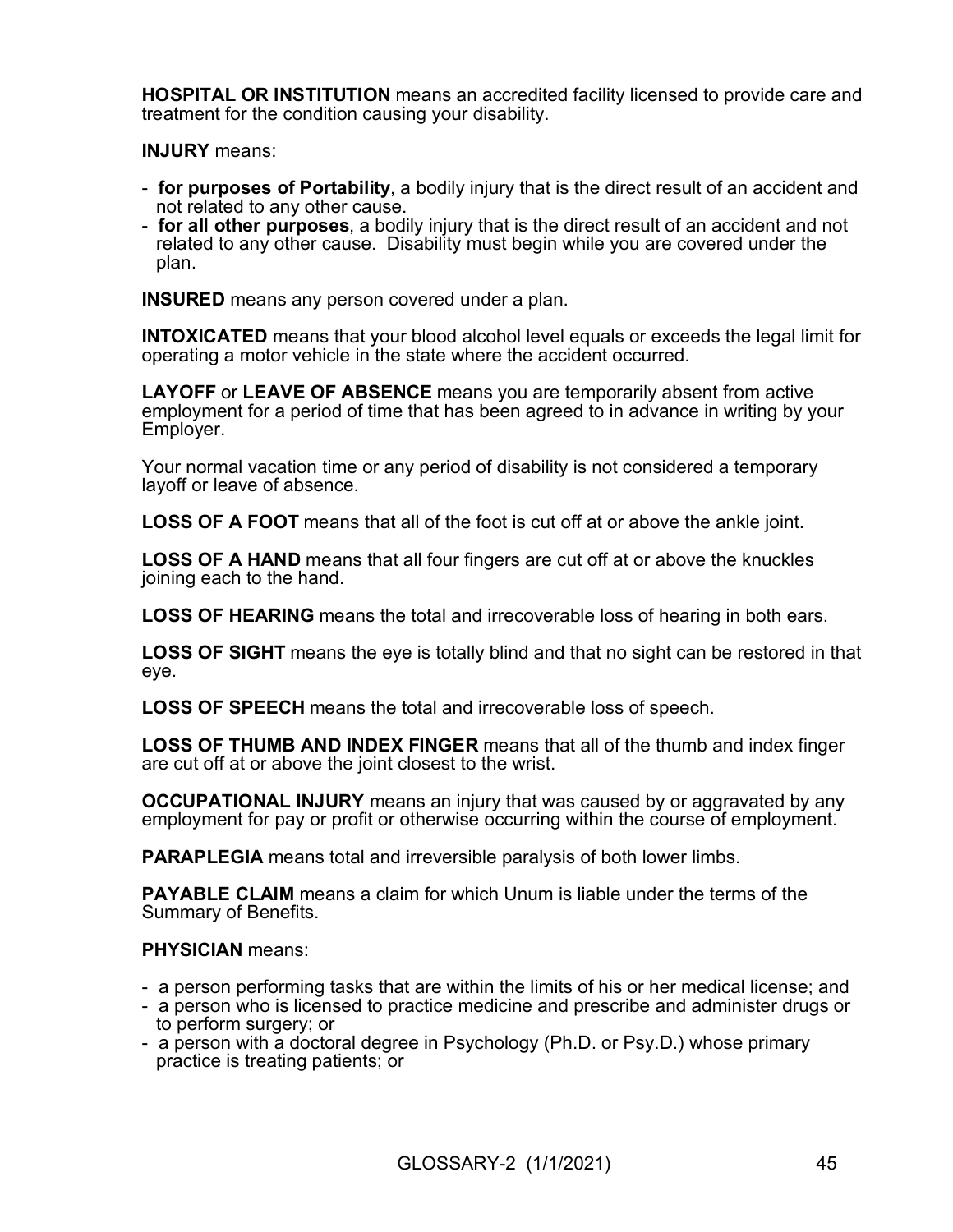- a person who is a legally qualified medical practitioner according to the laws and regulations of the governing jurisdiction.

Unum will not recognize you, or your spouse, children, parents or siblings as a physician for a claim that you send to us.

PLAN means a line of coverage under the Summary of Benefits.

PRIVATE PASSENGER CAR means a validly registered four-wheel private passenger car (including Employer-owned cars), station wagons, jeeps, pick-up trucks, and vans that are used only as private passenger cars.

QUADRIPLEGIA means total and irreversible paralysis of all four limbs.

QUALIFIED CHILD means:

- for purposes of the Education Benefit, any of your unmarried dependent children under age 25 who, on the date of your death as a result of an accidental bodily injury, was either:
	- enrolled as a full-time student in an accredited post-secondary institution of higher learning beyond the 12th grade level; or
	- at the 12th grade level and enrolls as a full-time student in an accredited postsecondary institution of higher learning beyond the 12th grade level within 365 days following the date of your death.
- for purposes of the Child Care Benefit, any of your unmarried dependent children under age 14 who, were enrolled in a licensed day care facility, school facility, or other similar program for 90 continuous days before the date of the accident causing your death. The Child Care Benefit will not be extended to any of your children born after the date of your death unless pregnancy commenced prior to the date of your death.

Children include your own natural offspring, lawfully adopted children and stepchildren. They also include foster children and other children who are dependent on you for main support and living with you in a regular parent-child relationship. A child will be considered adopted on the date of placement in your home.

#### REGULAR CARE means:

- you personally visit a physician as frequently as is medically required, according to generally accepted medical standards, to effectively manage and treat your disabling condition(s); and
- you are receiving the most appropriate treatment and care which conforms with generally accepted medical standards, for your disabling condition(s) by a physician whose specialty or experience is the most appropriate for your disabling condition(s), according to generally accepted medical standards.

RETAINED ASSET ACCOUNT is an interest bearing account established through an intermediary bank in the name of you or your beneficiary, as owner.

#### SICKNESS means:

- for purposes of Portability, an illness, disease or symptoms for which a person, in the exercise of ordinary prudence, would have consulted a health care provider.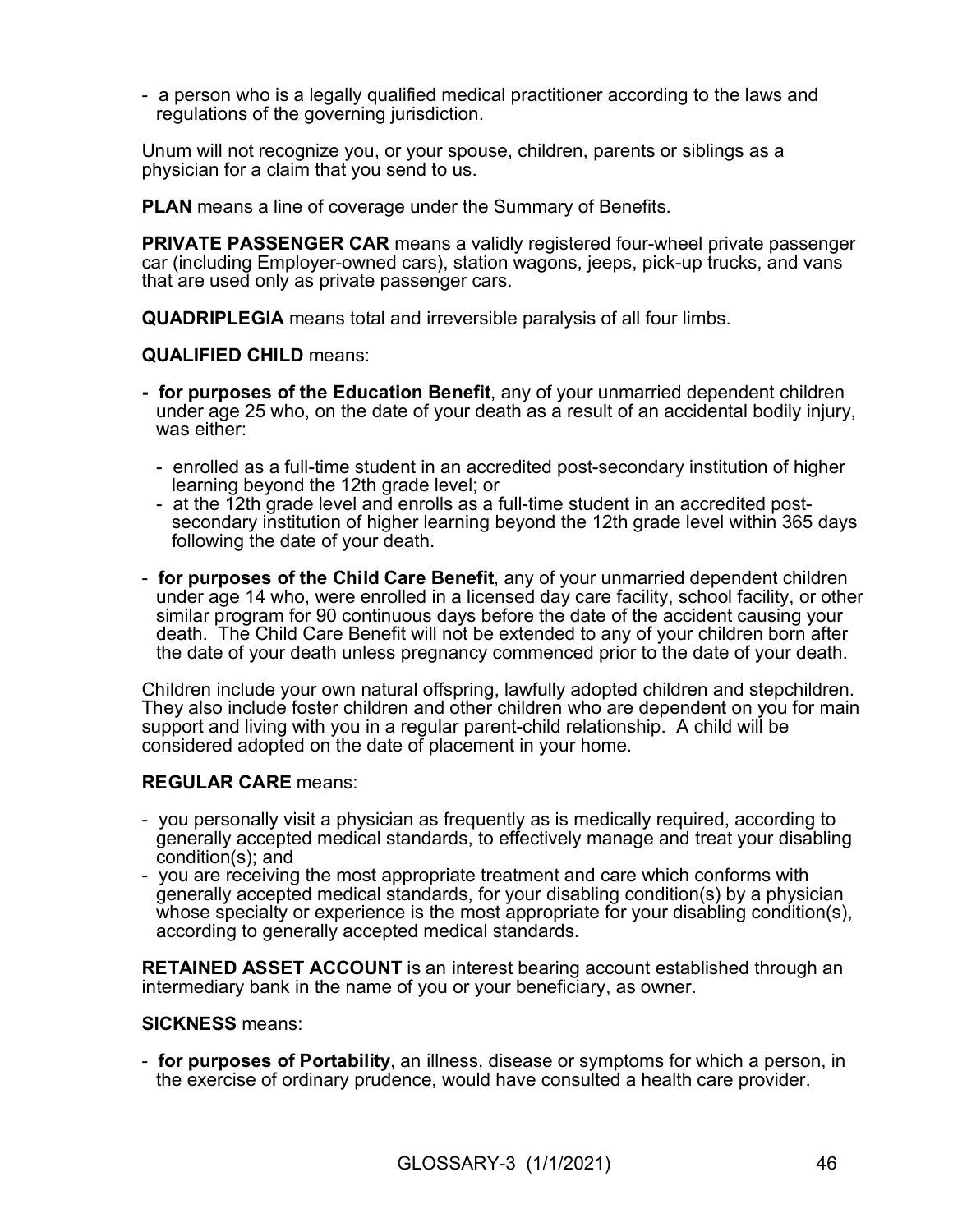- for all other purposes, an illness or disease. Disability must begin while you are covered under the plan.

TOTALLY DISABLED means that, as a result of an injury, a sickness or a disorder:

Your dependent:

- is confined in a hospital or similar institution; or
- is confined at home under the care of a physician for a sickness or injury.

TRIPLEGIA means total and irreversible paralysis of three limbs.

TRUST means the policyholder trust named on the first page of the Summary of Benefits and all amendments to the policy.

UNIPLEGIA means total and irreversible paralysis of one limb.

WAITING PERIOD means the continuous period of time (shown in each plan) that you must be in active employment in an eligible group before you are eligible for coverage under a plan.

WE, US and OUR means Unum Life Insurance Company of America.

YOU means an employee who is eligible for Unum coverage.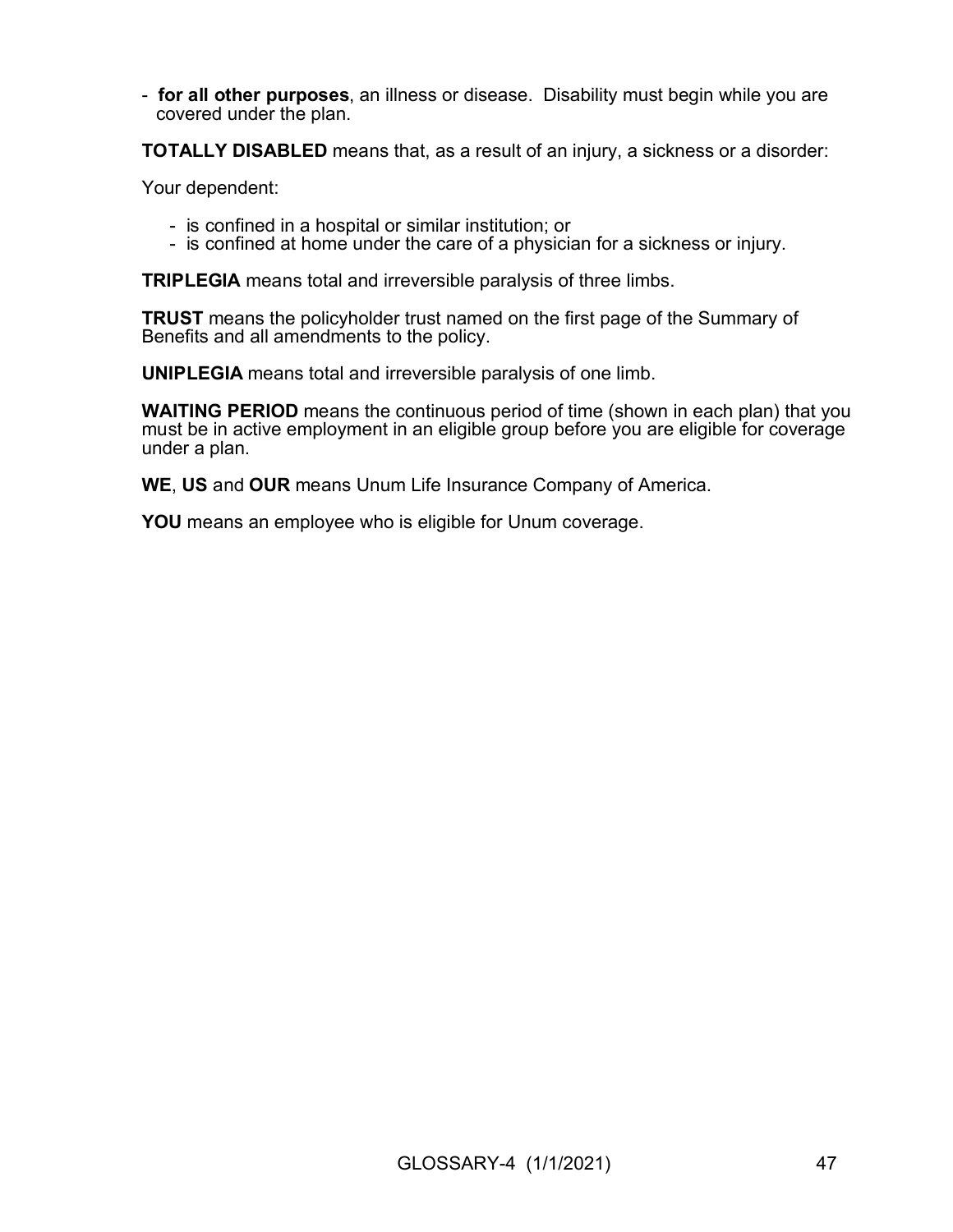### GROUP LIFE

#### THE FOLLOWING NOTICES AND CHANGES TO YOUR COVERAGE ARE REQUIRED BY CERTAIN STATES. PLEASE READ CAREFULLY.

State variations apply and are subject to change. Consult your employer or plan administrator for the most current state provisions that may apply to you.

If you have a complaint about your insurance you may contact Unum at 1-800-321- 3889, or the department of insurance in your state of residence. Links to the websites of each state department of insurance can be found at www.naic.org.

Si usted tiene alguna queja acerca de su seguro puede comunicarse con Unum al 1- 800-321-3889, o al departamento de seguros de su estado de residencia. Puede encontrar enlaces a los sitios web de los departamentos de seguros de cada estado en www.naic.org.

If you had group life coverage in place with your employer through another carrier when your employer changed carriers to Unum, your prior coverage may be continued under the Unum plan to the extent the laws of your resident state require such right to continue.

The states of **Florida and Maryland** require us to advise residents of those states that if your Certificate was issued in a jurisdiction other than the state in which you reside, it may not provide all of the benefits required by the laws of your residence state.

Full effect will be given to your state's civil union, domestic partner and same sex marriage laws to the extent they apply to you under a group insurance policy issued in another state.

If you are a resident of one of the states noted below, and the provisions referenced below appear in your Certificate in a form less favorable to you as an insured, they are amended as follows:

#### For residents of Colorado:

 $\_$  , and the contribution of the contribution of  $\mathcal{L}_1$  , and the contribution of  $\mathcal{L}_2$  , and the contribution of  $\mathcal{L}_1$ 

The HOW CAN STATEMENTS MADE IN YOUR APPLICATION FOR THIS COVERAGE BE USED? provision in the GENERAL PROVISIONS section of the policy is amended so that after your coverage has been in force for two (2) or more years your coverage may not be rescinded for any reason.

#### For residents of Connecticut:

The WHAT ACCIDENTAL LOSSES ARE NOT COVERED UNDER YOUR PLAN? provision in the ACCIDENTAL DEATH AND DISMEMBERMENT INSURANCE **BENEFIT INFORMATION** section of the policy is amended by deleting the exclusion for use of drugs, poisons, fumes or other chemical substances and amended to restate the crime or felony exclusion to read, "an attempt to commit or commission of a felony."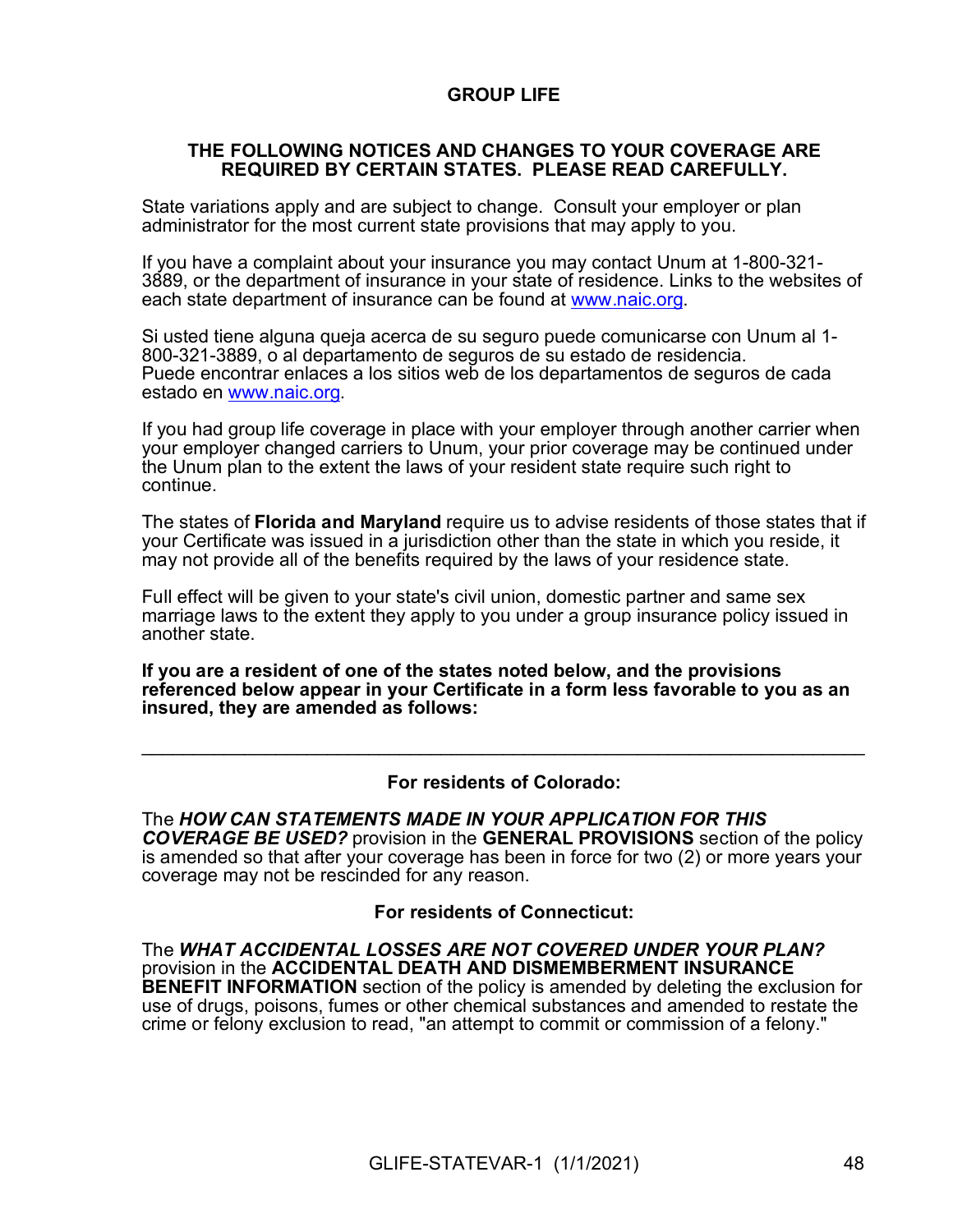### For residents of Illinois:

The WHAT LOSSES ARE NOT COVERED UNDER YOUR PLAN? provision in the LIFE INSURANCE BENEFIT INFORMATION section of the policy is amended by removing the phrase "contributed to by."

The WHAT ACCIDENTAL LOSSES ARE NOT COVERED UNDER YOUR PLAN? provision in the ACCIDENTAL DEATH AND DISMEMBERMENT INSURANCE **BENEFIT INFORMATION** section of the policy is amended by removing the phrase "contributed to by" and by limiting the application of the drug and chemical substance exclusion to "voluntary" use of a prescription or non prescription drug, poison, fume or other chemical substance.

For residents of Louisiana:

The HOW CAN STATEMENTS MADE IN YOUR APPLICATION FOR THIS COVERAGE BE USED? provision in the GENERAL PROVISIONS section of the policy is amended so that after your coverage has been in force for two (2) or more years your coverage may not be rescinded for any reason.

The WHAT DEPENDENTS ARE ELIGIBLE FOR COVERAGE? provision in the **GENERAL PROVISIONS** section of the policy is amended by providing that unmarried dependent children may be covered from live birth until age 21 or such older age as stated in the policy.

#### For residents of Minnesota:

The WHAT INSURANCE IS AVAILABLE WHEN COVERAGE ENDS? (Conversion **Privilege)** provision in the LIFE INSURANCE BENEFIT INFORMATION section of the policy is amended to include the additional right to continue coverage for up to 18 months at no more than 102% of the cost of your coverage under the group policy if your coverage terminates or you are laid off.

The PORTABLE INSURANCE COVERAGE AND AMOUNTS AVAILABLE provision in the LIFE INSURANCE OTHER BENEFIT FEATURES section of the policy and the ACCIDENTAL DEATH AND DISMEMBERMENT (AD&D) INSURANCE OTHER **BENEFIT FEATURES** section of the policy, if applicable, are amended to provide that you may continue your coverage in the amount you are insured for under the group policy. However, the amount of your ported life insurance must be equal to or greater than the amount of your ported accidental death and dismemberment insurance.

The PREMIUM RATE CHANGES FOR PORTABLE COVERAGE provision in the LIFE INSURANCE OTHER BENEFIT FEATURES section of the policy and the AD&D INSURANCE OTHER BENEFIT FEATURES section of the policy, are amended to provide that Unum may not change rates until your or your dependents' ported coverage has been in effect for 18 months.

The WHAT HAPPENS IF Unum OVERPAYS YOUR CLAIM? in the LIFE INSURANCE CLAIM INFORMATION section of the policy and the HOW CAN STATEMENTS MADE IN YOUR APPLICATION FOR THIS COVERAGE BE USED? in the GENERAL PROVISIONS section of the policy are amended by deleting all references to fraud and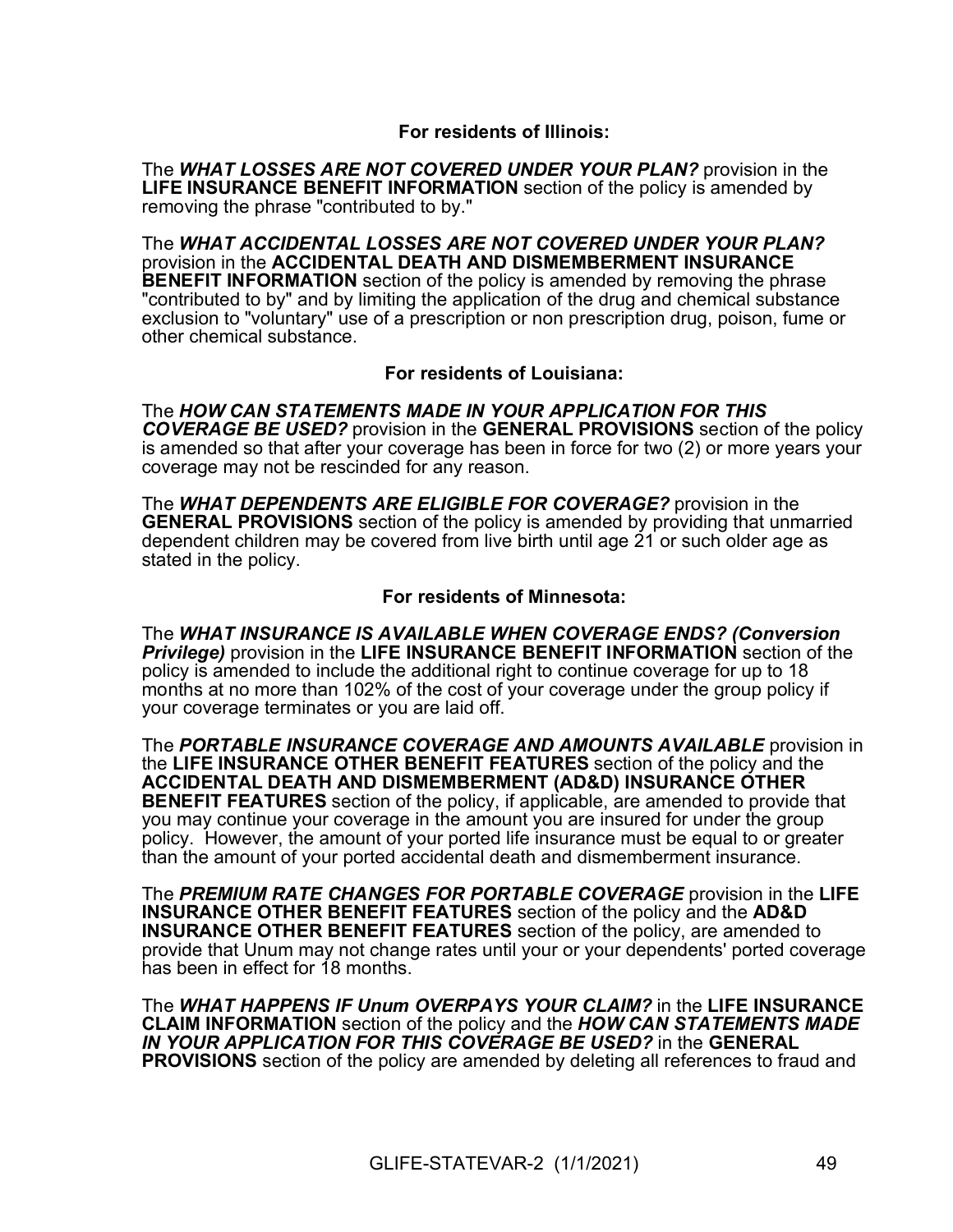the provision HOW WILL Unum HANDLE INSURANCE FRAUD? in the GENERAL **PROVISIONS** section of the policy is removed.

#### For residents of Montana:

The WHAT LIMITED CONVERSION IS AVAILABLE IF THE POLICY OR THE PLAN IS CANCELLED? (Conversion Privilege) provision in the LIFE INSURANCE **BENEFIT INFORMATION** section of the policy is amended so that the period of time you must be insured under the plan is 3 years.

#### For residents of New Hampshire:

The WHAT INSURANCE IS AVAILABLE WHEN COVERAGE ENDS? (Conversion **Privilege)** provision in the LIFE INSURANCE BENEFIT INFORMATION section of the policy is amended to provide that your Employer must notify you of your right to convert your coverage. You have 15 days from the date your Employer notifies you of your conversion privileges to convert your coverage.

The HOW CAN STATEMENTS MADE IN YOUR APPLICATION FOR THIS COVERAGE BE USED? provision in the GENERAL PROVISIONS section of the policy is amended so that after your coverage has been in force for two (2) or more years your coverage may not be rescinded for any reason.

#### For residents of New York:

The APPLYING FOR PORTABLE COVERAGE provision in the LIFE INSURANCE OTHER BENEFIT FEATURES section of the policy and the ACCIDENTAL DEATH AND DISMEMBERMENT (AD&D) INSURANCE OTHER BENEFIT FEATURES section of the policy is amended by removing the prohibition on porting coverage if you, your spouse or your dependent are injured or sick.

The WHAT INSURANCE IS AVAILABLE WHEN COVERAGE ENDS? (Conversion **Privilege)** provision in the LIFE INSURANCE BENEFIT INFORMATION section of the policy and APPLYING FOR PORTABLE COVERAGE provision in the LIFE INSURANCE OTHER BENEFIT FEATURES section of the policy and the AD&D INSURANCE OTHER BENEFIT FEATURES section of the policy, are amended to provide you have 90 days to convert or port your coverage from the date your life insurance terminates, or if the employer notifies you of your conversion or port rights within 90 days, 45 days from the date of that notice.

The WHAT SEATBELT(S) AND AIRBAG BENEFIT WILL UNUM PROVIDE? provision in the **AD&D INSURANCE BENEFIT INFORMATION** section of the policy is amended by removing the requirement that the driver must have a valid driver's license.

The WHAT ACCIDENTAL LOSSES ARE NOT COVERED UNDER YOUR PLAN? provision in the AD&D INSURANCE BENEFIT INFORMATION section of the policy is amended by removing the exclusion for being intoxicated.

#### For residents of North Carolina:

The APPLYING FOR PORTABLE COVERAGE provision in the LIFE INSURANCE OTHER BENEFIT FEATURES section of the policy and the ACCIDENTAL DEATH AND DISMEMBERMENT INSURANCE OTHER BENEFIT FEATURES section of the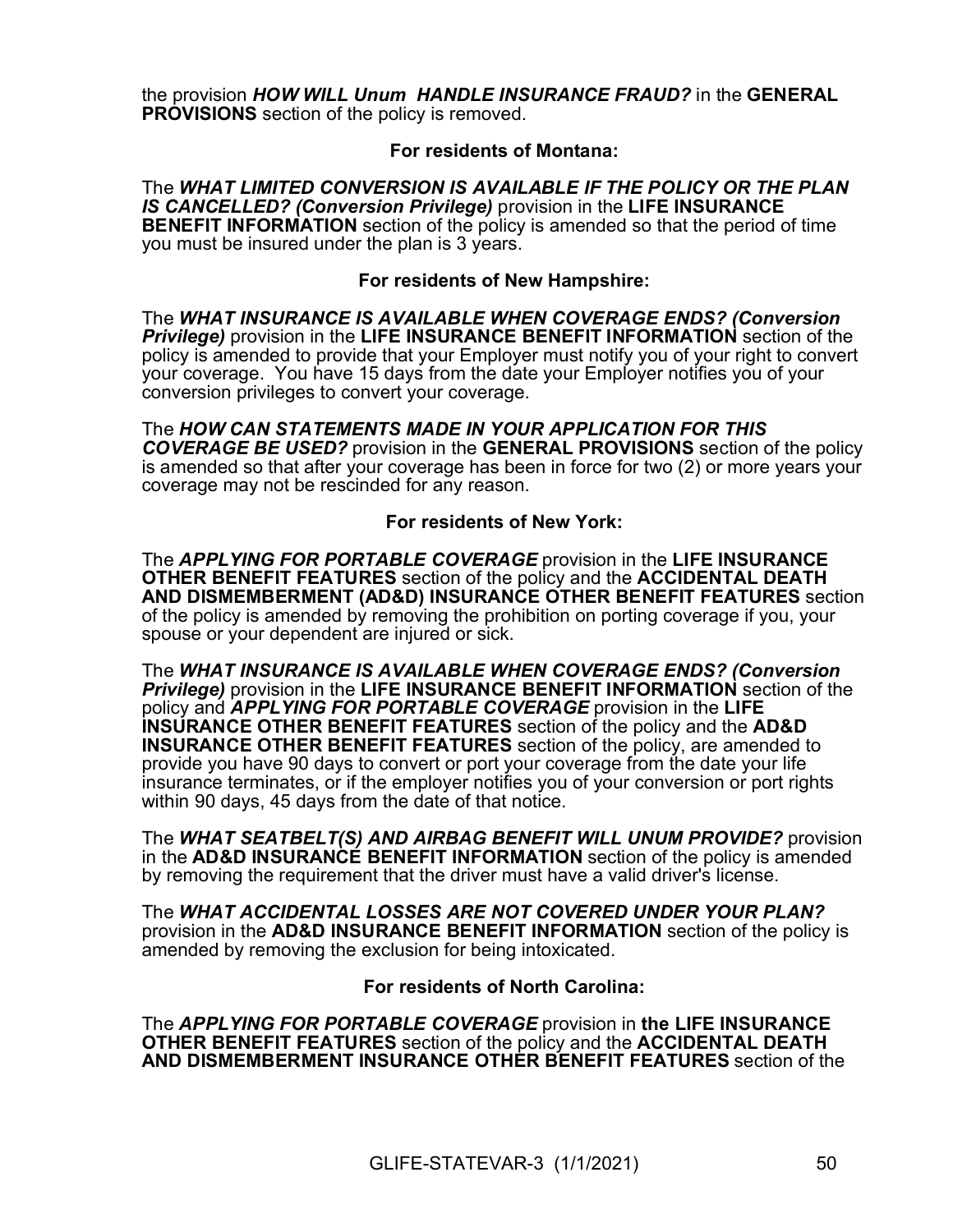policy is amended by removing the prohibition on porting coverage if you, your spouse or your dependent are injured or sick.

### For residents of North Dakota:

The WHAT INSURANCE IS AVAILABLE WHEN COVERAGE ENDS? (Conversion **Privilege)** provision in the LIFE INSURANCE BENEFIT INFORMATION section of the policy is amended to provide that your Employer must notify you of your right to convert your coverage. You have 15 days from the date your Employer notifies you of your conversion privileges to convert your coverage.

The WHAT LOSSES ARE NOT COVERED UNDER YOUR PLAN? provision in the LIFE INSURANCE BENEFIT INFORMATION section of the policy is amended to limit the suicide exclusion to 12 months after the effective date of coverage.

The SICKNESS definition in the GLOSSARY section of the policy is amended to mean an illness or disease.

### For residents of Oklahoma:

The HOW CAN STATEMENTS MADE IN YOUR APPLICATION FOR THIS COVERAGE BE USED? provision in the GENERAL PROVISIONS section of the policy is amended so that after your coverage has been in force for two (2) or more years your coverage may not be rescinded for any reason.

The WHAT ACCIDENTAL LOSSES ARE NOT COVERED UNDER YOUR PLAN? provision in the ACCIDENTAL DEATH AND DISMEMBERMENT INSURANCE **BENEFIT INFORMATION** section of the policy is amended to limit the suicide and self inflicted injury exclusion to suicide while sane or insane.

### For residents of Oregon:

The WHAT LOSSES ARE NOT COVERED UNDER YOUR PLAN? provision in the LIFE INSURANCE BENEFIT INFORMATION section of the policy is amended to provide that in the event of death by suicide during the suicide exclusion period, a refund of premiums will be made.

### For residents of Pennsylvania:

The WHAT INSURANCE IS AVAILABLE WHEN COVERAGE ENDS? (Conversion **Privilege)** provision in the LIFE INSURANCE BENEFIT INFORMATION section of the policy is amended to provide that your Employer must notify you of your right to convert your coverage. You have 15 days from the date your Employer notifies you of your conversion privileges to convert your coverage. In no event will the time allowed for you to exercise the life conversion privilege be extended beyond 90 days from the date your life insurance terminates.

The HOW MUCH WILL Unum PAY YOUR BENEFICIARY IN THE EVENT OF YOUR ACCIDENTAL DEATH OR YOU FOR YOUR DEPENDENT'S ACCIDENTAL DEATH OR FOR CERTAIN OTHER COVERED LOSSES? provision in the ACCIDENTAL DEATH AND DISMEMBERMENT INSURANCE BENEFIT INFORMATION section of the policy is amended by removing the requirement that for a claim to be payable, a death that results from an accidental bodily injury must occur within 365 days from the date of the accident.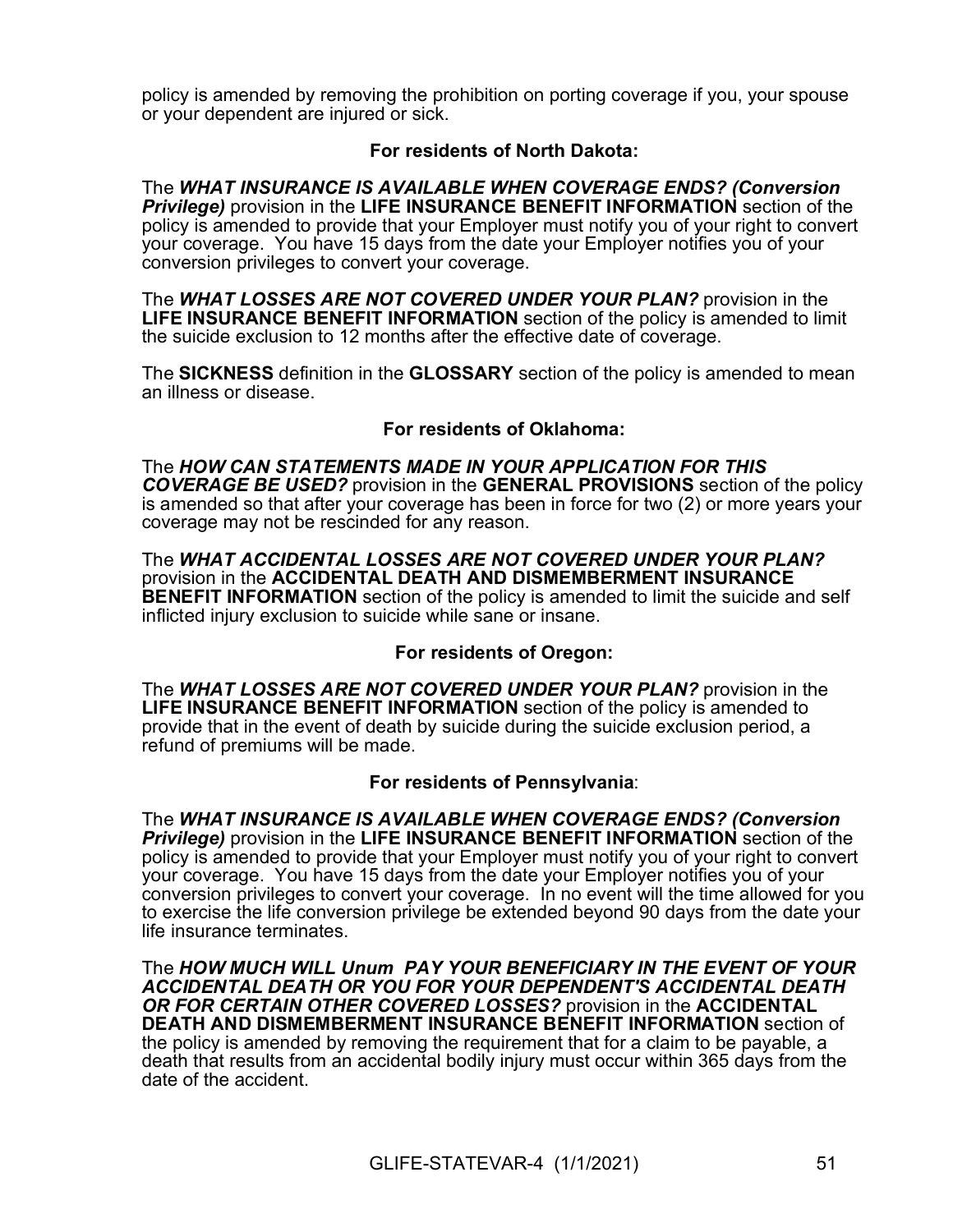### For residents of South Carolina:

The WHAT INSURANCE IS AVAILABLE WHEN COVERAGE ENDS? (Conversion **Privilege)** provision in the LIFE INSURANCE BENEFIT INFORMATION section of the policy is amended to provide that your Employer must notify you of your right to convert your coverage. You have 15 days from the date your Employer notifies you of your conversion privileges to convert your coverage.

The WHAT ARE THE TIME LIMITS FOR LEGAL PROCEEDINGS? provision in the GENERAL PROVISIONS section of the policy is amended to allow up to 6 years from the date proof of claim is required to start a legal action regarding your claim.

The war exclusion in the WHAT ACCIDENTAL LOSSES ARE NOT COVERED UNDER YOUR PLAN? provision in the ACCIDENTAL DEATH AND DISMEMBERMENT INSURANCE BENEFIT INFORMATION section of the policy is amended to read, "participation in a war, declared or undeclared, or any act of war."

### For residents of South Dakota:

The WHAT LIMITED CONVERSION IS AVAILABLE IF THE SUMMARY OF BENEFITS OR THE PLAN IS CANCELLED? (Conversion Privilege) provision in the LIFE INSURANCE BENEFIT INFORMATION section of the policy is amended by removing the \$10,000 limitation on the individual life policy maximum available.

The definition of PHYSICIAN in the GLOSSARY section of the policy is amended so that the limitation on the provision of physician services by family members reads as follows:

Unum will not recognize as a physician the claimant or any member of the claimant's family residing in the claimant's household.

The WHAT ACCIDENTAL LOSSES ARE NOT COVERED UNDER YOUR PLAN? provision in the ACCIDENTAL DEATH AND DISMEMBERMENT INSURANCE **BENEFIT INFORMATION** section of the policy is amended by deleting the exclusions for intoxication, operating a vehicle while intoxicated and use of a chemical substance.

### For residents of Texas:

The WHAT DEPENDENTS ARE ELIGIBLE FOR COVERAGE? provision in the **GENERAL PROVISIONS** section of the policy is amended by providing that unmarried dependent children may be covered until age 26 or such older age as stated in the policy regardless of student status.

### For residents of Vermont:

If the policy is marketed in Vermont, the policyholder has a principal office or is organized in Vermont, or there are more than 25 Vermont residents insured under the policy:

The WHAT INSURANCE IS AVAILABLE WHEN COVERAGE ENDS? (Conversion **Privilege)** provision in the LIFE INSURANCE BENEFIT INFORMATION section of the policy is amended to provide that your Employer must notify you of your right to convert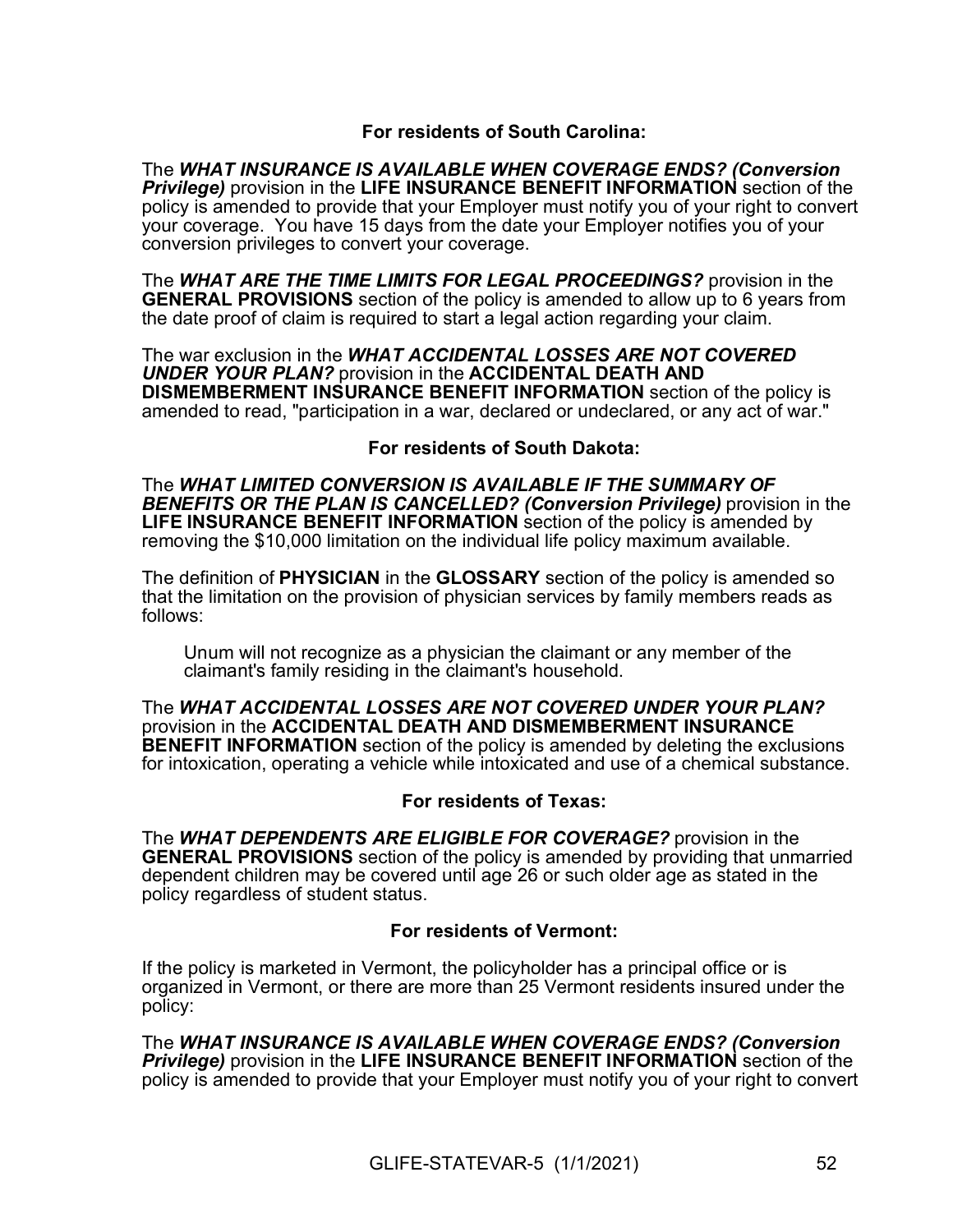your coverage. You have 15 days from the date your Employer notifies you of your conversion privileges to convert your coverage. In addition, in no event will the time allowed for you to exercise the life conversion privilege be extended beyond 90 days from the date your life insurance terminates.

### For residents of Washington:

The ACTIVE EMPLOYMENT definition in the GLOSSARY section of the policy is amended to include the following:

A period of up to 6 months during which you are not working due to a strike, lockout or other labor dispute is considered active employment. Your employer may require you to pay premium during this period of time.

The WILL Unum ACCELERATE YOUR OR YOUR DEPENDENT'S DEATH BENEFIT FOR THE PLAN IF YOU OR YOUR DEPENDENT BECOMES TERMINALLY ILL? (Accelerated Benefit) in the LIFE INSURANCE BENEFIT INFORMATION section of the policy is amended by changing the life expectancy requirement to 24 months or less, or such longer period as stated in the policy.

The WHAT LOSSES ARE NOT COVERED UNDER YOUR PLAN? provision in the LIFE INSURANCE BENEFIT INFORMATION section of the policy is amended to remove any exclusion for death caused by suicide.

### For residents of West Virginia:

The WHAT LIMITED CONVERSION IS AVAILABLE IF THE POLICY OR THE PLAN IS CANCELLED? (Conversion Privilege) provision in the LIFE INSURANCE BENEFIT INFORMATION section of the policy is amended so that the period of time you must be insured under the plan is 3 years.

### For residents of Wisconsin:

The HOW CAN STATEMENTS MADE IN YOUR APPLICATION FOR THIS COVERAGE BE USED? provision in the GENERAL PROVISIONS section of the policy is amended so that after your coverage has been in force for two (2) or more years your coverage may not be rescinded for any reason.

The WHEN WILL YOUR LIFE INSURANCE PREMIUM WAIVER BEGIN? provision in the LIFE INSURANCE BENEFIT INFORMATION section of the policy is amended to provide that once your waiver claim is approved, premium waiver is retroactive to the end of the elimination period.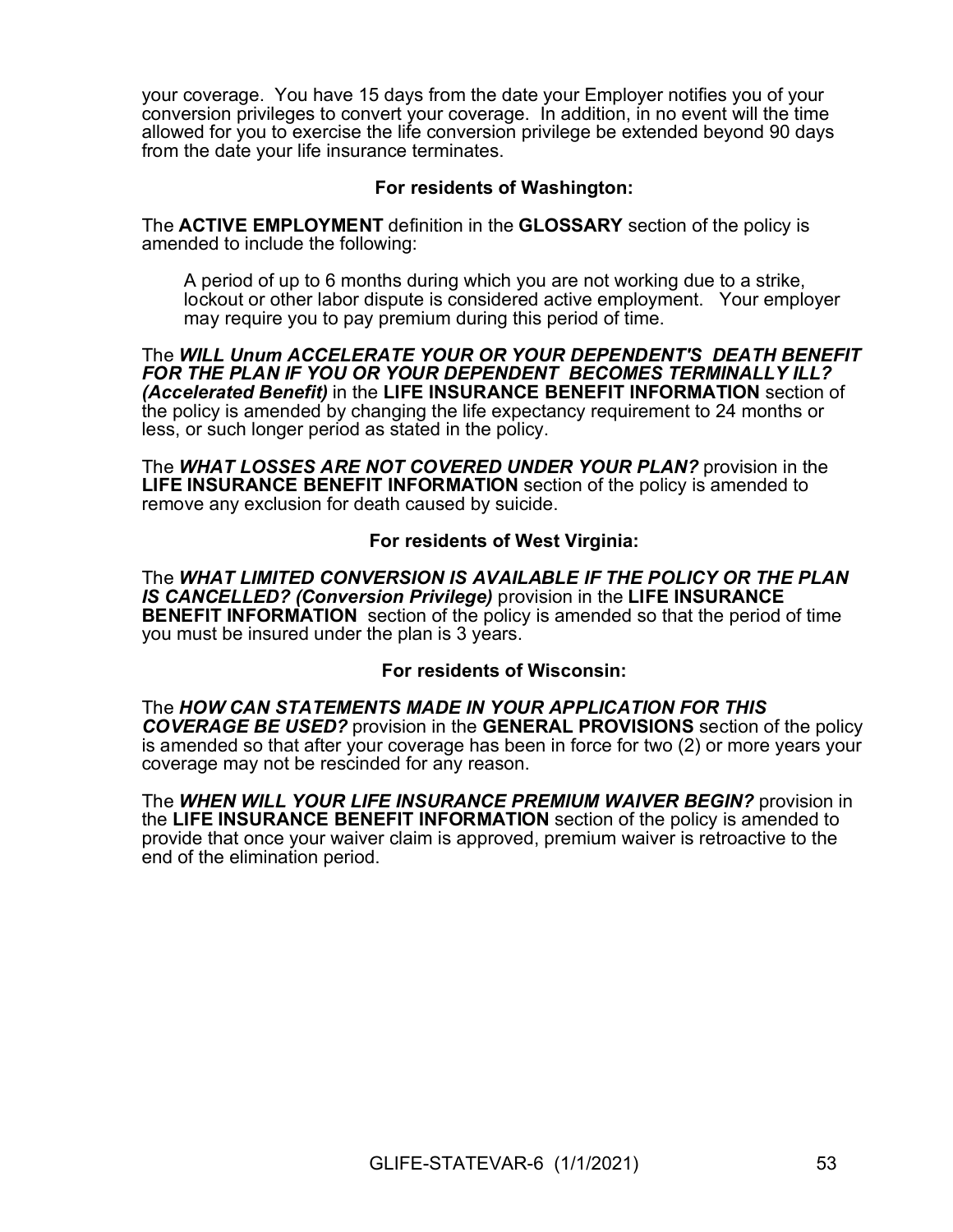#### Additional Claim and Appeal Information Relative to the Summary of Benefits issued by Unum Life Insurance Company of America ("Unum")

### APPLICABILITY OF ERISA

If the Summary of Benefits provides benefits under a Plan which is subject to the Employee Retirement Income Security Act of 1974 (ERISA), the following provisions apply. Whether a Plan is governed by ERISA is determined by a court, however, your Employer may have information related to ERISA applicability. If ERISA applies, the following items constitute the Plan: the additional information contained in this document, the Summary of Benefits, including your certificate of coverage, and any additional summary plan description information provided by the Plan Administrator. Benefit determinations are controlled exclusively by the Summary of Benefits, your certificate of coverage, and the information in this document.

This coverage may be provided under a Plan that provides other benefits as well. Contributions to the Plan are made as stated under your certificate of coverage. The contributions made by you and your Employer, if any, for this coverage may be used by the Plan to provide any of the benefits under the Plan. The Employer is ultimately responsible for paying any difference between the total cost of benefits under the Plan and the amounts you and other employees contribute.

### HOW TO FILE A CLAIM

If you wish to file a claim for benefits, you should follow the claim procedures described in your insurance certificate. To complete your claim filing, Unum must receive the claim information it requests from you (or your authorized representative), your attending physician and your Employer. If you or your authorized representative has any questions about what to do, you or your authorized representative should contact Unum directly.

### CLAIMS PROCEDURES

### If a claim is based on death, a covered loss not based on disability or for the Education Benefit

In the event that your claim is denied, either in full or in part, Unum will notify you in writing within 90 days after your claim was filed. Under special circumstances, Unum is allowed an additional period of not more than 90 days (180 days in total) within which to notify you of its decision. If such an extension is required, you will receive a written notice from Unum indicating the reason for the delay and the date you may expect a final decision. Unum's notice of denial shall include:

- the specific reason or reasons for denial with reference to those Plan provisions on which the denial is based;
- a description of any additional material or information necessary to complete the claim and why that material or information is necessary; and
- a description of the Plan's procedures and applicable time limits for appealing the determination, including a statement of your right to bring a lawsuit under Section 502(a) of ERISA following an adverse determination from Unum on appeal.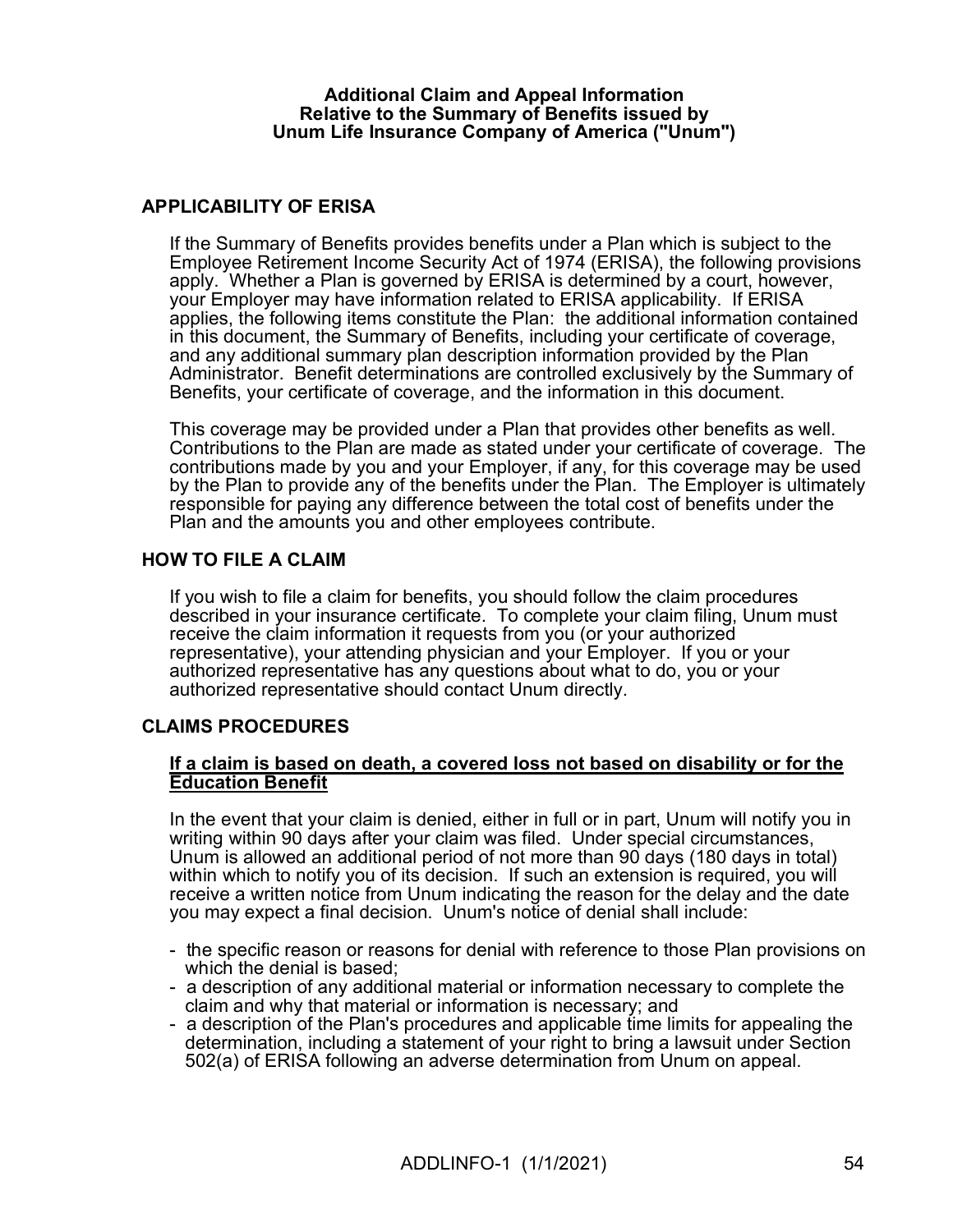Notice of the determination may be provided in written or electronic form. Electronic notices will be provided in a form that complies with any applicable legal requirements.

### If a claim is based on your disability

Unum will give you notice of the decision no later than 45 days after the claim is filed. This time period may be extended twice by 30 days if Unum both determines that such an extension is necessary due to matters beyond the control of the Plan and notifies you of the circumstances requiring the extension of time and the date by which Unum expects to render a decision. If such an extension is necessary due to your failure to submit the information necessary to decide the claim, the notice of extension will specifically describe the required information, and you will be afforded at least 45 days within which to provide the specified information. If you deliver the requested information within the time specified, any 30 day extension period will begin after you have provided that information. If you fail to deliver the requested information within the time specified, Unum may decide your claim without that information.

If your claim for benefits is wholly or partially denied, the notice of adverse benefit determination under the Plan will:

- state the specific reason(s) for the determination;
- reference specific Plan provision(s) on which the determination is based;
- describe additional material or information necessary to complete the claim and why such information is necessary;
- describe Plan procedures and time limits for appealing the determination, and your right to obtain information about those procedures and the right to bring a lawsuit under Section 502(a) of ERISA following an adverse determination from Unum on appeal; and
- disclose any internal rule, guidelines, protocol or similar criterion relied on in making the adverse determination (or state that such information will be provided free of charge upon request).

Notice of the determination may be provided in written or electronic form. Electronic notices will be provided in a form that complies with any applicable legal requirements.

### APPEAL PROCEDURES

#### If an appeal is based on death, a covered loss not based on disability or for the Education Benefit

If you or your authorized representative appeal a denied claim, it must be submitted within 90 days after you receive Unum's notice of denial. You have the right to:

- submit a request for review, in writing, to Unum;
- upon request and free of charge, reasonable access to and copies of, all relevant documents as defined by applicable U.S. Department of Labor regulations; and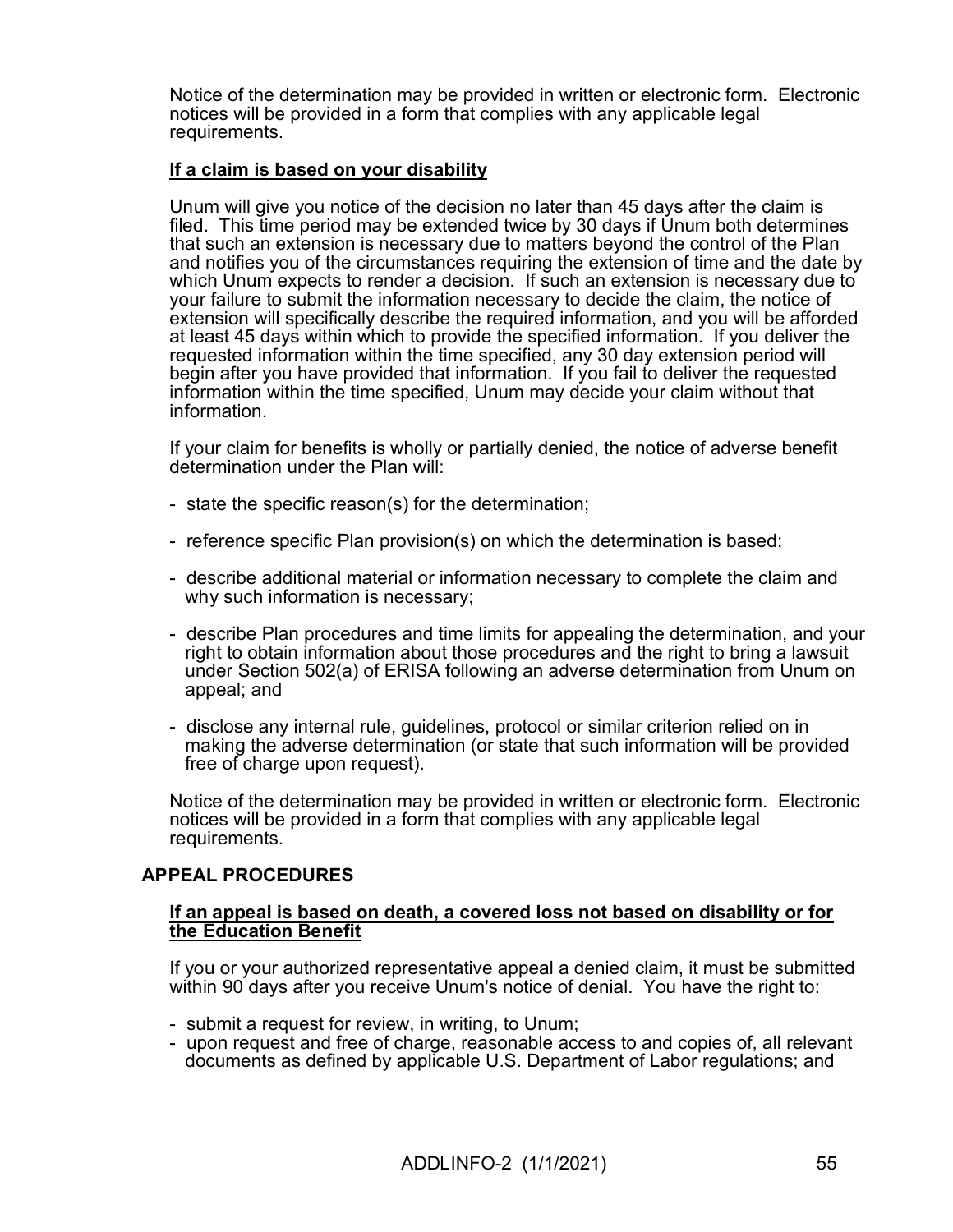- submit written comments, documents, records and other information relating to the claim to Unum.

Unum will make a full and fair review of the claim and all new information submitted whether or not presented or available at the initial determination, and may require additional documents as it deems necessary or desirable in making such a review. A final decision on the review shall be made not later than 60 days following receipt of the written request for review. If special circumstances require an extension of time for processing, you will be notified of the reasons for the extension and the date by which the Plan expects to make a decision. If an extension is required due to your failure to submit the information necessary to decide the claim, the notice of extension will specifically describe the necessary information and the date by which you need to provide it to us. The 60-day extension of the appeal review period will begin after you have provided that information.

The final decision on review shall be furnished in writing and shall include the reasons for the decision with reference, again, to those Summary of Benefits' provisions upon which the final decision is based. It will also include a statement describing your access to documents and describing your right to bring a lawsuit under Section 502(a) of ERISA if you disagree with the determination.

Notice of the determination may be provided in written or electronic form. Electronic notices will be provided in a form that complies with any applicable legal requirements.

Unless there are special circumstances, this administrative appeal process must be completed before you begin any legal action regarding your claim.

### If an appeal is based on your disability

You have 180 days from the receipt of notice of an adverse benefit determination to file an appeal. Requests for appeals should be sent to the address specified in the claim denial. A decision on review will be made not later than 45 days following receipt of the written request for review. If Unum determines that special circumstances require an extension of time for a decision on review, the review period may be extended by an additional 45 days (90 days in total). Unum will notify you in writing if an additional 45 day extension is needed.

If an extension is necessary due to your failure to submit the information necessary to decide the appeal, the notice of extension will specifically describe the required information, and you will be afforded at least 45 days to provide the specified information. If you deliver the requested information within the time specified, the 45 day extension of the appeal period will begin after you have provided that information. If you fail to deliver the requested information within the time specified, Unum may decide your appeal without that information.

You will have the opportunity to submit written comments, documents, or other information in support of your appeal. You will have access to all relevant documents as defined by applicable U.S. Department of Labor regulations. The review of the adverse benefit determination will take into account all new information, whether or not presented or available at the initial determination. No deference will be afforded to the initial determination.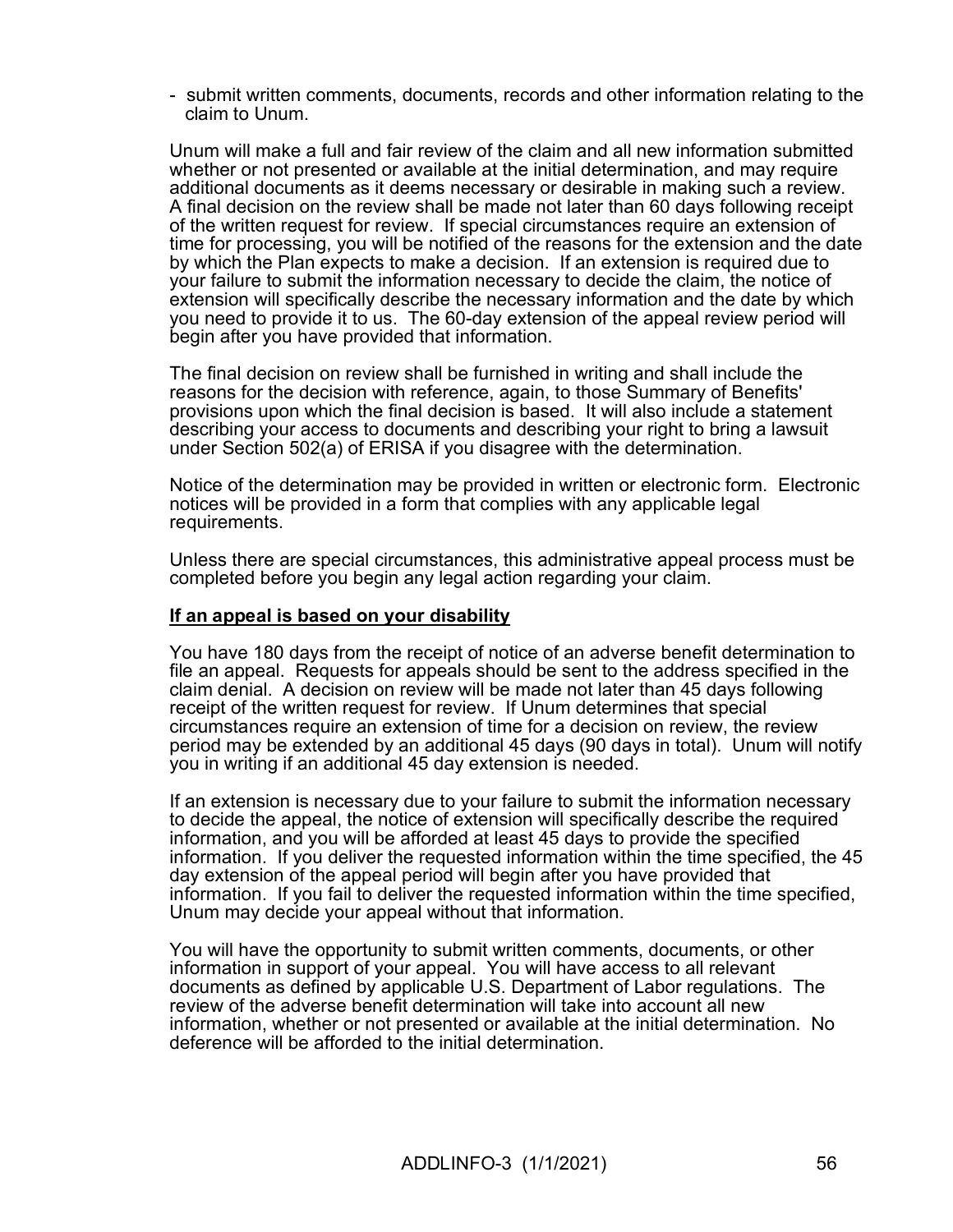The review will be conducted by Unum and will be made by a person different from the person who made the initial determination and such person will not be the original decision maker's subordinate. In the case of a claim denied on the grounds of a medical judgment, Unum will consult with a health professional with appropriate training and experience. The health care professional who is consulted on appeal will not be the individual who was consulted during the initial determination or a subordinate. If the advice of a medical or vocational expert was obtained by the Plan in connection with the denial of your claim, Unum will provide you with the names of each such expert, regardless of whether the advice was relied upon.

A notice that your request on appeal is denied will contain the following information:

- the specific reason(s) for the determination;
- a reference to the specific Plan provision(s) on which the determination is based;
- a statement disclosing any internal rule, guidelines, protocol or similar criterion relied on in making the adverse determination (or a statement that such information will be provided free of charge upon request);
- a statement describing your right to bring a lawsuit under Section 502(a) of ERISA if you disagree with the decision;
- the statement that you are entitled to receive upon request, and without charge, reasonable access to or copies of all documents, records or other information relevant to the determination; and
- the statement that "You or your Plan may have other voluntary alternative dispute resolution options, such as mediation. One way to find out what may be available is to contact your local U.S. Department of Labor Office and your State insurance regulatory agency".

Notice of the determination may be provided in written or electronic form. Electronic notices will be provided in a form that complies with any applicable legal requirements.

Unless there are special circumstances, this administrative appeal process must be completed before you begin any legal action regarding your claim.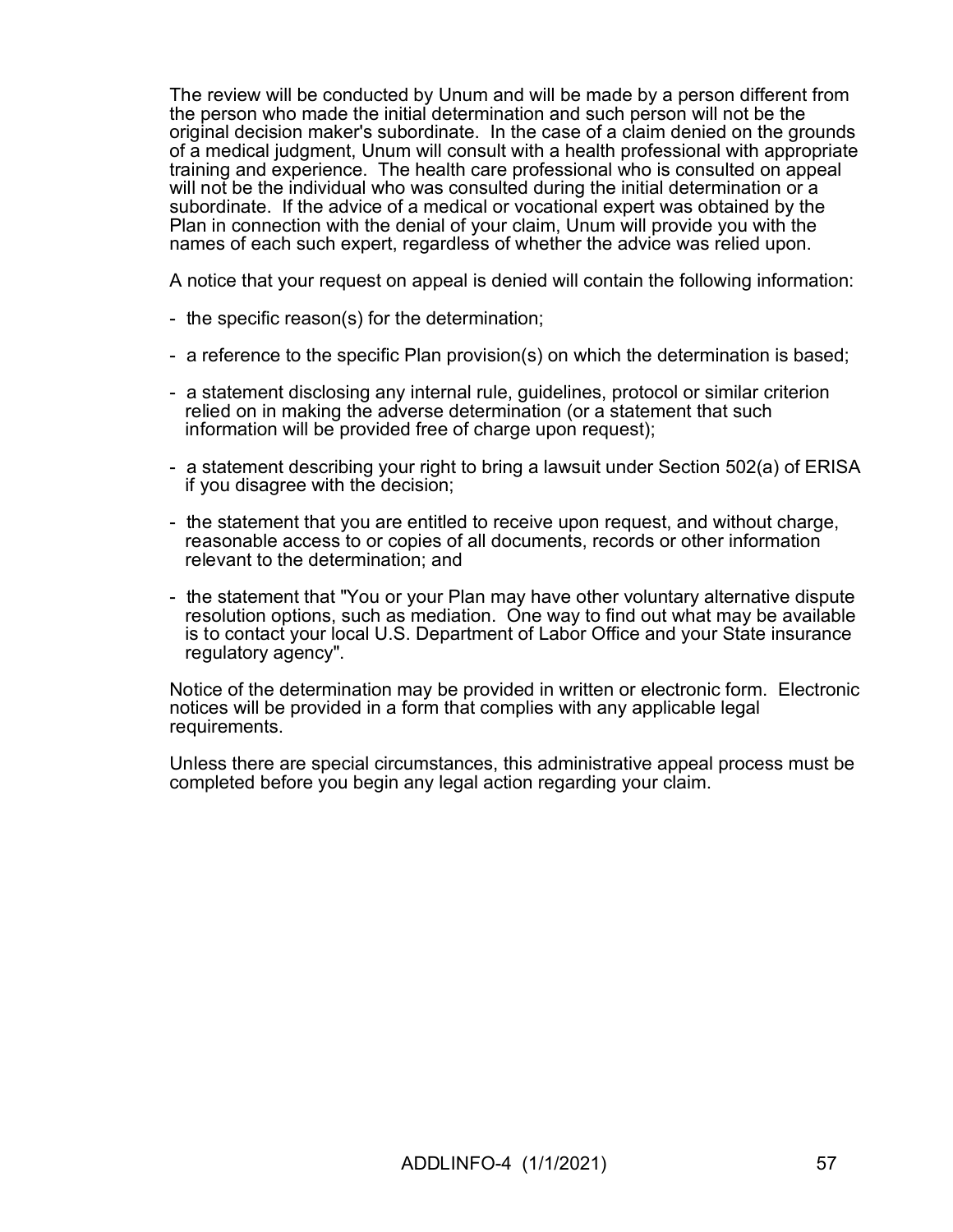#### Addendum to the "Additional Summary Plan Description Information" included with your certificate of coverage or summary of benefits and effective for claims filed on or after April 1, 2018.

The regulations governing ERISA disability claims and appeals have been amended. The amended regulations apply to disability claims filed on or after April 1, 2018. To the extent the Additional Summary Plan Description Information included with your certificate of coverage or summary of benefits conflicts with these new requirements, these new rights and procedures will apply.

These new rights and procedures include:

Any cancellation or discontinuance of your disability coverage that has a retroactive effect will be treated as an adverse benefit determination, except in the case of failure to timely pay required premiums or contributions toward the cost of coverage.

If you live in a county with a significant population of non-English speaking persons, the plan will provide, in the non-English language(s), a statement of how to access oral and written language services in those languages.

For any adverse benefit determination, you will be provided with an explanation of the basis for disagreeing or not following the views of: (1) health care professionals who have treated you or vocational professionals who have evaluated you; (2) the advice of medical or vocational professionals obtained on behalf of the plan; and (3) any disability determination made by the Social Security Administration regarding you and presented to the plan by you.

For any adverse benefit determination, you will be given either the specific internal rules, guidelines, protocols, standards or other similar criteria of the plan relied upon in making that decision, or a statement that such rules, etc. do not exist.

Prior to a final decision being made on an appeal, you will have the opportunity to review and respond to any new or additional rationale or evidence considered, relied upon, or generated by the plan in connection with your claim.

If an adverse benefit determination is upheld on appeal, you will be given notice of any applicable contractual limitations period that applies to your right to bring legal proceedings and the calendar date on which that period expires.

Should the plan fail to establish or follow ERISA required disability claims procedures, you may be entitled to pursue legal remedies under section 502(a) of the Act without exhausting your administrative remedies, as more completely set forth in section 503-1(l).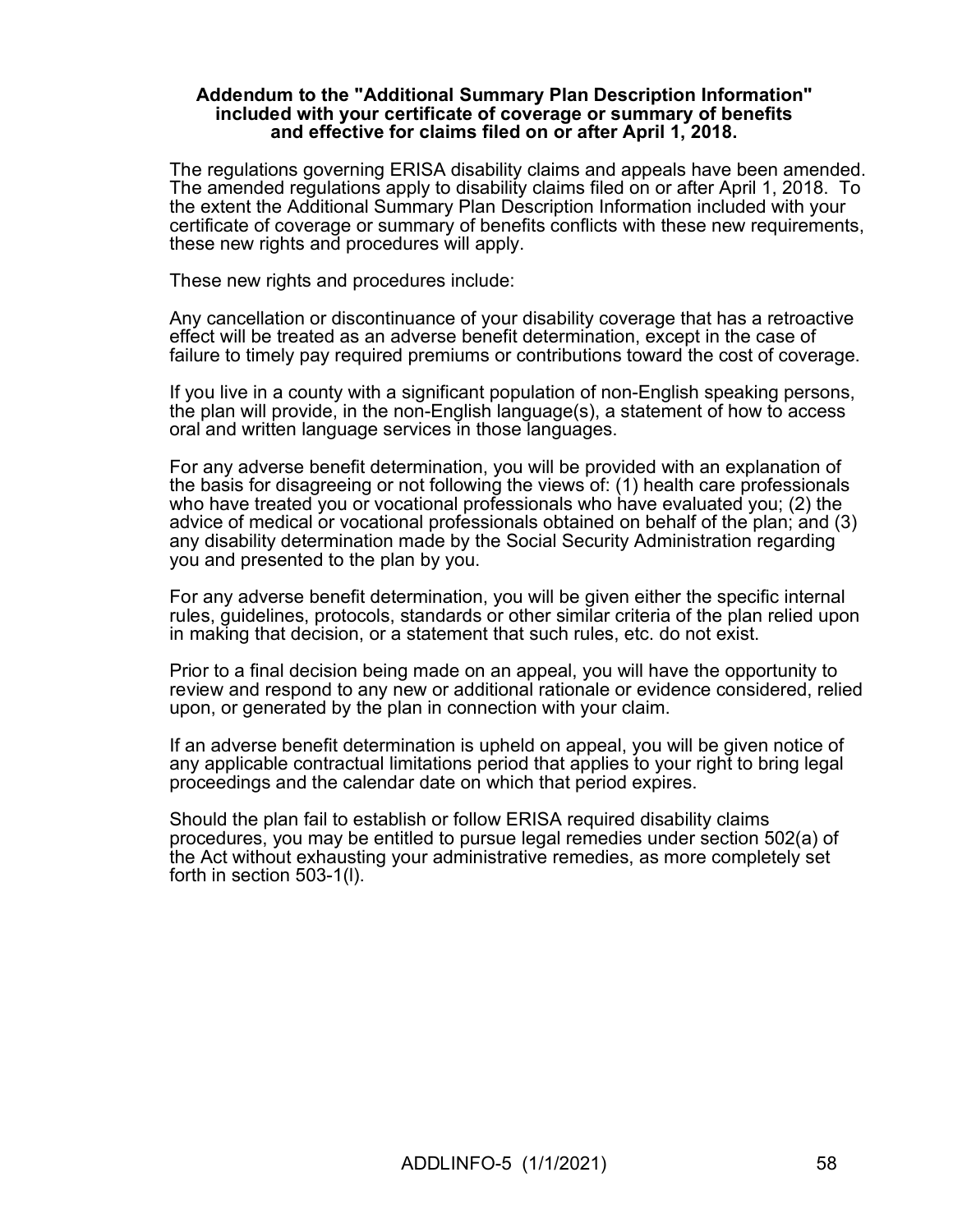#### NOTICE OF PROTECTION PROVIDED BY MISSOURI LIFE AND HEALTH INSURANCE GUARANTY ASSOCIATION

This notice provides a **brief summary** of the Missouri Life and Health Insurance Guaranty Association ("the Association") and the protection it provides for policyholders. This safety net was created under Missouri law, which determines who and what is covered and the amounts of coverage.

The Association was established to provide protection in the unlikely event that your life, annuity, or health insurance company becomes financially unable to meet its obligations and is taken over by its insurance department. If this should happen, the Association will typically arrange to continue coverage and pay claims, in accordance with Missouri law, with funding from assessments paid by other insurance companies.

The basic protections provided by the Association are as follows:

- Life Insurance

- \$300,000 in death benefits
- \$100,000 in cash surrender or withdrawal values

#### - Health Insurance

- \$500,000 in hospital, medical and surgical insurance benefits
- \$300,000 in disability insurance benefits
- \$300,000 in long-term care insurance benefits
- \$100,000 in other types of health insurance benefits
- Annuities
	- \$250,000 in withdrawal and cash values

The maximum amount of protection for each individual, regardless of the number of policies or contracts, is as follows:

- \$300,000 in aggregate for all types of coverage listed above, with the exception of basic hospital, medical, and surgical insurance or major medical insurance
- \$500,000 in aggregate for basic hospital, medical, and surgical insurance or major medical insurance
- \$5,000,000 to one policy owner of multiple nongroup policies of life insurance, whether the policy owner is an individual, firm, corporation, or other person, and whether the persons insured are officers, managers, employees, or other persons

Note: Certain policies and contracts may not be covered or fully covered. For example, coverage does not extend to any portion(s) of a policy or contract that the insurer does not guarantee, such as certain investment additions to the account value of a variable life insurance policy or a variable annuity contract. There are also various residency requirements and other limitations under Missouri law.

To learn more about the above protections, as well as protections relating to group contracts or retirement plans, please visit the Association's website at www.mo-iga.org, or contact:

Missouri Life and Health Insurance Missouri Department of Guaranty Association<br>
Guaranty Association Guaranty Association<br>
994 Diamond Ridge, Suite 102 102 105 301 West High Street, Roc

301 West High Street, Room 530